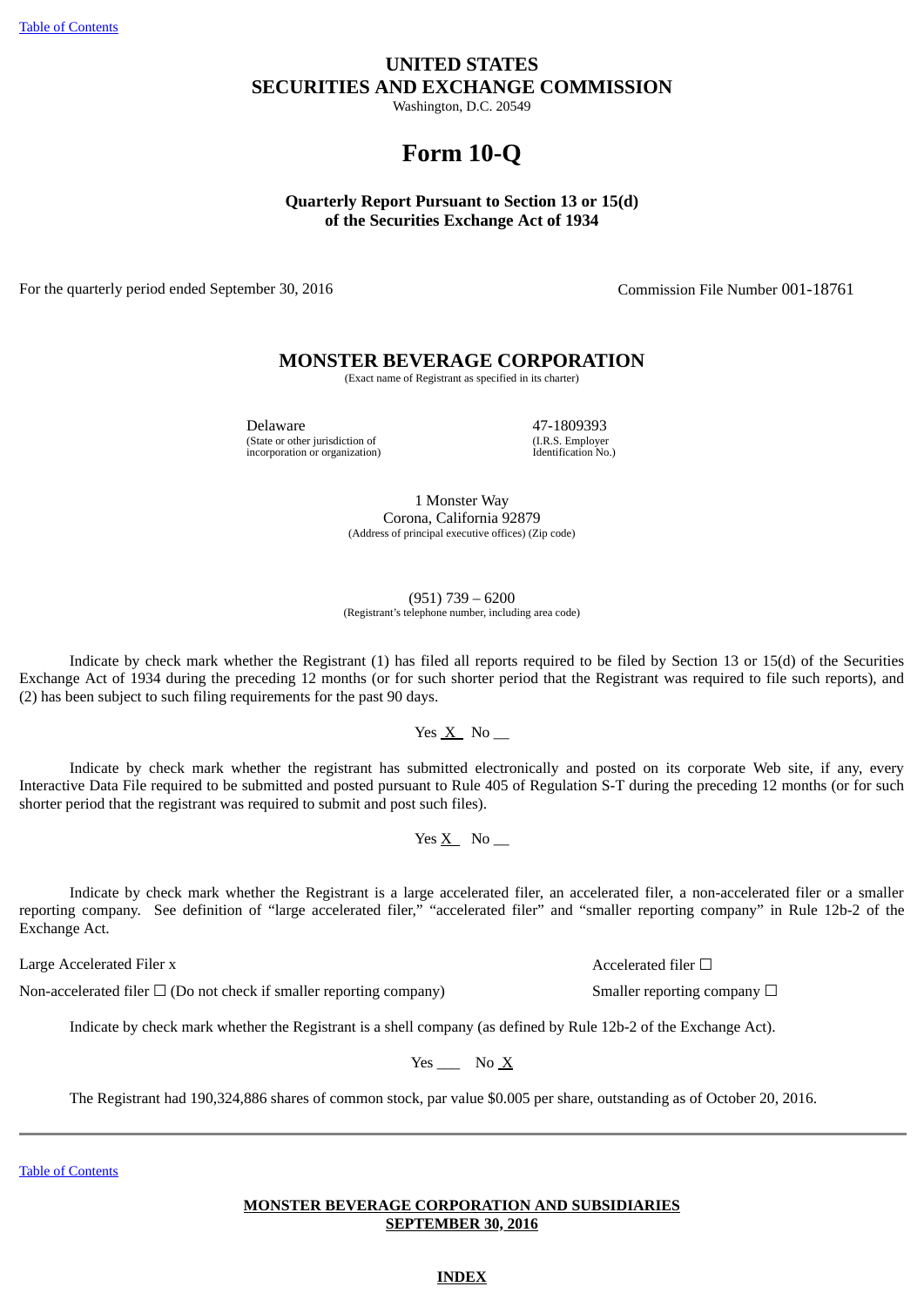| Part I.  | <b>FINANCIAL INFORMATION</b>                                                                                                  | Page No. |
|----------|-------------------------------------------------------------------------------------------------------------------------------|----------|
| Item 1.  | <b>Condensed Consolidated Financial Statements (Unaudited)</b>                                                                |          |
|          | Condensed Consolidated Balance Sheets as of September 30, 2016 and December 31, 2015                                          | 3        |
|          | Condensed Consolidated Statements of Income for the Three- and Nine-Months Ended September 30, 2016 and<br>2015               | 4        |
|          | Condensed Consolidated Statements of Comprehensive Income for the Three- and Nine-Months Ended<br>September 30, 2016 and 2015 | 5        |
|          | Condensed Consolidated Statements of Cash Flows for the Nine-Months Ended September 30, 2016 and 2015                         | 6        |
|          | <b>Notes to Condensed Consolidated Financial Statements</b>                                                                   | 8        |
| Item 2.  | <b>Management's Discussion and Analysis of Financial Condition and Results of Operations</b>                                  | 33       |
| Item 3.  | Quantitative and Qualitative Disclosures About Market Risk                                                                    | 54       |
| Item 4.  | <b>Controls and Procedures</b>                                                                                                | 54       |
| Part II. | <b>OTHER INFORMATION</b>                                                                                                      |          |
| Item 1.  | <b>Legal Proceedings</b>                                                                                                      | 54       |
| Item 1A. | <b>Risk Factors</b>                                                                                                           | 54       |
| Item 2.  | <b>Unregistered Sales of Equity Securities and Use of Proceeds</b>                                                            | 54       |
| Item 3.  | <b>Defaults Upon Senior Securities</b>                                                                                        | 54       |
| Item 4.  | <b>Mine Safety Disclosures</b>                                                                                                | 55       |
| Item 5.  | <b>Other Information</b>                                                                                                      | 55       |
| Item 6.  | <b>Exhibits</b>                                                                                                               | 55       |
|          | <b>Signatures</b>                                                                                                             | 56       |
|          | $\mathcal{P}$                                                                                                                 |          |

Table of [Contents](#page-0-0)

# <span id="page-1-0"></span>**PART I – FINANCIAL INFORMATION**

# <span id="page-1-1"></span>**ITEM 1. CONDENSED CONSOLIDATED FINANCIAL STATEMENTS (UNAUDITED)**

# <span id="page-1-2"></span>**MONSTER BEVERAGE CORPORATION AND SUBSIDIARIES CONDENSED CONSOLIDATED BALANCE SHEETS AS OF SEPTEMBER 30, 2016 AND DECEMBER 31, 2015 (In Thousands, Except Par Value) (Unaudited)**

|                                           | September 30,<br>2016 |           | December 31,<br>2015 |
|-------------------------------------------|-----------------------|-----------|----------------------|
| <b>ASSETS</b><br><b>CURRENT ASSETS:</b>   |                       |           |                      |
| Cash and cash equivalents                 | \$                    | 341,526   | \$<br>2,175,417      |
| Short-term investments                    |                       | 257,653   | 744,610              |
| Accounts receivable, net                  |                       | 467,348   | 352,955              |
| <b>TCCC</b> Transaction receivable        |                       | 125,000   | 125,000              |
| Inventories                               |                       | 167,840   | 156,121              |
| Prepaid expenses and other current assets |                       | 35,016    | 26,967               |
| Prepaid income taxes                      |                       | 155,641   | 18,462               |
| Total current assets                      |                       | 1,550,024 | 3,599,532            |
| <b>INVESTMENTS</b>                        |                       | 9,519     | 15,348               |
| PROPERTY AND EQUIPMENT, net               |                       | 144,625   | 97,354               |
| DEFERRED INCOME TAXES                     |                       | 142,116   | 140,468              |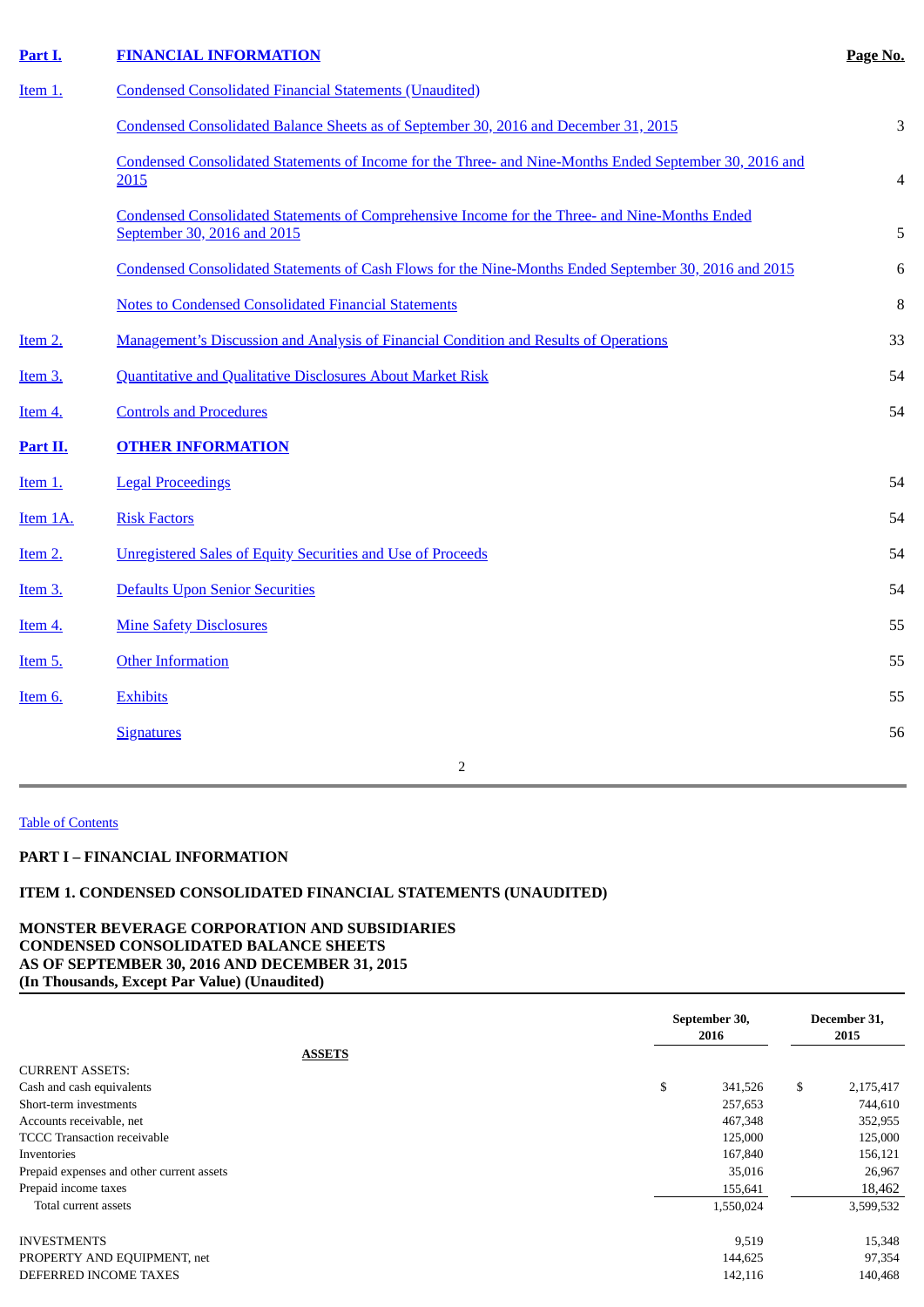| <b>GOODWILL</b>                                                                                                   | 1,283,643       | 1,279,715       |
|-------------------------------------------------------------------------------------------------------------------|-----------------|-----------------|
| OTHER INTANGIBLE ASSETS, net                                                                                      | 1,080,813       | 427,986         |
| <b>OTHER ASSETS</b>                                                                                               | 25,691          | 10,874          |
| <b>Total Assets</b>                                                                                               | \$<br>4,236,431 | \$<br>5,571,277 |
| <b>LIABILITIES AND STOCKHOLDERS' EQUITY</b>                                                                       |                 |                 |
| <b>CURRENT LIABILITIES:</b>                                                                                       |                 |                 |
| Accounts payable                                                                                                  | \$<br>172,159   | \$<br>144,763   |
| <b>Accrued liabilities</b>                                                                                        | 91,819          | 81,786          |
| Accrued promotional allowances                                                                                    | 140,952         | 115,530         |
| Accrued distributor terminations                                                                                  | 5,650           | 11,018          |
| Deferred revenue                                                                                                  | 34,407          | 32,271          |
| Accrued compensation                                                                                              | 21,820          | 22,159          |
| Income taxes payable                                                                                              | 5,835           | 2,750           |
| Total current liabilities                                                                                         | 472,642         | 410,277         |
| DEFERRED REVENUE                                                                                                  | 365,389         | 351,590         |
| <b>COMMITMENTS AND CONTINGENCIES (Note 11)</b>                                                                    |                 |                 |
| STOCKHOLDERS' EQUITY:                                                                                             |                 |                 |
| Common stock - \$0.005 par value; 240,000 shares authorized;                                                      |                 |                 |
| 207,384 shares issued and 190,426 outstanding as of September 30, 2016;                                           |                 |                 |
| 207,019 shares issued and 202,900 outstanding as of December 31, 2015                                             | 1,037           | 1,035           |
| Additional paid-in capital                                                                                        | 4,036,204       | 3,991,857       |
| Retained earnings                                                                                                 | 1,934,601       | 1,394,863       |
| Accumulated other comprehensive loss                                                                              | (14, 534)       | (21, 878)       |
| Common stock in treasury, at cost; 16,958 shares and 4,119 shares as of September 30, 2016 and December 31, 2015, |                 |                 |
| respectively                                                                                                      | (2,558,908)     | (556, 467)      |
| Total stockholders' equity                                                                                        | 3,398,400       | 4,809,410       |
| <b>Total Liabilities and Stockholders' Equity</b>                                                                 | \$<br>4,236,431 | \$<br>5,571,277 |

See accompanying notes to condensed consolidated financial statements.

<span id="page-2-0"></span>3

### Table of [Contents](#page-0-0)

# **MONSTER BEVERAGE CORPORATION AND SUBSIDIARIES CONDENSED CONSOLIDATED STATEMENTS OF INCOME FOR THE THREE- AND NINE-MONTHS ENDED SEPTEMBER 30, 2016 AND 2015 (In Thousands, Except Per Share Amounts) (Unaudited)**

|                                           | <b>Three-Months Ended</b><br>September 30, |         |    | <b>Nine-Months Ended</b><br>September 30, |    |           |     |           |  |
|-------------------------------------------|--------------------------------------------|---------|----|-------------------------------------------|----|-----------|-----|-----------|--|
|                                           |                                            | 2016    |    | 2015                                      |    | 2016      |     | 2015      |  |
| <b>NET SALES</b>                          | \$                                         | 787,954 | \$ | 756,619                                   | \$ | 2,295,628 | \$  | 2,077,131 |  |
| <b>COST OF SALES</b>                      |                                            | 284,979 |    | 291,143                                   |    | 851,741   |     | 848,191   |  |
| <b>GROSS PROFIT</b>                       |                                            | 502,975 |    | 465,476                                   |    | 1,443,887 |     | 1,228,940 |  |
| <b>OPERATING EXPENSES</b>                 |                                            | 212,600 |    | 174,038                                   |    | 610,277   |     | 725,205   |  |
| <b>GAIN ON SALE OF MONSTER NON-ENERGY</b> |                                            |         |    |                                           |    |           |     | 161,470   |  |
| OPERATING INCOME                          |                                            | 290,375 |    | 291,438                                   |    | 833,610   |     | 665,205   |  |
| <b>INTEREST and OTHER EXPENSE, net</b>    |                                            | (1,037) |    | (3, 362)                                  |    | (651)     |     | (3, 144)  |  |
| INCOME BEFORE PROVISION FOR INCOME TAXES  |                                            | 289,338 |    | 288,076                                   |    | 832,959   |     | 662,061   |  |
| PROVISION FOR INCOME TAXES                |                                            | 97,695  |    | 113,502                                   |    | 293,221   |     | 254,070   |  |
| <b>NET INCOME</b>                         | -8                                         | 191,643 | S  | 174,574                                   | S  | 539,738   | -S  | 407,991   |  |
| NET INCOME PER COMMON SHARE:*             |                                            |         |    |                                           |    |           |     |           |  |
| <b>Basic</b>                              | \$                                         | 1.01    | \$ | 0.85                                      | \$ | 2.72      | \$  | 2.22      |  |
| Diluted                                   | \$                                         | 0.99    | \$ | 0.84                                      | \$ | 2.67      | \$. | 2.17      |  |

WEIGHTED AVERAGE NUMBER OF SHARES OF COMMON STOCK AND COMMON STOCK EQUIVALENTS:\*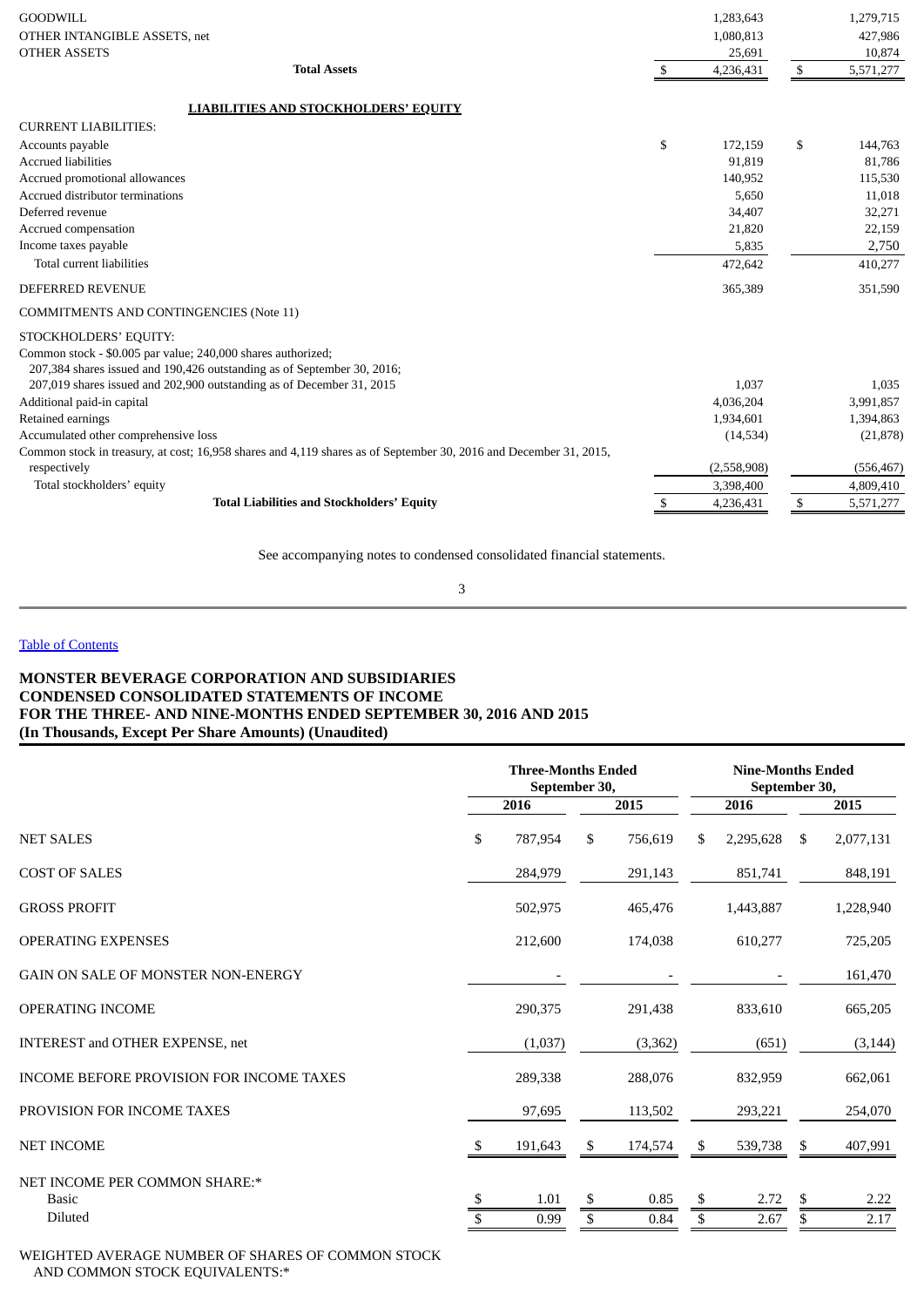| Basic               | 190.3<br>חדר          | DOE OF: | 198.073 | 184.098 |
|---------------------|-----------------------|---------|---------|---------|
| <b>Diluted</b><br>. | 194<br>$\overline{1}$ | 208.094 | 202.093 | 188.131 |

### See accompanying notes to condensed consolidated financial statements.

\**On October 14, 2016, Monster Beverage Corporation announced that its Board of Directors approved a 3-for-1 stock split of its common stock to be effected in the form of a 200% stock dividend. The additional shares will be distributed on November 9, 2016 to stockholders of record at the close of business (Eastern Time) on October 26, 2016. The Company anticipates its common stock to begin trading at the split-adjusted price on November 10, 2016. See Note 19 – Subsequent Events for pro-forma earnings per share information adjusted retroactively to reflect the stock split.*

<span id="page-3-0"></span>4

### Table of [Contents](#page-0-0)

### **MONSTER BEVERAGE CORPORATION AND SUBSIDIARIES CONDENSED CONSOLIDATED STATEMENTS OF COMPREHENSIVE INCOME FOR THE THREE- AND NINE-MONTHS ENDED SEPTEMBER 30, 2016 AND 2015 (In Thousands) (Unaudited)**

|                                                           | Three-Months Ended<br>September 30, |   |         |    | Nine-Months Ended<br>September 30, |  |         |  |
|-----------------------------------------------------------|-------------------------------------|---|---------|----|------------------------------------|--|---------|--|
|                                                           | 2016                                |   | 2015    |    | 2016                               |  | 2015    |  |
| Net income, as reported                                   | 191,643                             | S | 174,574 | S. | 539,738                            |  | 407,991 |  |
| Other comprehensive income (loss):                        |                                     |   |         |    |                                    |  |         |  |
| Change in foreign currency translation adjustment         | (57)                                |   | (1,778) |    | 7,344                              |  | (9,398) |  |
| Available-for-sale investments:                           |                                     |   |         |    |                                    |  |         |  |
| Change in net unrealized gains                            |                                     |   |         |    |                                    |  |         |  |
| Reclassification adjustment for net gains included in net |                                     |   |         |    |                                    |  |         |  |
| income                                                    |                                     |   |         |    |                                    |  |         |  |
| Net change in available-for-sale investments              |                                     |   |         |    |                                    |  |         |  |
| Other comprehensive income (loss)                         | (57)                                |   | (1,778) |    | 7,344                              |  | (9,398) |  |
| Comprehensive income                                      | 191,586                             |   | 172,796 |    | 547,082                            |  | 398,593 |  |

See accompanying notes to condensed consolidated financial statements.

<span id="page-3-1"></span>5

### Table of [Contents](#page-0-0)

# **MONSTER BEVERAGE CORPORATION AND SUBSIDIARIES CONDENSED CONSOLIDATED STATEMENTS OF CASH FLOWS FOR THE NINE-MONTHS ENDED SEPTEMBER 30, 2016 AND 2015 (In Thousands) (Unaudited)**

|                                                                                                | <b>Nine-Months Ended</b> |                           |    |                    |
|------------------------------------------------------------------------------------------------|--------------------------|---------------------------|----|--------------------|
|                                                                                                |                          | <b>September 30, 2016</b> |    | September 30, 2015 |
| <b>CASH FLOWS FROM OPERATING ACTIVITIES:</b>                                                   |                          |                           |    |                    |
| Net income                                                                                     | \$                       | 539,738                   | \$ | 407,991            |
| Adjustments to reconcile net income to net cash provided by operating activities:              |                          |                           |    |                    |
| Depreciation and amortization                                                                  |                          | 29,874                    |    | 21,757             |
| Gain on disposal of property and equipment                                                     |                          | (171)                     |    | (212)              |
| Gain on sale of Monster Non-Energy                                                             |                          |                           |    | (161, 470)         |
| Stock-based compensation                                                                       |                          | 33,735                    |    | 23,689             |
| Deferred income taxes                                                                          |                          | (1,652)                   |    | (115,098)          |
| Effect on cash of changes in operating assets and liabilities, net of effects of acquisitions: |                          |                           |    |                    |
| Accounts receivable                                                                            |                          | (100, 233)                |    | (132, 614)         |
| Distributor receivables                                                                        |                          | (21,034)                  |    | 393                |
| <b>Inventories</b>                                                                             |                          | 18.355                    |    | (9,076)            |
| Prepaid expenses and other current assets                                                      |                          | (8,805)                   |    | (6, 863)           |
| Prepaid income taxes                                                                           |                          | (136, 899)                |    | (83, 276)          |
| Accounts payable                                                                               |                          | 21,795                    |    | 75,142             |
| <b>Accrued liabilities</b>                                                                     |                          | 8.303                     |    | 29,296             |
| Accrued promotional allowances                                                                 |                          | 23,411                    |    | 15,196             |
| Accrued distributor terminations                                                               |                          | (5,466)                   |    | 7,706              |
| Accrued compensation                                                                           |                          | (346)                     |    | 2,414              |
| Income taxes payable                                                                           |                          | 3,340                     |    | 312,750            |
| Deferred revenue                                                                               |                          | 16,757                    |    | (35,991)           |
| Net cash provided by operating activities                                                      |                          | 420,702                   |    | 351,734            |
| CASH FLOWS FROM INVESTING ACTIVITIES:                                                          |                          |                           |    |                    |
| Maturities of held-to-maturity investments                                                     |                          | 892,453                   |    | 998.762            |
| Sales of available-for-sale investments                                                        |                          | 2,993                     |    | 4,001              |
| Sales of trading investments                                                                   |                          |                           |    | 2,625              |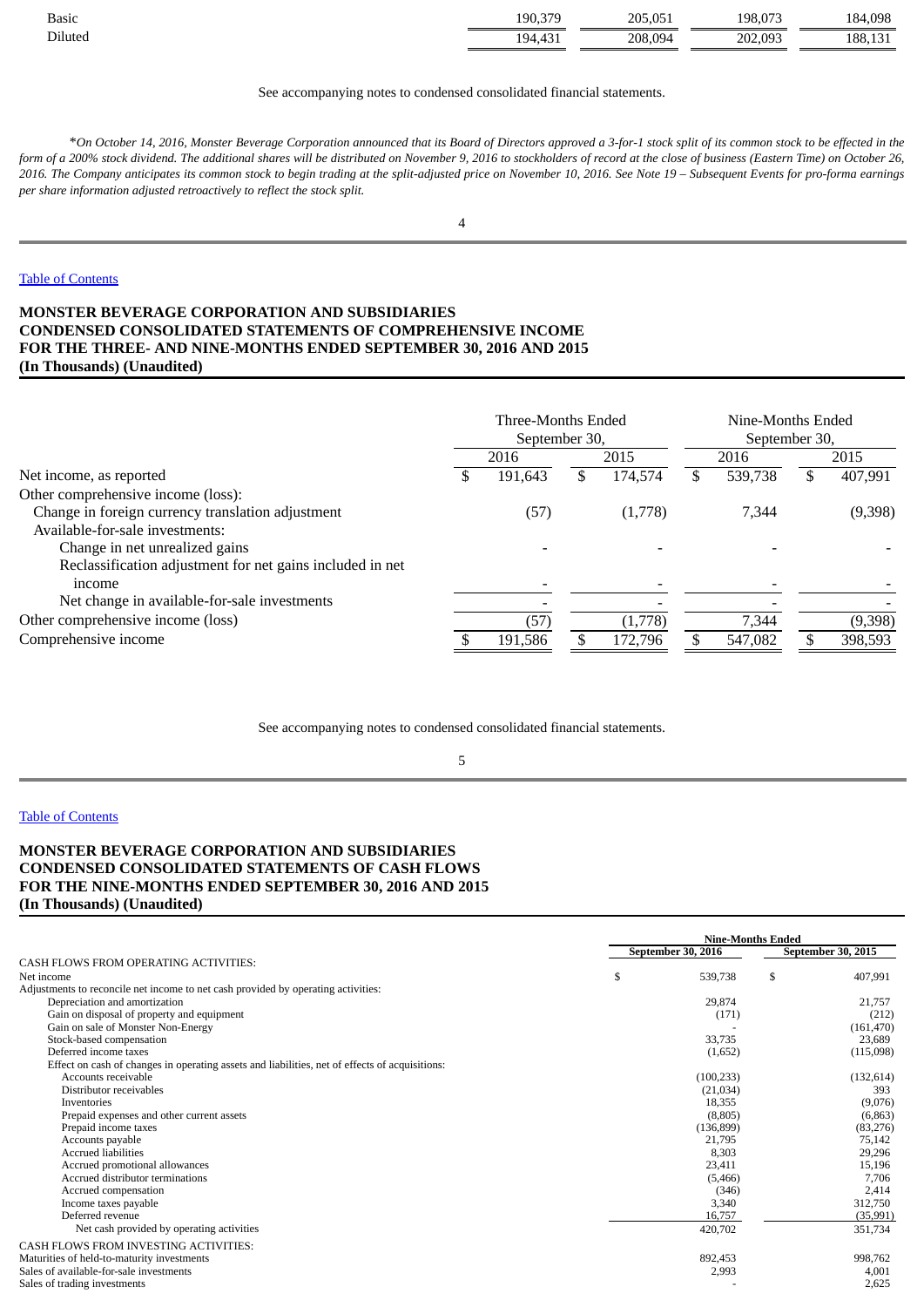| Proceeds from the transfer of distribution rights to TCCC    |             | 179,658     |
|--------------------------------------------------------------|-------------|-------------|
| Purchases of held-to-maturity investments                    | (378, 254)  | (1,760,178) |
| Purchases of available-for-sale investments                  | (24, 405)   |             |
| Purchases of property and equipment                          | (67, 527)   | (25, 627)   |
| Proceeds from the sale of Monster Non-Energy                 |             | 198,008     |
| Proceeds from sale of property and equipment                 | 705         | 484         |
| Purchases of AFF Assets, net                                 | (688, 485)  |             |
| Increase in intangibles                                      | (4,255)     | (5,352)     |
| Decrease (increase) in other assets                          | 56          | (1,039)     |
| Net cash used in investing activities                        | (266, 719)  | (408, 658)  |
| CASH FLOWS FROM FINANCING ACTIVITIES:                        |             |             |
| Principal payments on debt                                   | (1,731)     | (807)       |
| Issuance of common stock                                     | 10,615      | 1,691,051   |
| Purchases of common stock held in treasury                   | (2,002,441) | (758, 974)  |
| Net cash (used in) provided by financing activities          | (1,993,557) | 931,270     |
| Effect of exchange rate changes on cash and cash equivalents | 5.683       | (3,952)     |
| NET (DECREASE) INCREASE IN CASH AND CASH EQUIVALENTS         | (1,833,891) | 870,394     |
| CASH AND CASH EQUIVALENTS, beginning of period               | 2,175,417   | 370,323     |
| CASH AND CASH EQUIVALENTS, end of period                     | 341,526     | ,240,717    |
| SUPPLEMENTAL INFORMATION:                                    |             |             |
| Cash paid during the period for:                             |             |             |
| Interest                                                     | 54          | 21          |
| Income taxes                                                 | 429,371     | 141,184     |
|                                                              |             |             |

See accompanying notes to condensed consolidated financial statements.

6

### Table of [Contents](#page-0-0)

**MONSTER BEVERAGE CORPORATION AND SUBSIDIARIES CONDENSED CONSOLIDATED STATEMENTS OF CASH FLOWS FOR THE NINE-MONTHS ENDED SEPTEMBER 30, 2016 AND 2015 (In Thousands) (Unaudited) (Continued)**

# SUPPLEMENTAL DISCLOSURE OF NON-CASH ITEMS

The Company entered into capital leases for the acquisition of promotional vehicles of \$2.2 million and \$1.1 million for the ninemonths ended September 30, 2016 and 2015, respectively.

Included in accrued liabilities as of September 30, 2016 and 2015 were \$2.3 million and \$3.1 million, respectively, related to additions to other intangible assets.

Included in accounts payable as of September 30, 2015 are treasury stock purchases of \$40.7 million.

During the nine-months ended September 30, 2015, the Company issued 11.8 million shares of the Company's common stock in exchange for KO Energy (see Note 2).

During the nine-months ended September 30, 2015, the Company cancelled 41.5 million shares of treasury stock. Amounts previously recorded as treasury stock were netted against common stock and retained earnings.

See accompanying notes to condensed consolidated financial statements.

<span id="page-4-0"></span>7

### Table of [Contents](#page-0-0)

# **MONSTER BEVERAGE CORPORATION AND SUBSIDIARIES NOTES TO CONDENSED CONSOLIDATED FINANCIAL STATEMENTS (Tabular Dollars in Thousands, Except Per Share Amounts) (Unaudited)**

#### 1. BASIS OF PRESENTATION

Reference is made to the Notes to Consolidated Financial Statements, in Monster Beverage Corporation and Subsidiaries (the "Company") Annual Report on Form 10-K for the year ended December 31, 2015 ("Form 10-K") for a summary of significant accounting policies utilized by the Company and its consolidated subsidiaries and other disclosures, which should be read in conjunction with this Quarterly Report on Form 10-Q ("Form 10-Q").

The Company's condensed consolidated financial statements included in this Form 10-Q have been prepared in accordance with accounting principles generally accepted in the United States of America ("GAAP") and Securities and Exchange Commission ("SEC") rules and regulations applicable to interim financial reporting. They do not include all the information and footnote disclosures normally included in annual financial statements prepared in accordance with GAAP. The information set forth in these interim condensed consolidated financial statements for the three- and nine-months ended September 30, 2016 and 2015, respectively, is unaudited and reflects all adjustments,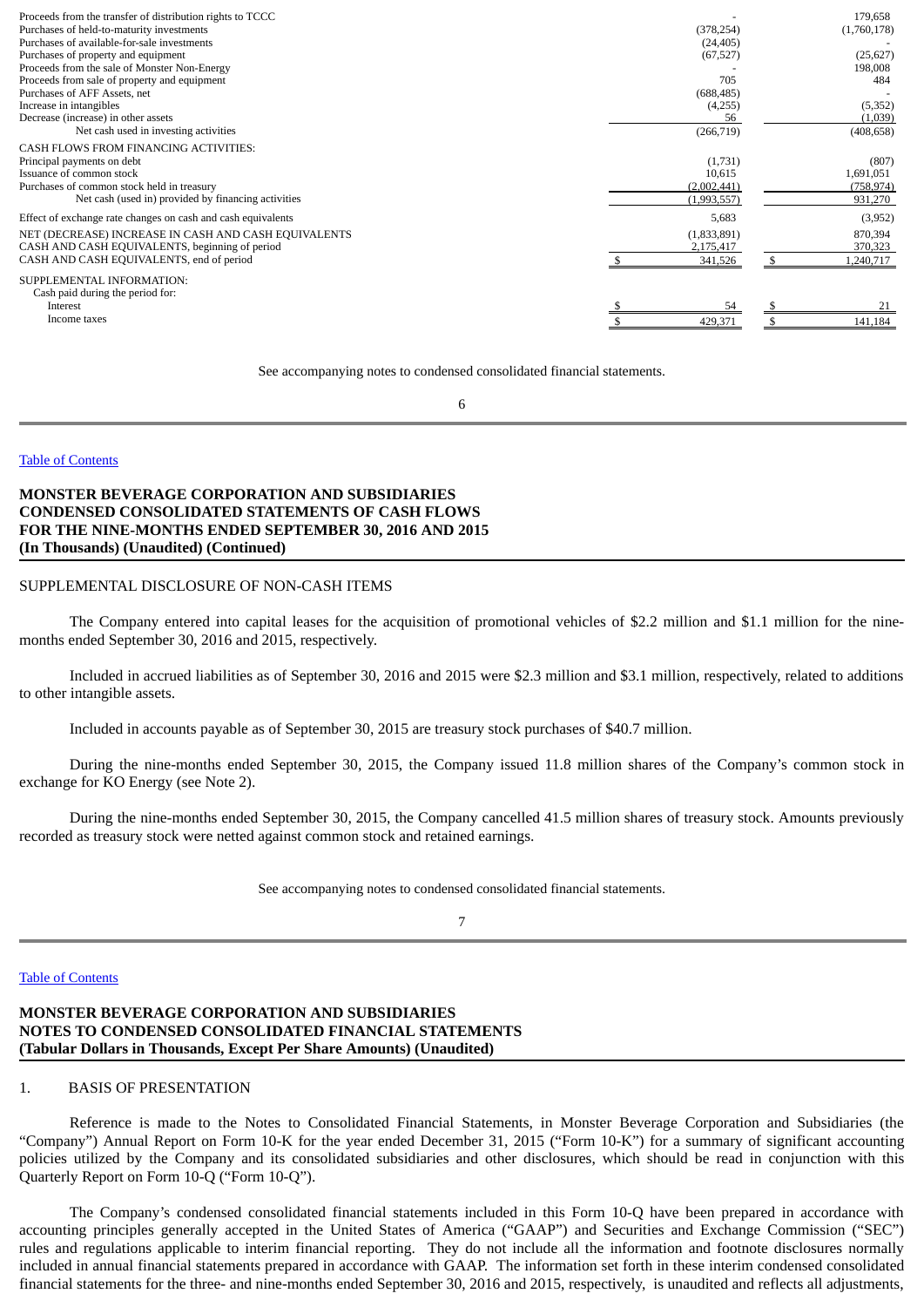which include only normal recurring adjustments and which in the opinion of management are necessary to make the interim condensed consolidated financial statements not misleading. Results of operations for periods covered by this report may not necessarily be indicative of results of operations for the full year.

The preparation of financial statements in conformity with GAAP necessarily requires management to make estimates and assumptions that affect the reported amount of assets and liabilities and disclosure of contingent assets and liabilities at the date of the financial statements and the reported amounts of revenues and expenses during the reporting periods. Actual results could differ from these estimates.

*Adjustment* – Subsequent to the issuance of the Company's condensed consolidated financial statements on Form 10-Q for the quarterly period ended June 30, 2016, management concluded that its presentation of prepaid income taxes, deferred income taxes and income taxes payable should be adjusted to conform to its filed 2015 United States ("U.S.") Federal income tax return. As a result of such adjustments, prepaid income taxes increased by \$16.9 million, deferred income taxes decreased by \$120.8 million and income taxes payable decreased by \$103.9 million in the comparable condensed consolidated balance sheet as of December 31, 2015.

During the second quarter of 2016, the Company renamed and revised its reportable segments to reflect management's current view of the business and to align its external financial reporting with its operating and internal financial model. Historical segment information has been revised to reflect the effect of this change. See Note 17 for additional information about the Company's reporting segments.

### 2. ACQUISITIONS AND DIVESTITURES

### American Fruits & Flavors

On April 1, 2016, the Company completed its acquisition of flavor supplier and long-time business partner American Fruits & Flavors ("AFF"), in an asset acquisition that brought the Company's primary flavor supplier in-house, secured the intellectual property of the Company's most important flavors in perpetuity and further enhanced its flavor development and global flavor footprint capabilities (the "AFF Transaction"). Pursuant to the terms of the AFF Transaction, the Company purchased AFF for \$688.5 million in cash after adjustments.

The Company accounted for the AFF Transaction in accordance with Financial Accounting Standards Board ("FASB") Accounting Standards Codification ("ASC") 805 "Business Combinations".

|   | ٦       |   |  |
|---|---------|---|--|
| × | I<br>۰. | I |  |
|   |         |   |  |

#### Table of [Contents](#page-0-0)

# **MONSTER BEVERAGE CORPORATION AND SUBSIDIARIES NOTES TO CONDENSED CONSOLIDATED FINANCIAL STATEMENTS (Tabular Dollars in Thousands, Except Per Share Amounts) (Unaudited)**

The following table summarizes the preliminary fair value allocations of the AFF Transaction consideration:

|                                                             | Identifiable |                        |    |               |
|-------------------------------------------------------------|--------------|------------------------|----|---------------|
|                                                             |              | <b>Assets Acquired</b> |    |               |
|                                                             |              | and Liabilities        |    | Consideration |
|                                                             | Assumed      |                        |    | Transferred   |
| Intangibles - flavor formulas (non-amortizing) <sup>1</sup> |              | 618,000                | \$ |               |
| Intangibles - flavor formulas (amortizing)                  |              | 641                    |    |               |
| Intangibles - customer relationships (amortizing)           |              | 30,100                 |    |               |
| Intangibles - trademarks (amortizing)                       |              | 500                    |    |               |
| Intangibles - other (amortizing)                            |              | 200                    |    |               |
| Working capital (excluding inventory)                       |              | 1,861                  |    |               |
| Inventory                                                   |              | 27,600                 |    |               |
| Property and equipment, net                                 |              | 1,175                  |    |               |
| Favorable leases                                            |              | 4,480                  |    |               |
| Goodwill                                                    |              | 3,928                  |    |               |
| Cash                                                        |              |                        |    | 688,485       |
| Total                                                       |              | 688,485                | £. | 688,485       |

#### *Represents proprietary formulas for the Company's principal products. 1*

The fair value analysis has yet to progress to a stage where there is sufficient information for a definitive measurement of the respective fair values. Accordingly, the respective fair value allocations are preliminary and are based on valuations derived from estimated fair value assumptions used by management. The Company expects to complete its fair value analysis at a level of detail necessary to finalize the underlying fair value allocation as soon as practicable, but no later than twelve months from the closing of the AFF Transaction. The final respective fair value allocations and the preliminary estimates of management may differ substantially. However, the impact of any such differences on the Company's financial position, results of operations and liquidity would not be material.

The Company determined the estimated fair values as follows:

- · Flavor formulas (non-amortizing) multi-period excess earnings method
- Flavor formulas (amortizing) replacement cost method
- Customer relationships multi-period excess earnings method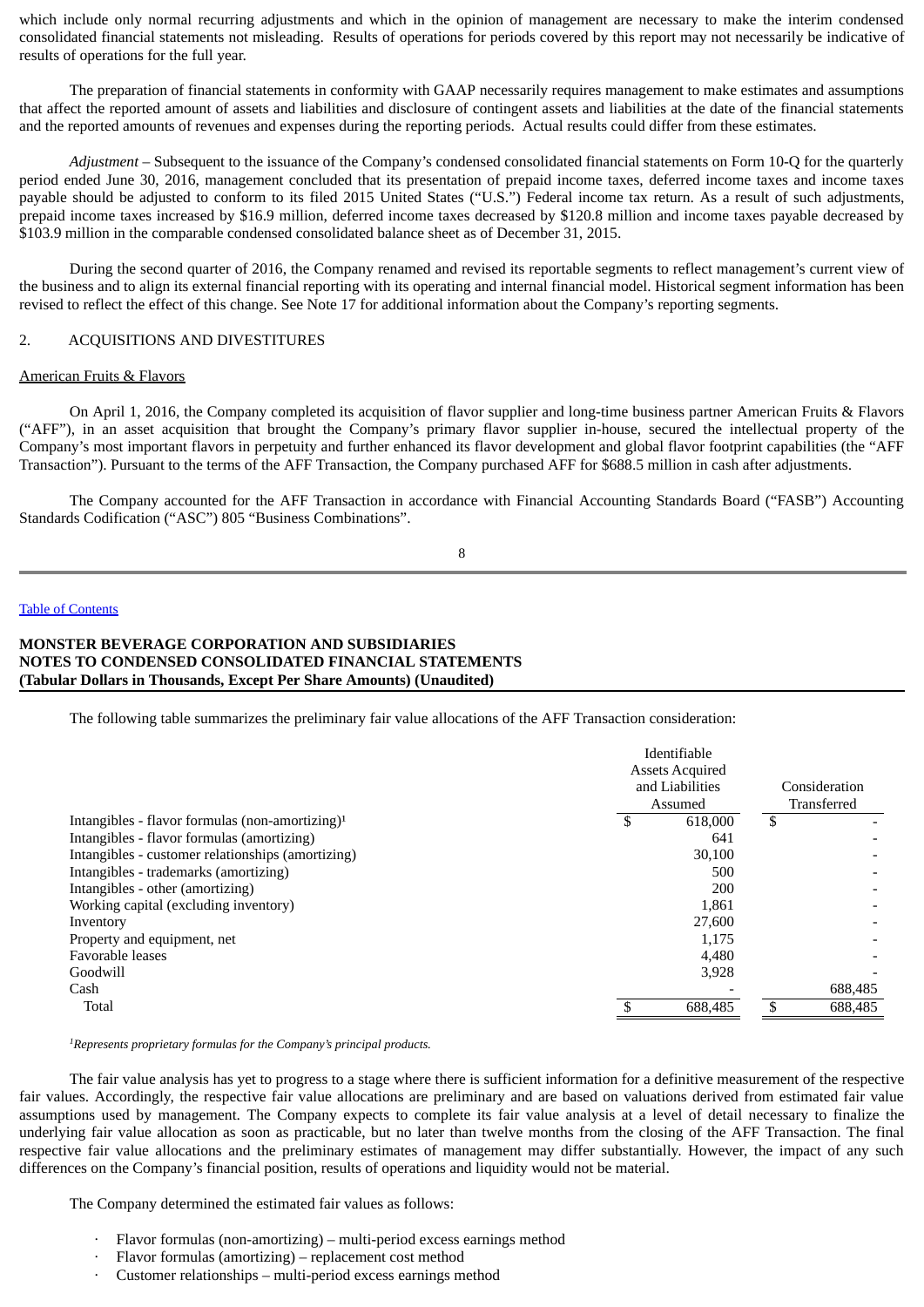- · Trademarks relief-from-royalty method
- Inventory comparative sales method and replacement cost method
- Property and equipment, net replacement cost method
- Favorable leases discounted cash flow method

### The preliminary book value of the working capital (excluding inventory) approximates fair value.

The Company has determined goodwill in accordance with ASC 805-30-30-1, "Business Combinations," which requires the recognition of goodwill for the excess of the aggregate consideration over the net amounts of identifiable assets acquired and liabilities assumed as of the acquisition date.

9

### Table of [Contents](#page-0-0)

# **MONSTER BEVERAGE CORPORATION AND SUBSIDIARIES NOTES TO CONDENSED CONSOLIDATED FINANCIAL STATEMENTS (Tabular Dollars in Thousands, Except Per Share Amounts) (Unaudited)**

For tax purposes, the AFF Transaction was recorded as an asset purchase. As such, the Company received a step-up in tax basis of the AFF assets, net, equal to the purchase price.

In accordance with Regulation S-X, pro forma unaudited condensed financial information for the AFF Transaction has not been provided as the impact of the transaction on the Company's financial position, results of operations and liquidity was not material.

#### The Coca-Cola Company

On June 12, 2015, the Company completed the transactions contemplated by the definitive agreements entered into with The Coca-Cola Company ("TCCC") on August 14, 2014 (the "TCCC Transaction"), which provided for a long-term strategic relationship in the global energy drink category.

In consequence of the TCCC Transaction, (1) the Company issued to TCCC 34,040,534 newly issued Company common shares representing approximately 16.7% of the total number of outstanding Company common shares (after giving effect to such issuance) at such time and TCCC appointed two individuals to the Company's Board of Directors, (2) TCCC transferred all of its rights in and to TCCC's worldwide energy drink business ("KO Energy") to the Company, (3) the Company transferred all of its rights in and to its non-energy drink business ("Monster Non-Energy") to TCCC, (4) the Company and TCCC amended the distribution coordination agreements previously existing between them to govern the transition of third parties' rights to distribute the Company's energy products in most territories in the U.S. to members of TCCC's distribution network, which consists of owned or controlled bottlers/distributors and independent bottling/distribution partners, and (5) TCCC and one of its subsidiaries made an aggregate net cash payment to the Company of \$2.15 billion, \$125.0 million of which was held in escrow through June 17, 2016, subject to release upon the achievement of milestones relating to the transition of distribution rights to TCCC's distribution network.

Under the terms of the escrow agreement and the transition payment agreement entered into in connection therewith, if the distribution rights in the U.S. transitioned to TCCC's distribution network represented case sales in excess of the following percentages of a target case sale amount agreed to by the parties, amounts in the escrow fund in excess of the applicable amounts below would be released to the Company:

| Percentage Transitioned | <b>Escrow Release</b>                |
|-------------------------|--------------------------------------|
| 40%                     | Amounts in excess of \$375 million   |
| 50%                     | Amounts in excess of \$312.5 million |
| 60%                     | Amounts in excess of \$250 million   |
| 70%                     | Amounts in excess of \$187.5 million |
| 80%                     | Amounts in excess of \$125 million   |
| 90%                     | Amounts in excess of \$62.5 million  |
| 95%                     | All remaining amounts                |

As of September 30, 2016, distribution rights in the U.S. representing approximately 89% of the target case sales had been transitioned to TCCC's distribution network. As a result, on the one-year anniversary of the closing of the TCCC Transaction, the then-remaining escrow amount of \$125 million was released to TCCC. Going forward TCCC will directly pay to the Company the amounts described above that become payable as a result of future target case sale transitions. The Company expects to transition sufficient additional distribution rights to receive all such amounts.

The following unaudited pro forma condensed combined financial information is presented as if the

#### Table of [Contents](#page-0-0)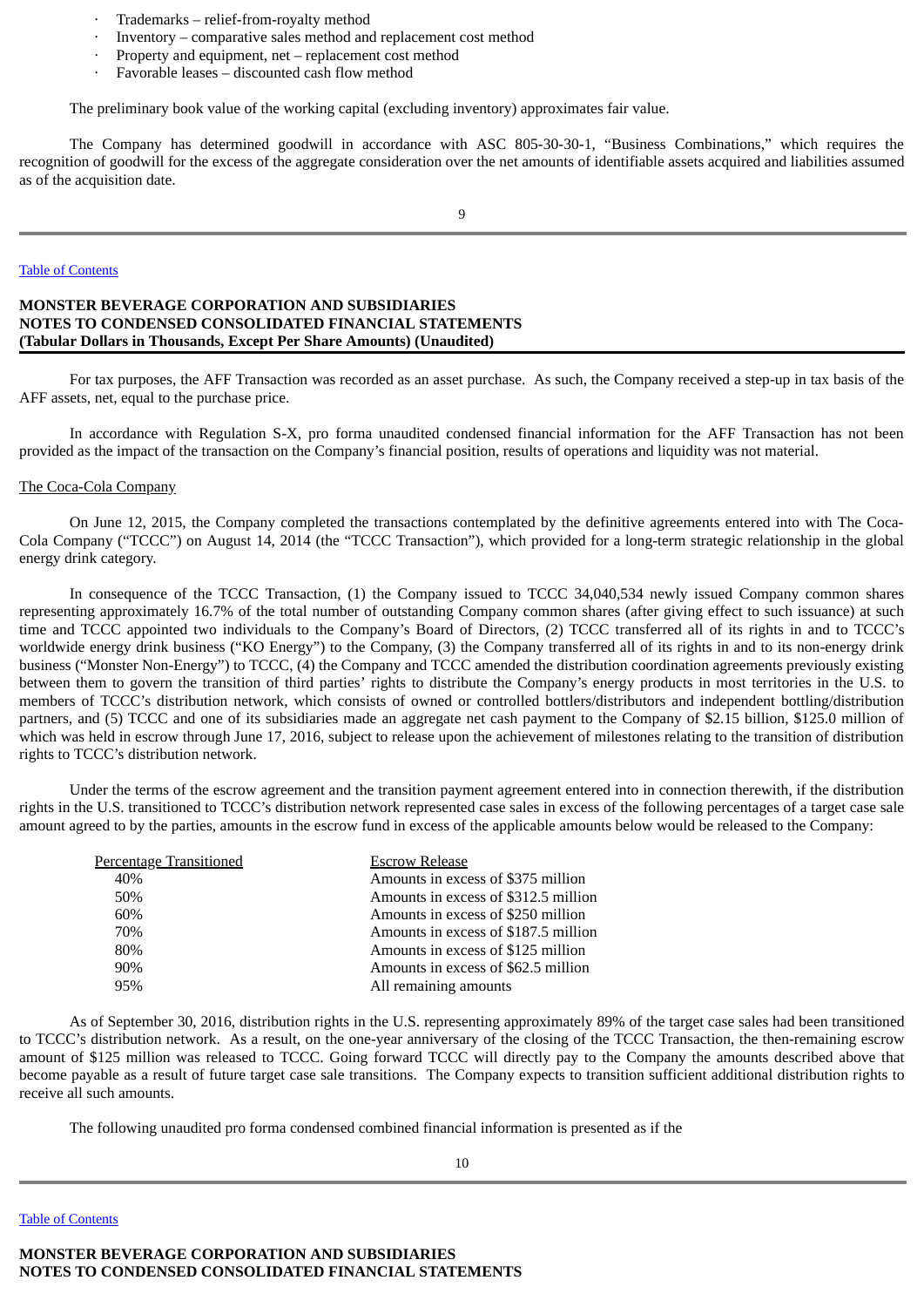### **(Tabular Dollars in Thousands, Except Per Share Amounts) (Unaudited)**

TCCC Transaction had closed on January 1, 2015:

|            |                          |    |                                      |                     | Three-Months Ended September 30, 2015 |       |          |          |           |
|------------|--------------------------|----|--------------------------------------|---------------------|---------------------------------------|-------|----------|----------|-----------|
|            | Pro Forma Adjustments    |    |                                      |                     |                                       |       |          |          |           |
|            | Monster                  |    |                                      |                     |                                       |       |          |          |           |
|            | Beverage                 |    |                                      |                     | Disposal of                           |       |          |          |           |
|            | Corporation              |    |                                      |                     | Monster Non-                          |       |          |          | Pro Forma |
|            | as reported <sup>1</sup> |    | <b>KO Energy</b>                     |                     | Energy                                |       | Other    | Combined |           |
| Net sales  | \$<br>756,619            | \$ |                                      | \$                  | $\overline{\phantom{0}}$              | \$    |          | \$       | 756,619   |
| Net income | 174,574                  |    |                                      |                     |                                       |       | 180      |          | 174,754   |
|            |                          |    | Nine-Months Ended September 30, 2015 |                     |                                       |       |          |          |           |
|            |                          |    |                                      |                     | Pro Forma Adjustments                 |       |          |          |           |
|            | Monster                  |    |                                      |                     |                                       |       |          |          |           |
|            | <b>Beverage</b>          |    |                                      |                     | Disposal of                           |       |          |          |           |
|            | Corporation              |    |                                      |                     | <b>Monster Non-</b>                   |       |          |          | Pro Forma |
|            | as reported <sup>2</sup> |    | $KO$ Energy <sup>3</sup>             | Energy <sup>4</sup> |                                       | Other |          |          | Combined  |
| Net sales  | \$<br>2,077,131          | \$ | 138,127                              | \$                  | (60, 824)                             | \$    | 6,803    | \$       | 2,161,237 |
| Net income | 407,991                  |    | 100,575                              |                     | (101, 881)                            |       | (36,487) |          | 370,198   |

<sup>1</sup> Includes net sales of \$69.9 million and net income of \$27.4 million (tax affected) related to the acquired KO Energy assets for the three-months ended September 30, 2015.

 $^2$  Includes net sales of \$82.9 million and net income of \$32.9 million (tax affected) related to the acquired KO Energy assets from June 12, 2015 (the date of acquisition) through September 30, 2015.

<sup>3</sup> Includes results through June 12, 2015, the date the TCCC Transaction was finalized. The \$100.6 million of net income for KO Energy for the nine-months ended September 30, 2015, is presented before tax. The associated estimated provision for income taxes is included in the "Other" category. Net income for KO Energy includes only net revenues and direct operating expenses, rather than full "carve-out" financial statements, because such financial statements would not be meaningful given that it is not possible to provide a meaningful allocation of business unit and corporate costs, interest or tax in respect of KO Energy.

<sup>4</sup> Includes results through June 12, 2015. Net income includes the gain recognized on the sale of Monster Non-Energy of \$161.5 million.

#### Table of [Contents](#page-0-0)

### **MONSTER BEVERAGE CORPORATION AND SUBSIDIARIES NOTES TO CONDENSED CONSOLIDATED FINANCIAL STATEMENTS (Tabular Dollars in Thousands, Except Per Share Amounts) (Unaudited)**

### Pro-Forma Adjustments – Other include the following:

|                                                                | Three-Months<br>Ended<br>September 30,<br>2015 |       | Nine-Months<br>Ended<br>September 30,<br>2015 |           |  |
|----------------------------------------------------------------|------------------------------------------------|-------|-----------------------------------------------|-----------|--|
| Net sales:                                                     |                                                |       |                                               |           |  |
| Amortization of deferred revenue                               | S                                              |       | S                                             | 6,803     |  |
| Net income:                                                    |                                                |       |                                               |           |  |
| Amortization of deferred revenue                               | \$                                             |       | \$                                            | 6.803     |  |
| To record sales commissions                                    |                                                |       |                                               | (15, 470) |  |
| To record amortization of definite lived KO Energy intangibles |                                                |       |                                               | (3, 126)  |  |
| To eliminate TCCC Transaction expenses                         |                                                | 292   |                                               | 15,425    |  |
| Estimated provision for income taxes on pro forma adjustments  |                                                | (112) |                                               | (1,398)   |  |
| Estimated provision for income taxes on KO Energy income       |                                                |       |                                               | (38,721)  |  |
| Total                                                          |                                                | 180   | £.                                            | (36, 487) |  |

For purposes of the unaudited pro forma financial information, a combined U.S. Federal and state statutory tax rate of 38.5% has been used. This rate does not reflect the Company's expected effective tax rate, which includes other tax charges and benefits, and does not take into account any historical or possible future tax events that may impact the combined company.

The unaudited pro forma financial information is presented for information purposes only and is not intended to represent or be indicative of the combined results of operations that the Company would have reported had the TCCC Transaction been completed as of the date and for the periods presented, and should not be taken as representative of the Company's consolidated results of operations following the completion of the TCCC Transaction. In addition, the unaudited pro forma financial information is not intended to project the future financial results of operations of the combined company. The unaudited pro forma combined financial information does not reflect any cost savings, operational synergies or revenue enhancements that the combined company may achieve as a result of the TCCC Transaction, or the costs to combine the operations or costs necessary to achieve cost savings, operating synergies and revenue enhancements.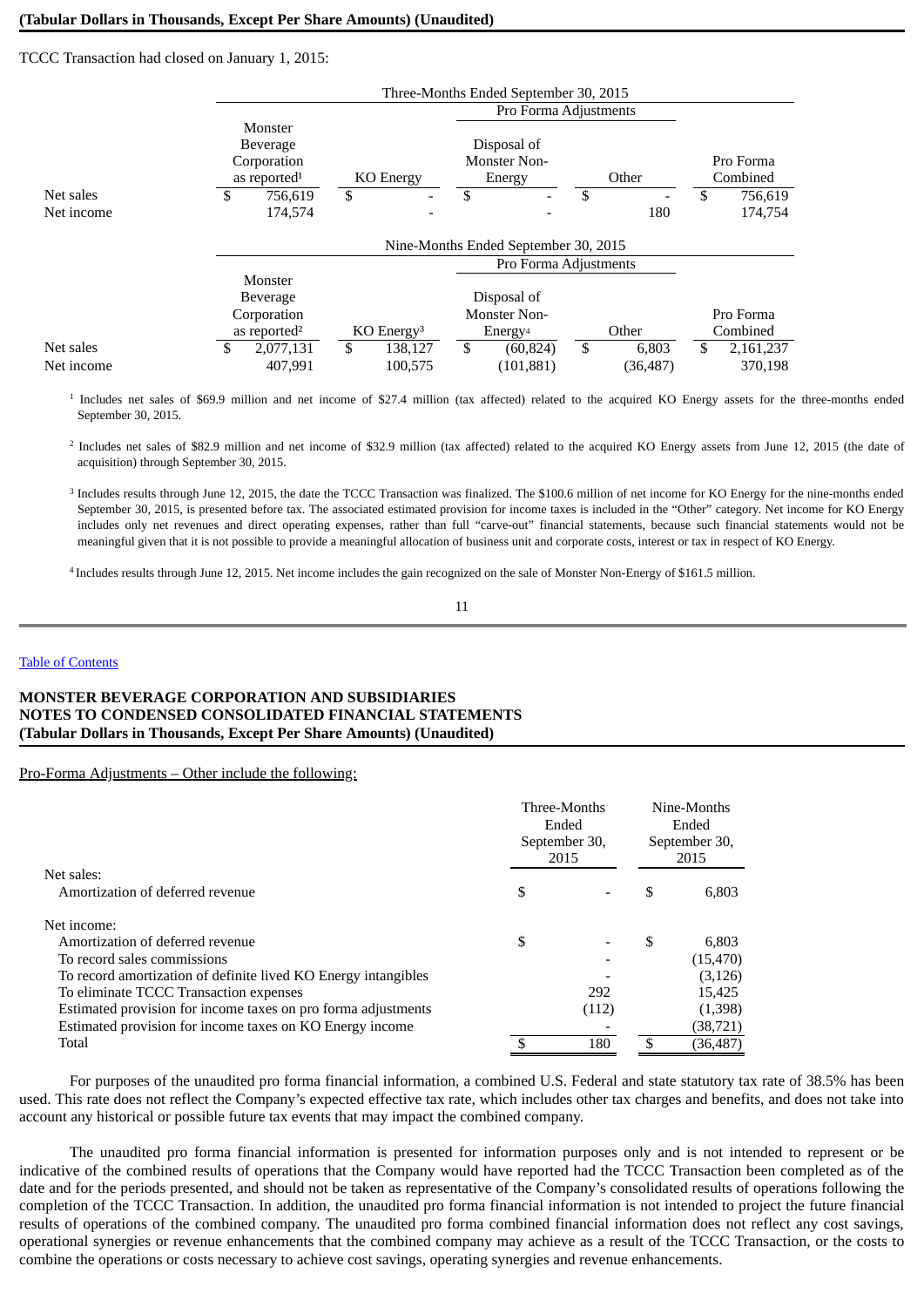#### 3. RECENT ACCOUNTING PRONOUNCEMENTS

In August 2016, the FASB issued ASU No. 2016-15, "Statement of Cash Flows (Topic 230)". The new guidance is intended to reduce diversity in practice in how certain transactions are classified in the statement of cash flows. ASU No. 2016-15 is effective for fiscal years, and interim periods within those years, beginning after December 15, 2017. Early adoption is permitted, provided that all of the amendments are adopted in the same period. The guidance requires application using a retrospective transition method. The Company is currently evaluating the impact of ASU No. 2016-15 on its financial position, results of operations and liquidity.

In June 2016, the FASB issued ASU No. 2016-13, "Financial Instruments - Credit Losses (Topic 326): Measurement of Credit Losses on Financial Instruments". The accounting standard changes the methodology for measuring credit losses on financial instruments and the timing when such losses are recorded. ASU No. 2016-13 is effective for fiscal years, and interim periods within those years, beginning after December 15, 2019. Early adoption is permitted for fiscal years, and interim periods within those years, beginning after December 15, 2018. The Company is currently evaluating the impact of ASU No. 2016-13 on its financial position, results of operations and liquidity.

12

#### Table of [Contents](#page-0-0)

### **MONSTER BEVERAGE CORPORATION AND SUBSIDIARIES NOTES TO CONDENSED CONSOLIDATED FINANCIAL STATEMENTS (Tabular Dollars in Thousands, Except Per Share Amounts) (Unaudited)**

In March 2016, the FASB issued ASU No. 2016-09, "Compensation - Stock Compensation: Improvements to Employee Share-Based Payment Accounting", which changes how companies account for certain aspects of share-based payments to employees. The new guidance identifies areas for simplification involving several aspects of accounting for share-based payment transactions, including income tax consequences, classification of awards as either equity or liabilities, an option to recognize gross stock compensation expense with actual forfeitures recognized as they occur, and certain classifications on the statement of cash flows. The update is effective for annual reporting periods beginning after December 15, 2016, including interim periods within those annual reporting periods with early application permitted. The Company early adopted the standards update effective January 1, 2016, electing (i) retrospective adjustment in the statement of cash flows and (ii) continued recognition of stock compensation based on estimated forfeitures. For the nine-months ended September 30, 2015, net cash provided by operating activities increased and net cash provided by financing activities decreased by \$303.9 million, respectively, as a result of such retrospective adjustment. For the three-and nine-months ended September 30, 2016, the Company recorded \$3.5 million and \$7.1 million of excess tax benefits in net income that previously would have been recorded in additional paid-in-capital. The adoption of ASU No. 2016-09 did not have a material impact on the Company's financial position, results of operations or liquidity.

In February 2016, the FASB issued ASU No. 2016-02, "Leases (Topic 842)". This update is intended to increase transparency and comparability among organizations by recognizing lease assets and lease liabilities on the balance sheet and disclosing key information about leasing arrangements. This update is effective for annual and interim reporting periods beginning after December 15, 2018, including interim periods within those fiscal years. Early adoption is permitted. The Company is currently evaluating the impact of ASU No. 2016-02 on its financial position, results of operations and liquidity.

In November 2015, the FASB issued ASU No. 2015-17, "Income Taxes (Topic 740), Balance Sheet Classification of Deferred Taxes". The amendments under the new guidance require that deferred tax liabilities and assets be classified as noncurrent in the classified balance sheets. The guidance is effective for financial statements issued for annual periods beginning after December 15, 2016, and interim periods within those annual periods. Earlier application is permitted for all entities as of the beginning of an interim or annual reporting period. The Company adopted the standards update effective December 31, 2015, electing to apply it retrospectively to all periods presented.

In July 2015, the FASB issued ASU No. 2015-11, "Inventory (Topic 330): Simplifying the Measurement of Inventory". ASU No. 2015-11 requires entities to measure inventory at the lower of cost or net realizable value. Net realizable value is defined as the estimated selling prices in the ordinary course of business, less reasonably predictable costs of completion, disposal and transportation. ASU No. 2015-11 is effective for annual periods, and interim periods within those years, beginning after December 15, 2016. Early adoption is permitted. The adoption of ASU No. 2015-11 is not expected to have a material impact on the Company's financial position, results of operations or liquidity.

In May 2014, the FASB issued ASU No. 2014-09, "Revenue from Contracts with Customers", which supersedes previous revenue recognition guidance. ASU No. 2014-09 requires that a company recognize revenue at an amount that reflects the consideration to which the company expects to be entitled in exchange for transferring goods or services to a customer. In applying the new guidance, a company will (i) identify the contract(s) with a customer; (ii) identify the performance obligations in the contract; (iii) determine the transaction price; (iv) allocate the transaction price to the contract's performance obligations; and (v) recognize revenue when (or as) the entity satisfies a performance obligation. ASU No. 2014-09 was to be effective for reporting periods beginning after December 15, 2016. However, on July 9, 2015, the FASB voted to approve a one-year deferral of the effective date. This new guidance is effective for the Company beginning January 1,

### Table of [Contents](#page-0-0)

**MONSTER BEVERAGE CORPORATION AND SUBSIDIARIES NOTES TO CONDENSED CONSOLIDATED FINANCIAL STATEMENTS (Tabular Dollars in Thousands, Except Per Share Amounts) (Unaudited)**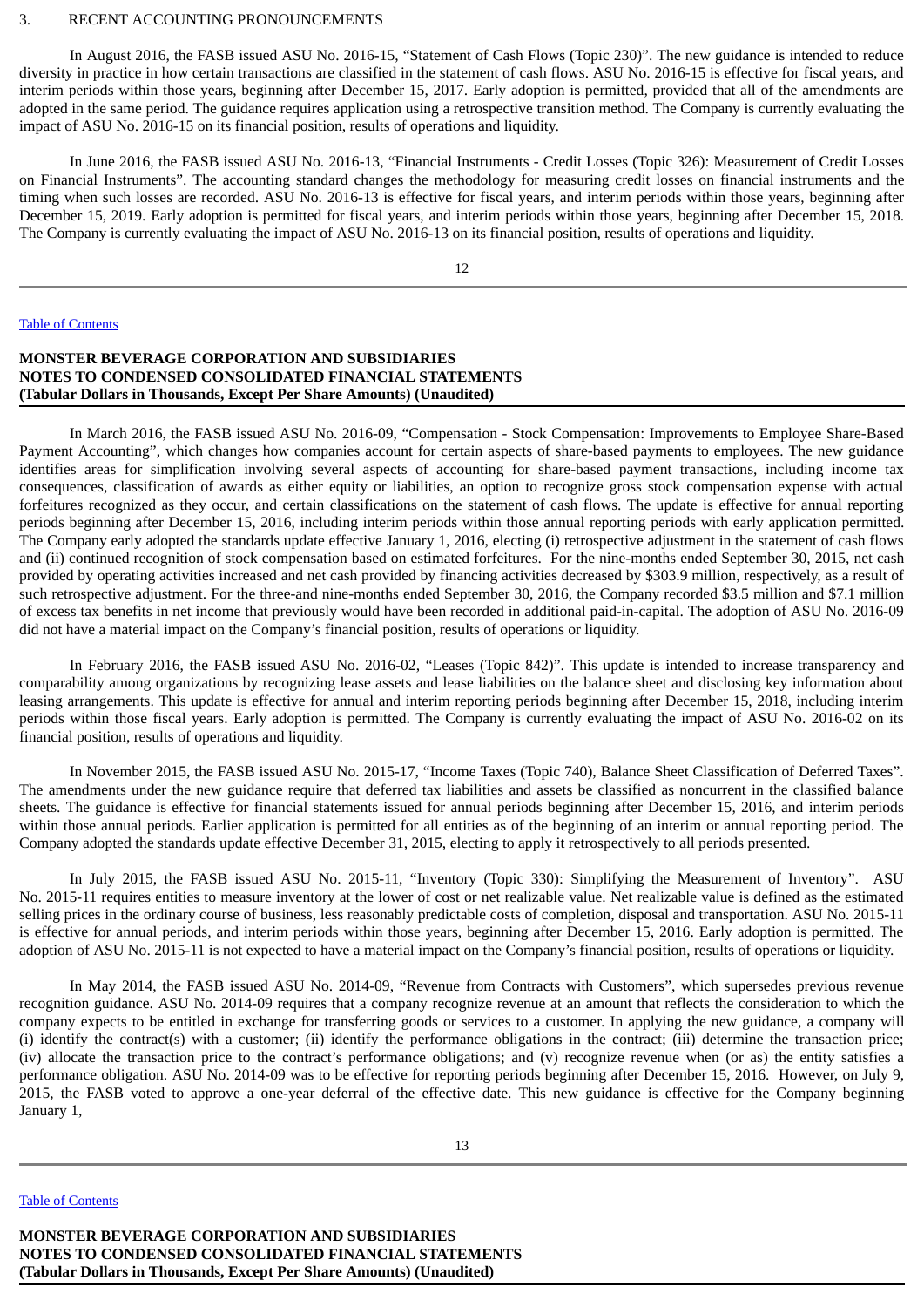2018 and can be adopted using either a full retrospective or modified approach. The Company is currently evaluating the impact of ASU No. 2014-09 on its financial position, results of operations and liquidity.

### 4. INVESTMENTS

The following table summarizes the Company's investments at:

|                                           |               |                       | Gross        |                         | Gross      |              |         | Continuous<br>Unrealized | Continuous<br>Unrealized |
|-------------------------------------------|---------------|-----------------------|--------------|-------------------------|------------|--------------|---------|--------------------------|--------------------------|
|                                           |               |                       | Unrealized   |                         | Unrealized |              |         | <b>Loss Position</b>     | <b>Loss Position</b>     |
|                                           |               |                       | Holding      |                         | Holding    |              | Fair    | less than 12             | greater than 12          |
| September 30, 2016                        |               | <b>Amortized Cost</b> | Gains        |                         | Losses     |              | Value   | Months                   | Months                   |
| <b>Held-to-Maturity</b>                   |               |                       |              |                         |            |              |         |                          |                          |
| Short-term:                               |               |                       |              |                         |            |              |         |                          |                          |
| Commercial paper                          | \$            | 28,318                | \$           | \$                      |            | \$           | 28,318  | \$                       | \$                       |
| Municipal securities                      |               | 181,843               |              |                         | 222        |              | 181,621 | 222                      |                          |
| U.S. government agency securities         |               | 26,080                | $\mathbf{1}$ |                         | 3          |              | 26,078  | 3                        |                          |
| Long-term:                                |               |                       |              |                         |            |              |         |                          |                          |
| Municipal securities                      |               | 9,519                 |              |                         | 19         |              | 9,500   | 19                       |                          |
| <b>Available-for-Sale:</b><br>Short-term: |               |                       |              |                         |            |              |         |                          |                          |
| Variable rate demand notes                |               | 21,412                |              |                         |            |              | 21,412  |                          |                          |
| Total                                     | -\$           | 267,172               | \$           | $\overline{\mathbf{s}}$ | 244        | $\mathbb{S}$ | 266,929 | \$<br>244                | \$                       |
|                                           |               |                       |              |                         |            |              |         | Continuous               | Continuous               |
|                                           |               |                       | Gross        |                         | Gross      |              |         | Unrealized               | Unrealized               |
|                                           |               |                       | Unrealized   |                         | Unrealized |              |         | <b>Loss Position</b>     | <b>Loss Position</b>     |
|                                           |               |                       | Holding      |                         | Holding    |              | Fair    | less than 12             | greater than 12          |
| December 31, 2015                         |               | <b>Amortized Cost</b> | Gains        |                         | Losses     |              | Value   | Months                   | Months                   |
| <b>Held-to-Maturity</b>                   |               |                       |              |                         |            |              |         |                          |                          |
| Short-term:                               |               |                       |              |                         |            |              |         |                          |                          |
| Commercial paper                          | \$            | 3,978                 | \$           | \$                      |            | \$           | 3,978   | \$                       | \$                       |
| Municipal securities                      |               | 709,207               | 63           |                         | 192        |              | 709,078 | 192                      |                          |
| U.S. government agency securities         |               | 23,369                |              |                         | 58         |              | 23,311  | 58                       |                          |
| <b>U.S. Treasuries</b>                    |               | 8,056                 |              |                         | 13         |              | 8,043   | 13                       |                          |
| Long-term:                                |               |                       |              |                         |            |              |         |                          |                          |
| Municipal securities                      |               | 11,071                |              |                         | 8          |              | 11,063  | 8                        |                          |
| U.S. government agency securities         |               | 4,277                 |              |                         | 25         |              | 4,252   | 25                       |                          |
| Total                                     | $\mathfrak s$ | 759,958               | \$<br>63     | $\mathfrak{S}$          | 296        | \$           | 759,725 | \$<br>296                | \$                       |

During the three- and nine-months ended September 30, 2016 and 2015, realized gains or losses recognized on the sale of investments were not significant.

The Company's investments at September 30, 2016 and December 31, 2015 in commercial paper, municipal securities, U.S. government agency securities, variable rate demand notes ("VRDNs") and/or U.S. Treasuries carried investment grade credit ratings. VRDNs are floating rate municipal bonds with embedded put options that allow the bondholder to sell the security at par plus accrued interest. All of the put options are secured by a pledged liquidity source. While they are classified as marketable investment securities, the put option allows the VRDNs to be liquidated at par on a same day or more generally, on a seven day settlement basis.

14

# Table of [Contents](#page-0-0)

### **MONSTER BEVERAGE CORPORATION AND SUBSIDIARIES NOTES TO CONDENSED CONSOLIDATED FINANCIAL STATEMENTS (Tabular Dollars in Thousands, Except Per Share Amounts) (Unaudited)**

The following table summarizes the underlying contractual maturities of the Company's investments at:

|                                   | September 30, 2016    |         |            |         |                       | December 31, 2015 |            |         |  |
|-----------------------------------|-----------------------|---------|------------|---------|-----------------------|-------------------|------------|---------|--|
|                                   | <b>Amortized Cost</b> |         | Fair Value |         | <b>Amortized Cost</b> |                   | Fair Value |         |  |
| Less than 1 year:                 |                       |         |            |         |                       |                   |            |         |  |
| Commercial paper                  | \$                    | 28,318  | \$.        | 28.318  | \$                    | 3.978             | \$         | 3,978   |  |
| Municipal securities              |                       | 181,843 |            | 181,621 |                       | 709,207           |            | 709,078 |  |
| U.S. government agency securities |                       | 26,080  |            | 26,078  |                       | 23,369            |            | 23,311  |  |
| U.S. Treasuries                   |                       |         |            |         |                       | 8,056             |            | 8,043   |  |
| Due $1 - 10$ years:               |                       |         |            |         |                       |                   |            |         |  |
| Municipal securities              |                       | 9,519   |            | 9,500   |                       | 11,071            |            | 11,063  |  |
| U.S. government agency securities |                       |         |            |         |                       | 4.277             |            | 4,252   |  |
| Variable rate demand notes        |                       | 6,003   |            | 6,003   |                       |                   |            |         |  |
| Due 11 - 20 years:                |                       |         |            |         |                       |                   |            |         |  |
| Variable rate demand notes        |                       | 8.005   |            | 8.005   |                       |                   |            |         |  |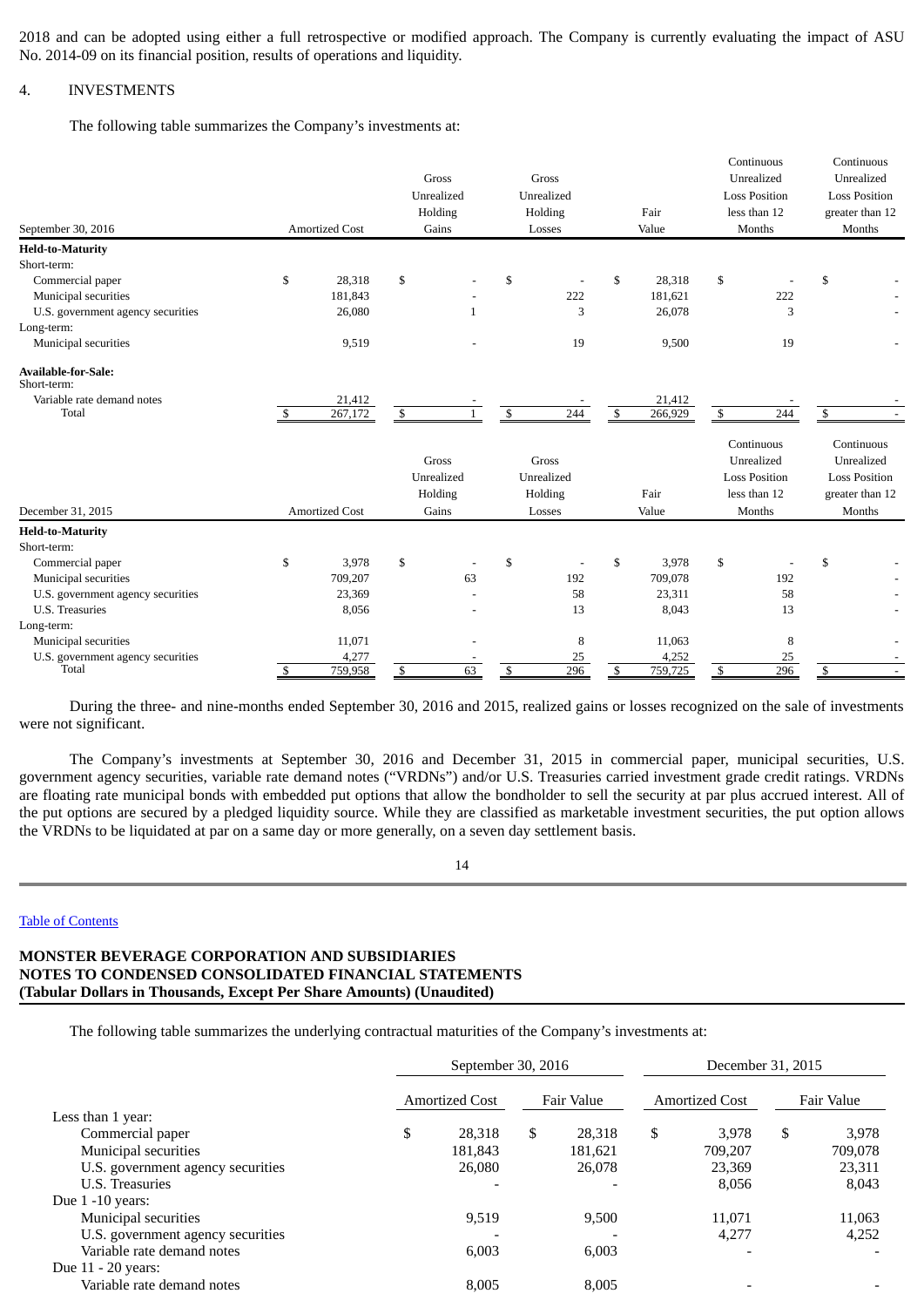| Due 21 - 30 years:         |         |         |         |         |
|----------------------------|---------|---------|---------|---------|
| Variable rate demand notes | 4.002   | 4.002   | -       |         |
| Due 31 - 40 years:         |         |         |         |         |
| Variable rate demand notes | 3.402   | 3.402   | -       |         |
| Total                      | 267,172 | 266,929 | 759.958 | 759,725 |

### 5. FAIR VALUE OF CERTAIN FINANCIAL ASSETS AND LIABILITIES

ASC 820 provides a framework for measuring fair value and requires disclosures regarding fair value measurements. ASC 820 defines fair value as the price that would be received on the sale of an asset or paid to transfer a liability in an orderly transaction between market participants at the measurement date. ASC 820 also establishes a fair value hierarchy which requires an entity to maximize the use of observable inputs, where available. The three levels of inputs required by the standard that the Company uses to measure fair value are summarized below.

- **Level 1:** Quoted prices in active markets for identical assets or liabilities.
- Level 2: Observable inputs other than Level 1 prices, such as quoted prices for similar assets or liabilities, quoted prices in markets that are not active, or other inputs that are observable or can be corroborated by observable market data for substantially the full term of the related assets or liabilities.
- **Level 3:** Unobservable inputs that are supported by little or no market activity and that are significant to the fair value of the assets or liabilities.

ASC 820 requires the use of observable market inputs (quoted market prices) when measuring fair value and requires a Level 1 quoted price to be used to measure fair value whenever possible.

The following tables present the Company's held-to-maturity investments at amortized cost and the fair value of the Company's financial assets and liabilities that are recorded at fair value on a recurring basis, segregated among the appropriate levels within the fair value hierarchy at:

15

# Table of [Contents](#page-0-0)

# **MONSTER BEVERAGE CORPORATION AND SUBSIDIARIES NOTES TO CONDENSED CONSOLIDATED FINANCIAL STATEMENTS (Tabular Dollars in Thousands, Except Per Share Amounts) (Unaudited)**

| September 30, 2016                | Level 1       | Level 2         | Level 3 |                | <b>Total</b>    |
|-----------------------------------|---------------|-----------------|---------|----------------|-----------------|
| Cash                              | \$<br>267,056 | \$              | \$      |                | \$<br>267,056   |
| Money market funds                | 27,784        |                 |         |                | 27,784          |
| Certificates of deposit           |               | 4,908           |         |                | 4,908           |
| Commercial paper                  |               | 43,503          |         |                | 43,503          |
| Variable rate demand notes        |               | 21,412          |         |                | 21,412          |
| Municipal securities              |               | 217,955         |         |                | 217,955         |
| U.S. government agency securities |               | 26,080          |         |                | 26,080          |
| Foreign currency derivatives      |               | 105             |         |                | 105             |
| Total                             | \$<br>294,840 | \$<br>313,963   | \$      | $\blacksquare$ | \$<br>608,803   |
| Amounts included in:              |               |                 |         |                |                 |
| Cash and cash equivalents         | \$<br>294,840 | \$<br>46,686    | \$      |                | \$<br>341,526   |
| Short-term investments            |               | 257,653         |         |                | 257,653         |
| Accounts receivable, net          |               | 231             |         |                | 231             |
| Investments                       |               | 9,519           |         |                | 9,519           |
| <b>Accrued liabilities</b>        |               | (126)           |         |                | (126)           |
| Total                             | \$<br>294,840 | \$<br>313,963   | \$      |                | \$<br>608,803   |
| December 31, 2015                 | Level 1       | Level 2         | Level 3 |                | Total           |
| Cash                              | \$<br>255,723 | \$              | \$      | $\blacksquare$ | \$<br>255,723   |
| Money market funds                | 664,005       |                 |         |                | 664,005         |
| Certificates of deposit           |               | 85,007          |         |                | 85,007          |
| Commercial paper                  |               | 430,605         |         |                | 430,605         |
| U.S. Treasuries                   |               | 260,035         |         |                | 260,035         |
| Municipal securities              |               | 731,744         |         |                | 731,744         |
| U.S. government agency securities |               | 508,256         |         |                | 508,256         |
| Foreign currency derivatives      |               | (217)           |         |                | (217)           |
| Total                             | \$<br>919,728 | \$<br>2,015,430 | \$      |                | \$<br>2,935,158 |
| Amounts included in:              |               |                 |         |                |                 |
| Cash and cash equivalents         | \$<br>919,728 | \$<br>1,255,689 | \$      |                | \$<br>2,175,417 |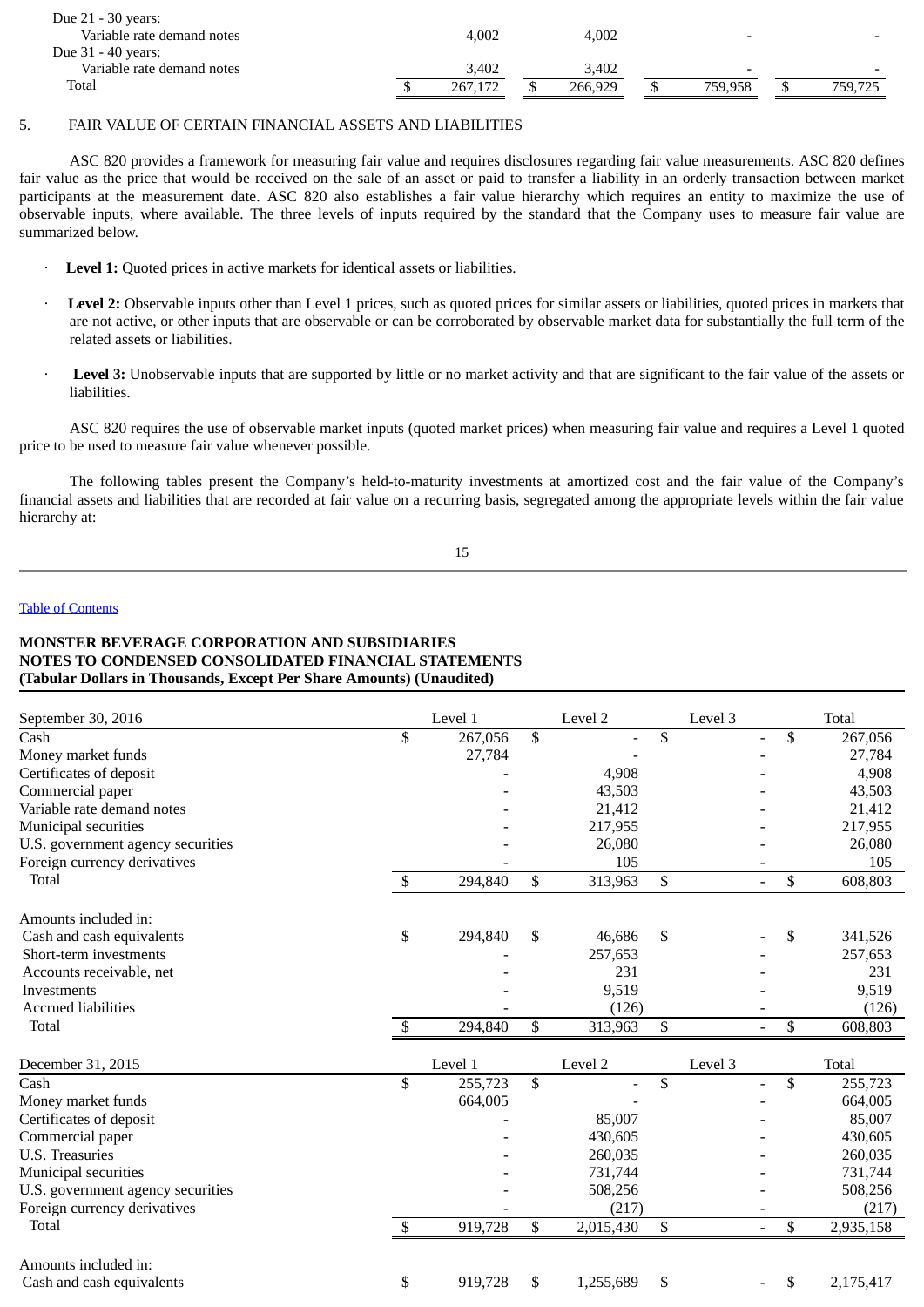| Short-term investments   | -                        | 744.610   |   | 744.610   |
|--------------------------|--------------------------|-----------|---|-----------|
| Accounts receivable, net |                          | 371       |   | 371       |
| Investments              | $\overline{\phantom{0}}$ | 15,348    |   | 15,348    |
| Accrued liabilities      | -                        | (588)     |   | (588)     |
| Total                    | 919.728                  | 2.015.430 | ۰ | 2,935,158 |

All of the Company's short-term investments are classified within Level 1 or Level 2 of the fair value hierarchy. The Company's valuation of its Level 1 investments, which include money market funds, is based on quoted market prices in active markets for identical securities. The Company's valuation of its Level 2 investments, which include municipal securities, commercial paper, U.S. Treasuries, certificates of deposit, variable rate demand notes and U.S. government agency securities, is based on other observable inputs, specifically a market approach which utilizes valuation models, pricing systems, mathematical tools and other relevant information for the same or similar securities. The Company's valuation of its Level 2 foreign currency contracts is based on quoted market prices of the same or similar instruments, adjusted for counterparty risk. There were no transfers between Level 1 and Level 2 measurements during the nine-months ended September 30, 2016 or the year ended December 31, 2015, and there were no changes in the Company's valuation techniques.

16

### Table of [Contents](#page-0-0)

# **MONSTER BEVERAGE CORPORATION AND SUBSIDIARIES NOTES TO CONDENSED CONSOLIDATED FINANCIAL STATEMENTS (Tabular Dollars in Thousands, Except Per Share Amounts) (Unaudited)**

### 6. DERIVATIVE INSTRUMENTS AND HEDGING ACTIVITIES

The Company is exposed to foreign currency exchange rate risks related primarily to its foreign business operations. During the ninemonths ended September 30, 2016 and the year ended December 31, 2015, the Company entered into forward currency exchange contracts with financial institutions to create an economic hedge to specifically manage a portion of the foreign exchange risk exposure associated with certain consolidated subsidiaries' non-functional currency denominated assets and liabilities. All foreign currency exchange contracts of the Company that were outstanding as of September 30, 2016 have terms of one month or less. The Company does not enter into forward currency exchange contracts for speculation or trading purposes.

The Company has not designated its foreign currency exchange contracts as hedge transactions under ASC 815. Therefore, gains and losses on the Company's foreign currency exchange contracts are recognized in interest and other (expense) income, net, in the condensed consolidated statements of income, and are largely offset by the changes in the fair value of the underlying economically hedged item.

| \$<br>Notional<br>Amount<br>16,283<br>30,682<br>17,978 | \$ | Fair<br>Value<br>46 | <b>Balance Sheet Location</b><br>Accounts receivable, net |
|--------------------------------------------------------|----|---------------------|-----------------------------------------------------------|
|                                                        |    |                     |                                                           |
|                                                        |    |                     |                                                           |
|                                                        |    |                     |                                                           |
|                                                        |    |                     |                                                           |
|                                                        |    | 31                  | Accounts receivable, net                                  |
|                                                        |    | 63                  | Accounts receivable, net                                  |
| 19,861                                                 |    | 65                  | Accounts receivable, net                                  |
| 3,046                                                  |    | 26                  | Accounts receivable, net                                  |
|                                                        |    |                     |                                                           |
|                                                        |    |                     |                                                           |
| \$<br>20,609                                           | \$ | (14)                | <b>Accrued liabilities</b>                                |
| 27,360                                                 |    | (65)                | <b>Accrued liabilities</b>                                |
| 3,119                                                  |    | (11)                | <b>Accrued liabilities</b>                                |
| 1,856                                                  |    | (1)                 | <b>Accrued liabilities</b>                                |
| 3,435                                                  |    | (10)                | Accrued liabilities                                       |
| 2,041                                                  |    | (21)                | <b>Accrued liabilities</b>                                |
| 2,571                                                  |    | (4)                 | <b>Accrued liabilities</b>                                |
|                                                        | 17 |                     |                                                           |

The notional amount and fair value of all outstanding foreign currency derivative instruments in the condensed consolidated balance sheets consist of the following at:

#### Table of [Contents](#page-0-0)

**MONSTER BEVERAGE CORPORATION AND SUBSIDIARIES NOTES TO CONDENSED CONSOLIDATED FINANCIAL STATEMENTS (Tabular Dollars in Thousands, Except Per Share Amounts) (Unaudited)**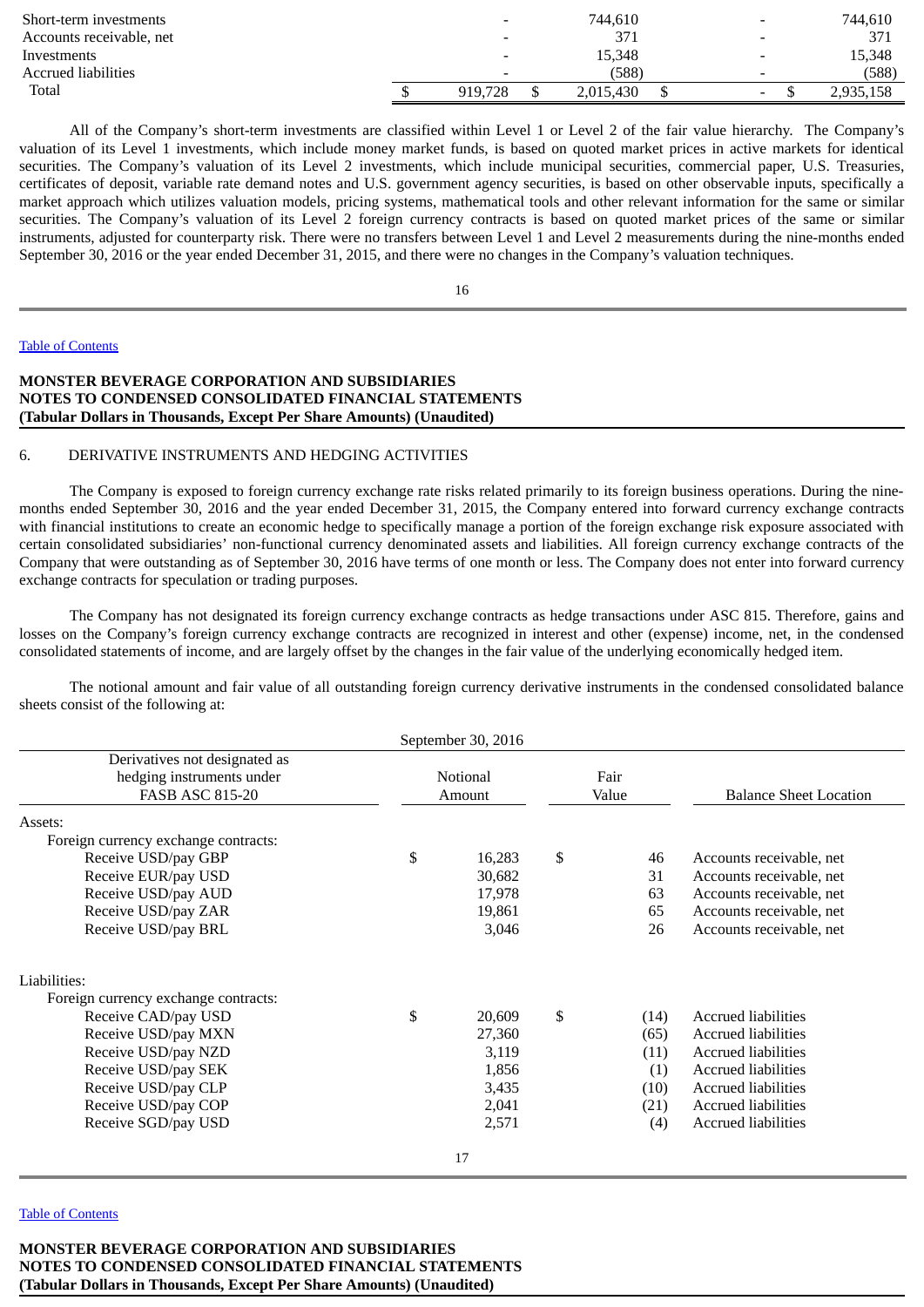|                                      | December 31, 2015 |             |                               |
|--------------------------------------|-------------------|-------------|-------------------------------|
| Derivatives not designated as        |                   |             |                               |
| hedging instruments under            | Notional          | Fair        |                               |
| <b>FASB ASC 815-20</b>               | Amount            | Value       | <b>Balance Sheet Location</b> |
| Assets:                              |                   |             |                               |
| Foreign currency exchange contracts: |                   |             |                               |
| Receive USD/pay GBP                  | \$<br>18,146      | \$<br>168   | Accounts receivable, net      |
| Receive USD/pay ZAR                  | 17,411            | 144         | Accounts receivable, net      |
| Receive USD/pay RUB                  | 2,173             | 9           | Accounts receivable, net      |
| Receive USD/pay BRL                  | 2,478             | 49          | Accounts receivable, net      |
| Receive USD/pay COP                  | 1,351             | 1           | Accounts receivable, net      |
| Liabilities:                         |                   |             |                               |
| Foreign currency exchange contracts: |                   |             |                               |
| Receive EUR/pay USD                  | \$<br>39,578      | \$<br>(429) | Accrued liabilities           |
| Receive USD/pay AUD                  | 14,040            | (82)        | <b>Accrued liabilities</b>    |
| Receive USD/pay CAD                  | 2,804             | (15)        | <b>Accrued liabilities</b>    |
| Receive USD/pay JPY                  | 2,495             | (2)         | <b>Accrued liabilities</b>    |
| Receive USD/pay MXN                  | 8,122             | (15)        | <b>Accrued liabilities</b>    |
| Receive SGD/pay USD                  | 3,837             | (30)        | <b>Accrued liabilities</b>    |
| Receive USD/pay NZD                  | 1,978             | (3)         | <b>Accrued liabilities</b>    |
| Receive USD/pay CLP                  | 3,519             | (12)        | Accrued liabilities           |

The net gains (losses) on derivative instruments in the condensed consolidated statements of income were as follows:

|                                     |                                 | Amount of gain (loss)   |               |
|-------------------------------------|---------------------------------|-------------------------|---------------|
|                                     |                                 | recognized in income on |               |
|                                     |                                 | derivatives             |               |
|                                     |                                 | Three-months ended      |               |
| Derivatives not designated as       | Location of gain (loss)         |                         |               |
| hedging instruments under           | recognized in income on         | September 30,           | September 30, |
| <b>FASB ASC 815-20</b>              | derivatives                     | 2016                    | 2015          |
| Foreign currency exchange contracts | Interest and other expense, net | (882)                   | 3,552         |
|                                     |                                 |                         |               |
|                                     |                                 | Amount of gain (loss)   |               |
|                                     |                                 | recognized in income on |               |
|                                     |                                 | derivatives             |               |
|                                     |                                 | Nine-months ended       |               |
| Derivatives not designated as       | Location of gain (loss)         |                         |               |
| hedging instruments under           | recognized in income on         | September 30,           | September 30, |
| <b>FASB ASC 815-20</b>              | derivatives                     | 2016                    | 2015          |
| Foreign currency exchange contracts | Interest and other expense, net | (424)                   | 1,634         |
|                                     |                                 |                         |               |
|                                     |                                 |                         |               |

18

# Table of [Contents](#page-0-0)

# **MONSTER BEVERAGE CORPORATION AND SUBSIDIARIES NOTES TO CONDENSED CONSOLIDATED FINANCIAL STATEMENTS (Tabular Dollars in Thousands, Except Per Share Amounts) (Unaudited)**

# 7. INVENTORIES

Inventories consist of the following at:

|                |   | September 30, | December 31, |
|----------------|---|---------------|--------------|
|                |   | 2016          | 2015         |
| Raw materials  | ⊅ | 68.860        | 52,043       |
| Finished goods |   | 98,980        | 104.078      |
|                |   | 167,840       | 156,121      |
|                |   |               |              |

# 8. PROPERTY AND EQUIPMENT, NET

Property and equipment consist of the following at: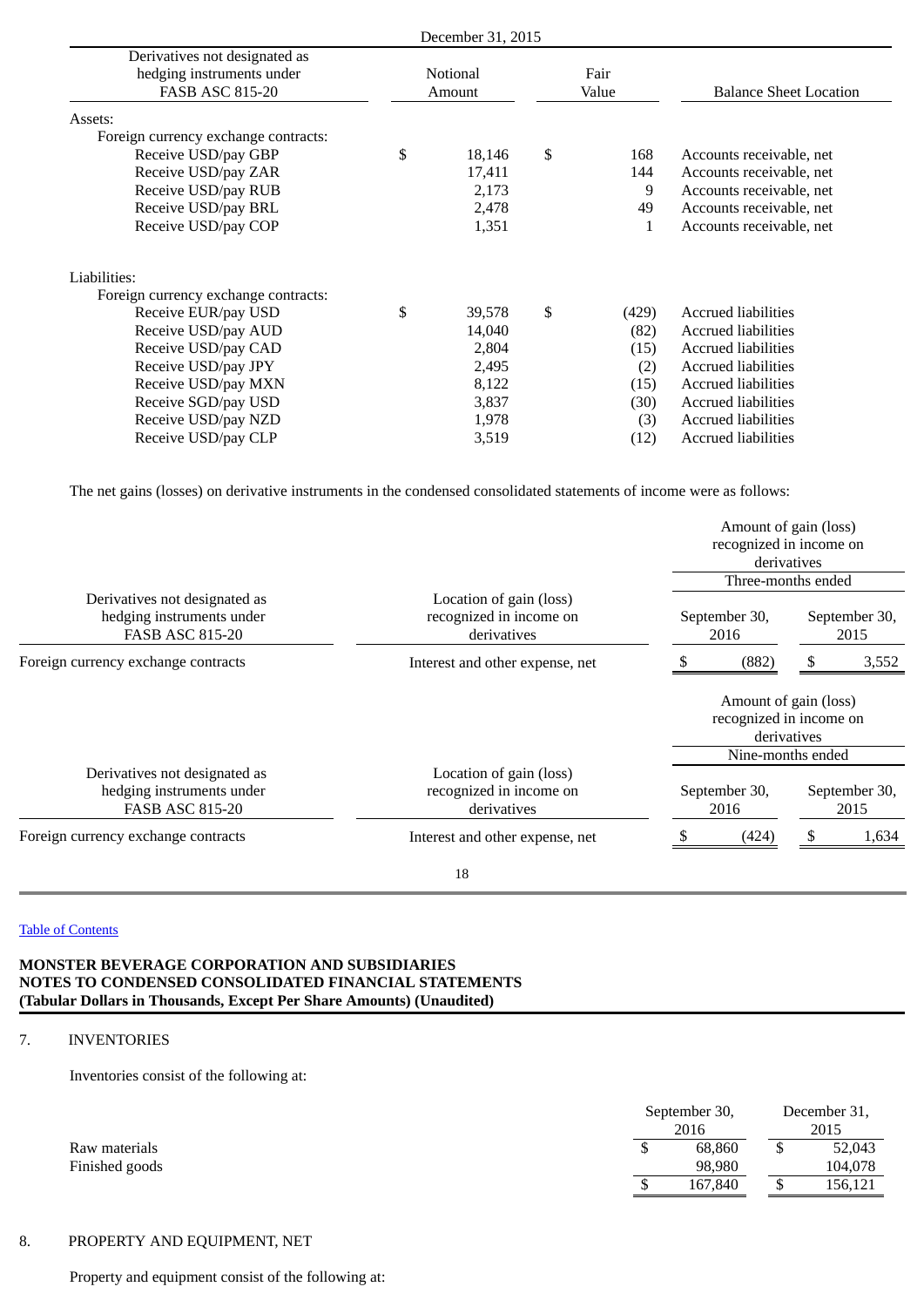|                                                 | September 30,<br>2016 | December 31,<br>2015 |           |  |
|-------------------------------------------------|-----------------------|----------------------|-----------|--|
| Land                                            | 46,597                | S                    | 6,792     |  |
| Leasehold improvements                          | 2,726                 |                      | 2,804     |  |
| Furniture and fixtures                          | 3,607                 |                      | 3,551     |  |
| Office and computer equipment                   | 11,538                |                      | 11,080    |  |
| Computer software                               | 3,203                 |                      | 2,530     |  |
| Equipment                                       | 107,704               |                      | 93,465    |  |
| <b>Buildings</b>                                | 41,943                |                      | 39,848    |  |
| Vehicles                                        | 31,737                |                      | 29,804    |  |
|                                                 | 249,055               |                      | 189,874   |  |
| Less: accumulated depreciation and amortization | (104, 430)            |                      | (92, 520) |  |
|                                                 | 144,625               |                      | 97,354    |  |

In September 2016, the Company completed its acquisition of approximately 49 acres of land, located in Rialto, CA, for a purchase price of approximately \$39.1 million. The Company intends to build an approximately 1,000,000 square-foot building to replace its current leased warehouse and distribution space located in Corona, CA.

# 9. GOODWILL AND OTHER INTANGIBLE ASSETS

The following is a roll-forward of goodwill for the nine-months ended September 30, 2016 by reportable segment:

19

### Table of [Contents](#page-0-0)

### **MONSTER BEVERAGE CORPORATION AND SUBSIDIARIES NOTES TO CONDENSED CONSOLIDATED FINANCIAL STATEMENTS (Tabular Dollars in Thousands, Except Per Share Amounts) (Unaudited)**

|                               | Monster<br>Energy $\circledR$<br>Drinks | Strategic<br><b>Brands</b> | Other          | Total     |
|-------------------------------|-----------------------------------------|----------------------------|----------------|-----------|
| Balance at December 31, 2015  | 641.716                                 | 637.999                    |                | 1,279,715 |
| Acquisitions                  | 3.928                                   |                            |                | 3,928     |
| Balance at September 30, 2016 | 645.644                                 | 637.999                    | $\blacksquare$ | 1,283,643 |

Intangible assets consist of the following at:

|                            | September 30, | December 31, |  |         |
|----------------------------|---------------|--------------|--|---------|
|                            |               | 2016         |  | 2015    |
| Amortizing intangibles     |               | 71.227       |  | 35,263  |
| Accumulated amortization   |               | (11,574)     |  | (3,899) |
|                            |               | 59,653       |  | 31,364  |
| Non-amortizing intangibles |               | 1,021,160    |  | 396,622 |
|                            |               | 1,080,813    |  | 427,986 |

Amortizing intangibles primarily consist of customer relationships. All amortizing intangibles have been assigned an estimated finite useful life and such intangibles are amortized on a straight-line basis over the number of years that approximate their respective useful lives, generally five to seven years. Total amortization expense recorded was \$3.0 million and \$1.8 million for the three-months ended September 30, 2016 and 2015, respectively. Total amortization expense recorded was \$7.7 million and \$2.1 million for the nine-months ended September 30, 2016 and 2015, respectively.

### 10. DISTRIBUTION AGREEMENTS

In accordance with ASC No. 420 "Exit or Disposal Cost Obligations", the Company expenses distributor termination costs in the period in which the written notification of termination occurs. The Company incurred termination costs of \$4.7 million and \$2.5 million for the three-months ended September 30, 2016 and 2015, respectively. The Company incurred termination costs of \$33.4 million and \$220.7 million for the nine-months ended September 30, 2016 and 2015, respectively. Such termination costs have been expensed in full and are included in operating expenses for the three- and nine-months ended September 30, 2016 and 2015.

In the normal course of business, amounts received pursuant to new and/or amended distribution agreements entered into with certain distributors, relating to the costs associated with terminating agreements with the Company's prior distributors, are accounted for as deferred revenue and are recognized as revenue ratably over the anticipated life of the respective distribution agreement, generally 20 years. Revenue recognized was \$8.4 million and \$8.2 million for the three-months ended September 30, 2016 and 2015, respectively. There was no acceleration of deferred revenue in the three-months ended September 30, 2016 and 2015, respectively. Revenue recognized was \$28.6 million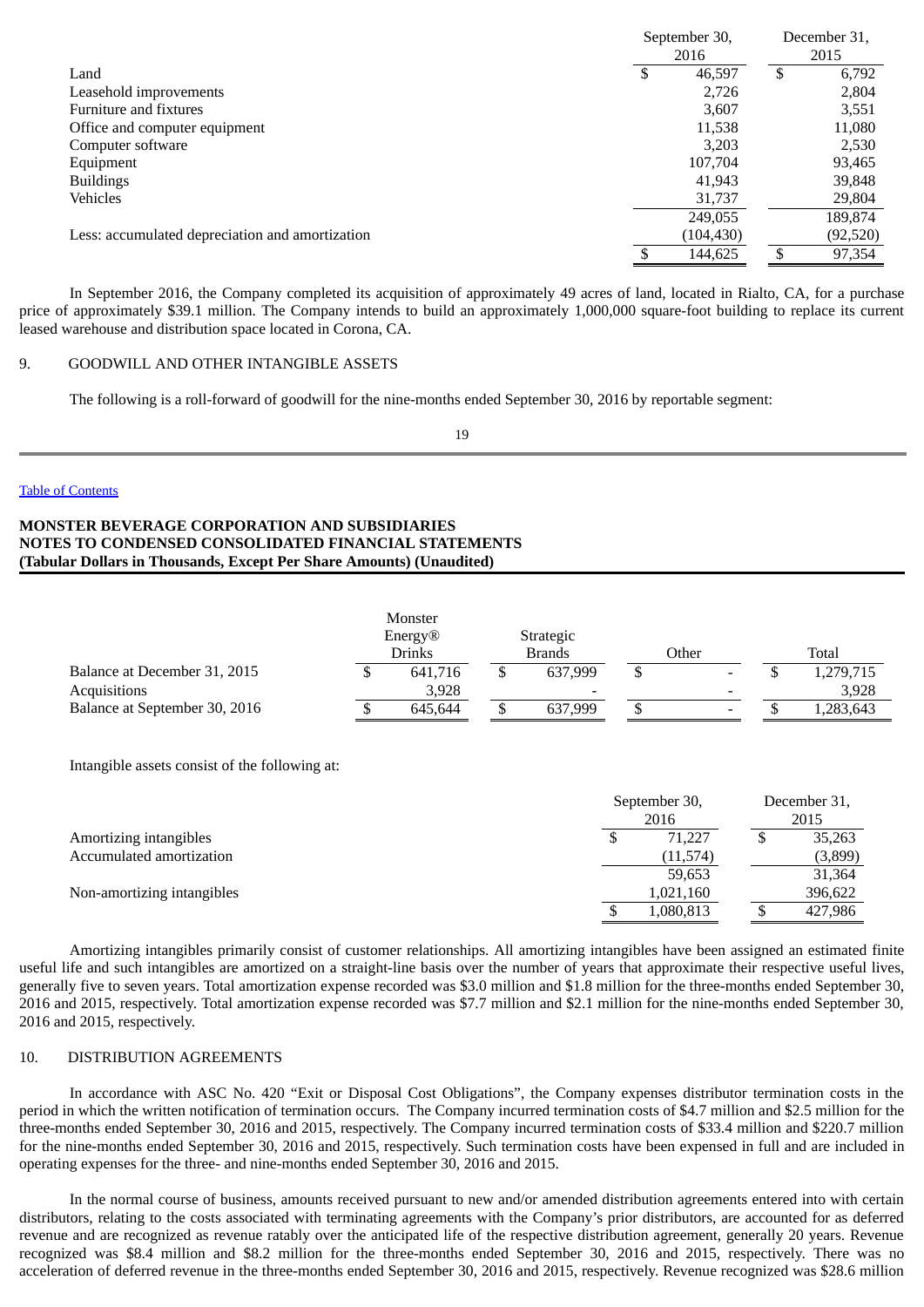and \$54.7 million for the nine-months ended September 30, 2016 and 2015, respectively. Included in the \$28.6 million of revenue recognized for the nine-months ended September 30, 2016, was \$5.0 million related to the accelerated amortization of the deferred revenue balances associated with certain of the Company's prior distributors who were sent notices of termination during the nine-months ended September 30, 2016. Included in the \$54.7 million of revenue recognized for the nine-months ended September 30, 2015 was \$39.8 million related to the accelerated amortization of the deferred revenue balances associated with certain of the Company's prior distributors who were sent notices of termination during the nine-months ended September 30, 2015.

### Table of [Contents](#page-0-0)

### **MONSTER BEVERAGE CORPORATION AND SUBSIDIARIES NOTES TO CONDENSED CONSOLIDATED FINANCIAL STATEMENTS (Tabular Dollars in Thousands, Except Per Share Amounts) (Unaudited)**

### 11. COMMITMENTS AND CONTINGENCIES

The Company had purchase commitments aggregating approximately \$55.0 million at September 30, 2016, which represented commitments made by the Company and its subsidiaries to various suppliers of raw materials for the production of its products. These obligations vary in terms, but are generally satisfied within one year.

The Company had contractual obligations aggregating approximately \$140.9 million at September 30, 2016, which related primarily to sponsorships and other marketing activities.

The Company had operating lease commitments aggregating approximately \$18.6 million at September 30, 2016, which related primarily to warehouse and office space.

In July 2016, the Company entered into an agreement to acquire an approximately 75,425 square foot, free standing, three-story office building, including the real property thereunder and improvements thereon, located in Corona, CA adjacent to its current corporate headquarters, for a purchase price of approximately \$12.6 million. The purchase is subject to various conditions precedent that must be satisfied prior to the closing. If the Company ultimately acquires the building, it intends to complete any necessary improvements and occupy the building as an extension of its existing corporate headquarters at some time in the future.

In September 2016, the Company completed its acquisition of approximately 49 acres of land, located in Rialto, CA, for a purchase price of approximately \$39.1 million. The Company intends to build an approximately 1,000,000 square-foot building to replace its current leased warehouse and distribution facilities located in Corona, CA. The Company has entered into an approximately \$36.8 million guaranteed maximum price construction contract for the construction of the building.

#### Legal Proceedings

*Litigation –* The Company has been named a defendant in numerous personal injury lawsuits, claiming that the death or other serious injury of the plaintiffs was caused by consumption of Monster Energy® brand energy drinks. The plaintiffs in these lawsuits allege strict product liability, negligence, fraudulent concealment, breach of implied warranties and wrongful death. The Company believes that each complaint is without merit and plans a vigorous defense. The Company also believes that any damages, if awarded, would not have a material adverse effect on the Company's financial position or results of operations.

*State Attorney General Inquiry* – In July 2012, the Company received a subpoena from the Attorney General for the State of New York in connection with its investigation concerning the Company's advertising, marketing, promotion, ingredients, usage and sale of its Monster Energy® brand energy drinks. Production of documents pursuant to that subpoena was completed in approximately May 2014.

On August 6, 2014, the Attorney General for the State of New York issued a second subpoena seeking additional documents and the deposition of a Company employee. On September 8, 2014, the Company moved to quash the second subpoena in the Supreme Court, New York County. The motion was fully briefed and was argued on March 17, 2015. No decision has been rendered. It is unknown what, if any, action the state attorney general may take against the Company, the relief which may be sought in the event of any such proceeding or whether such proceeding could have a material adverse effect on the Company's business, financial condition or results of operations.

21

#### Table of [Contents](#page-0-0)

# **MONSTER BEVERAGE CORPORATION AND SUBSIDIARIES NOTES TO CONDENSED CONSOLIDATED FINANCIAL STATEMENTS (Tabular Dollars in Thousands, Except Per Share Amounts) (Unaudited)**

*San Francisco City Attorney Litigation* – On October 31, 2012, the Company received a written request for information from the City Attorney for the City and County of San Francisco concerning the Company's advertising and marketing of its Monster Energy® brand energy drinks and specifically concerning the safety of its products for consumption by adolescents. In a letter dated March 29, 2013, the San Francisco City Attorney threatened to bring suit against the Company if it did not agree to take the following five steps immediately: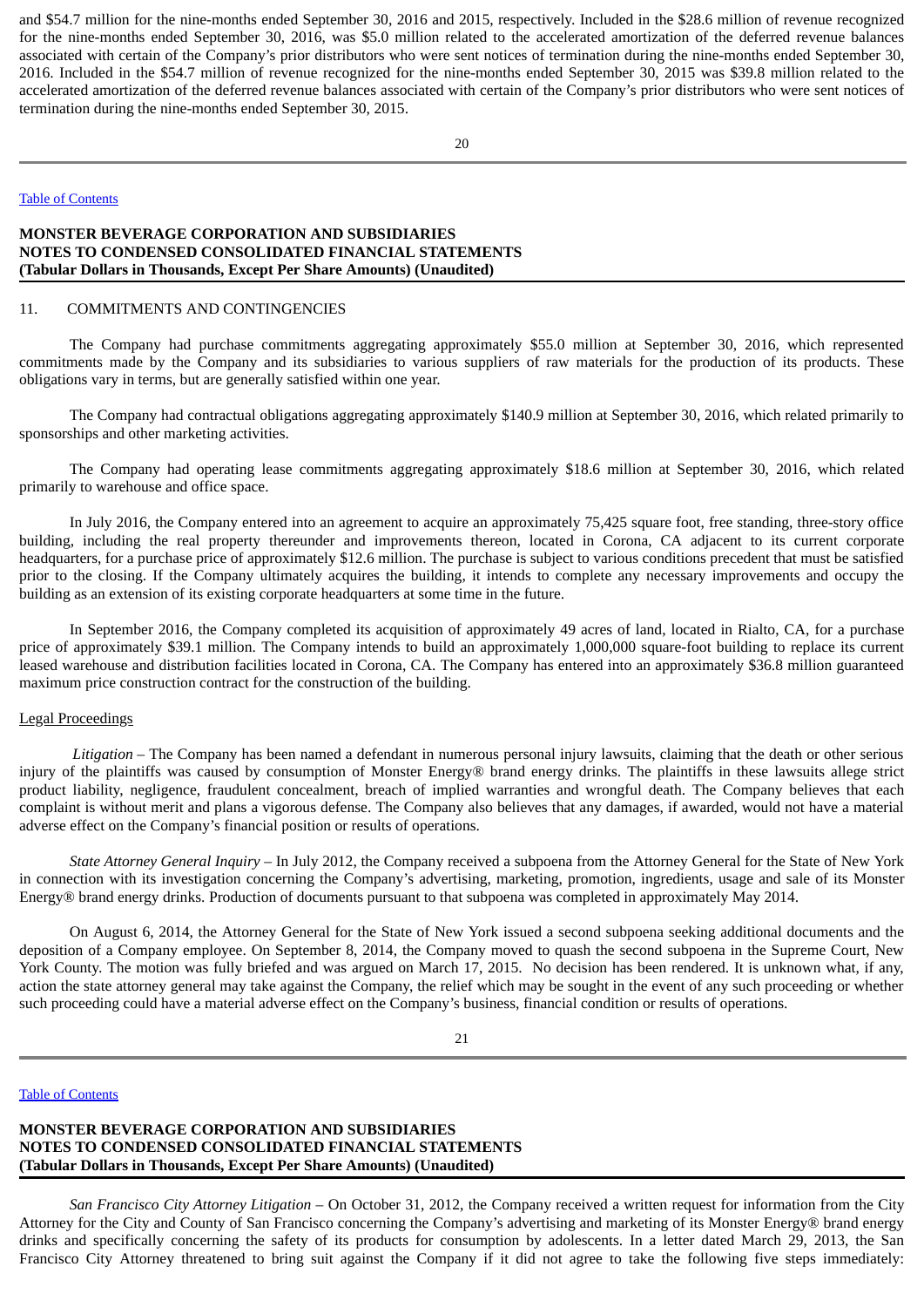(i) "Reformulate its products to lower the caffeine content to safe levels"; (ii) "Provide adequate warning labels"; (iii) "Cease promoting overconsumption in marketing"; (iv) "Cease use of alcohol and drug references in marketing" and (v) "Cease targeting minors."

(i) The Company Action – On April 29, 2013, the Company and its wholly-owned subsidiary, Monster Energy Company, filed a complaint for declaratory and injunctive relief against the San Francisco City Attorney (the "Company Action") in United States District Court for the Central District of California (the "Central District Court"), styled *Monster Beverage Corp., et al. v. Dennis Herrera*. The Company sought a declaration from the Central District Court that the San Francisco City Attorney's investigation and demands are impermissible and preempted, subject to the doctrine of primary jurisdiction, are unconstitutional in that they violate the First and Fourteenth Amendments' prohibitions against compelled speech, content-based speech and commercial speech, are impermissibly void-for-vagueness and/or violate the Commerce Clause. On June 3, 2013, the City Attorney filed a motion to dismiss the Company Action, arguing in part that the complaint should be dismissed in light of the San Francisco Action (described below) filed on May 6, 2013. On August 22, 2013, the Central District Court granted in part and denied in part the City Attorney's motion. On October 17, 2013, the City Attorney filed a renewed motion to dismiss the Company Action and on December 16, 2013, the Central District Court granted the City Attorney's renewed motion, dismissing the Company Action. The Company filed a Notice of Appeal to the Ninth Circuit on December 18, 2013 and on May 17, 2016, the Ninth Circuit affirmed the Central District Court's order.

(ii) The San Francisco Action – On May 6, 2013, the San Francisco City Attorney filed a complaint for declaratory and injunctive relief, civil penalties and restitution for alleged violation of California's Unfair Competition Law, Business & Professions Code sections 17200, et seg., styled People Of The State Of California ex rel. Dennis Herrera, San Francisco City Attorney v. Monster Beverage Corporation, in San Francisco Superior Court (the "San Francisco Action"). The City Attorney alleges that the Company (1) mislabeled its products as a dietary supplement, in violation of California's Sherman Food, Drug and Cosmetic Law, California Health & Safety Code sections 109875, *et. seq*.; (2) is selling an "adulterated" product because caffeine is not generally recognized as safe due to the alleged lack of scientific consensus concerning the safety of the levels of caffeine in the Company's products and (3) is engaged in unfair and misleading business practices because its marketing (a) does not disclose the health risks that energy drinks pose for children and teens, (b) fails to warn against and promotes unsafe consumption, (c) implicitly promotes mixing of energy drinks with alcohol or drugs and (d) is deceptive because it includes unsubstantiated claims about the purported special benefits of its "killer" ingredients and "energy blend." The City Attorney sought a declaration that the Company has engaged in unfair and unlawful business acts and practices in violation of the Unfair Competition Law, an injunction from performing or proposing to perform any acts in violation of the Unfair Competition Law, restitution and civil penalties.

After a motion to strike filed by the Company was granted in part, on March 20, 2014, the City Attorney filed an amended complaint, adding allegations supporting the theory for relief as to which the Court had granted the motion to strike. On April 18, 2014, the Company filed a renewed motion to strike, as well as a motion asking the Court to bifurcate and/or stay claims relating to the safety of Monster Energy® brand energy drinks, pending resolution of the ongoing U.S. Food and Drug Administration ("FDA") investigation of the safety and labeling of food products to which caffeine is added. On May 22, 2014, the Court denied the Company's motion to strike and motion to bifurcate and/or stay claims relating to safety.

#### 22

#### Table of [Contents](#page-0-0)

### **MONSTER BEVERAGE CORPORATION AND SUBSIDIARIES NOTES TO CONDENSED CONSOLIDATED FINANCIAL STATEMENTS (Tabular Dollars in Thousands, Except Per Share Amounts) (Unaudited)**

On September 5, 2014, the City Attorney filed a second amended complaint, adding Monster Energy Company as a defendant. The Company and Monster Energy Company filed answers to the second amended complaint on October 4, 2014 and November 10, 2014, respectively. Discovery is ongoing.

The Court has set the case for a bench trial which is scheduled to take place April 10-21, 2017.

The Company denies that it has violated the Unfair Competition Law or any other law and believes that the City Attorney's claims and demands are preempted and unconstitutional, as alleged in the action the Company filed in the Central District Court. The Company intends to vigorously defend against this lawsuit. At this time, no evaluation of the likelihood of an unfavorable outcome or range of potential loss can be expressed.

The actions or investigations described above have not progressed to a point where a reasonably possible range of losses associated with their ultimate outcome can be estimated at this time. If the final resolution of any such litigation or proceedings is unfavorable, the Company's financial condition, operating results and cash flows could be materially affected.

In addition to the above matters, the Company has been named as a defendant in various false advertising putative class actions and in a private attorney general action. In these actions, plaintiffs allege that defendants misleadingly labeled and advertised Monster Energy® brand products that allegedly were ineffective for the advertised benefits (including, but not limited to, an allegation that the products do not hydrate as advertised because they contain caffeine). The plaintiffs further allege that the Monster Energy® brand products at issue are unsafe because they contain one or more ingredients that allegedly could result in illness, injury or death. In connection with these product safety allegations, the plaintiffs claim that the product labels did not provide adequate warnings and/or that the Company did not include sufficiently specific statements with respect to contra-indications and/or adverse reactions associated with the consumption of its energy drink products (including, but not limited to, claims that certain ingredients, when consumed individually or in combination with other ingredients, could result in high blood pressure, palpitations, liver damage or other negative health effects and/or that the products themselves are unsafe). Based on these allegations, the plaintiffs assert claims for violation of state consumer protection statutes, including unfair competition and false advertising statutes, and for breach of warranty and unjust enrichment. In their prayers for relief, the plaintiffs seek, inter alia, compensatory and punitive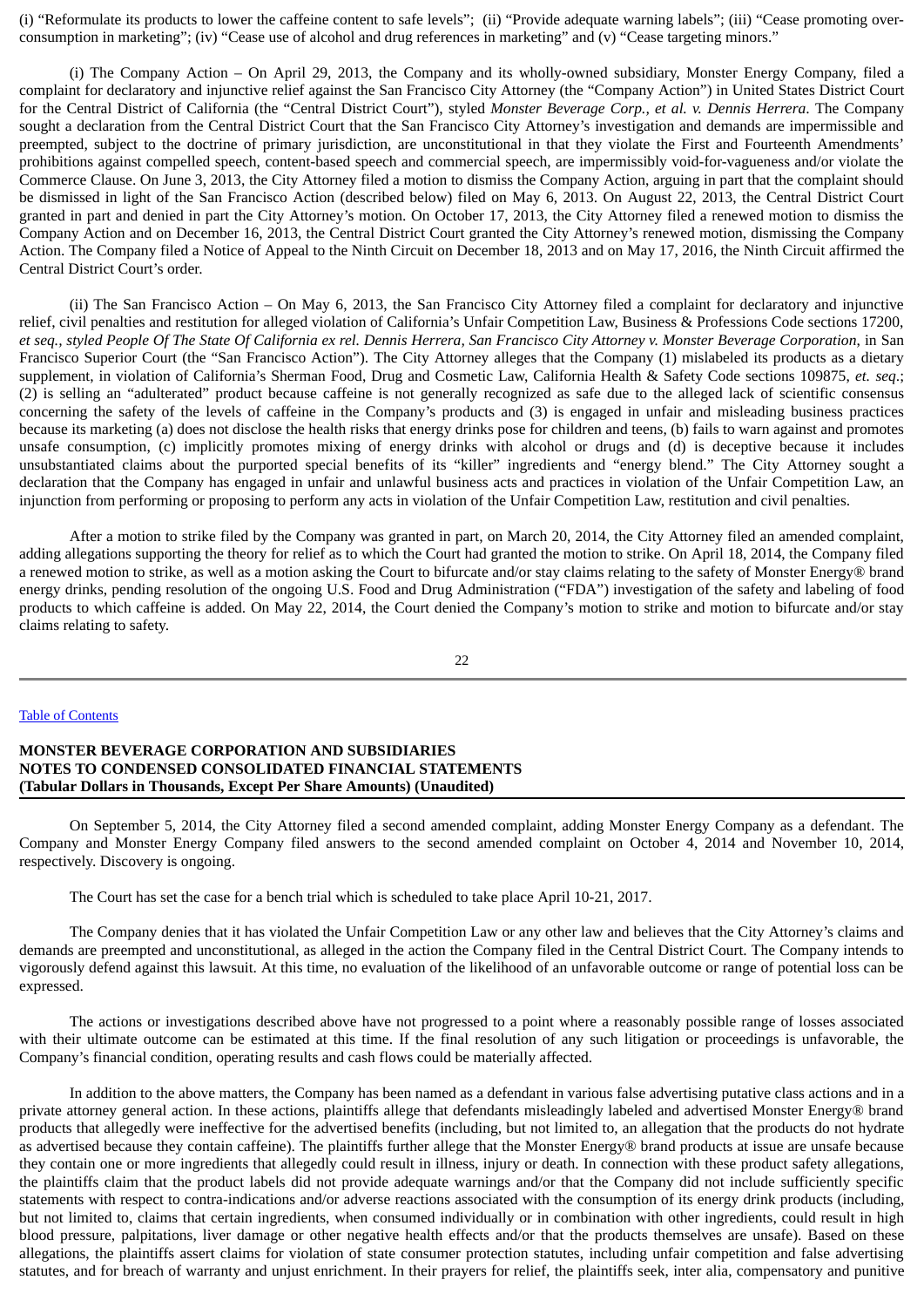damages, restitution, attorneys' fees and, in some cases, injunctive relief. The Company regards these cases and allegations as having no merit. Furthermore, the Company is subject to litigation from time to time in the normal course of business, including intellectual property litigation and claims from terminated distributors.

Although it is not possible to predict the ultimate outcome of such litigation, based on the facts known to the Company, management believes that such litigation in the aggregate will likely not have a material adverse effect on the Company's financial position or results of operations.

The Company evaluates, on a quarterly basis, developments in legal proceedings and other matters that could cause an increase or decrease in the amount of the liability that is accrued, if any, or in the amount of any related insurance reimbursements recorded. As of September 30, 2016, the Company's condensed consolidated balance sheet includes accrued loss contingencies of approximately \$2.1 million.

23

#### Table of [Contents](#page-0-0)

# **MONSTER BEVERAGE CORPORATION AND SUBSIDIARIES NOTES TO CONDENSED CONSOLIDATED FINANCIAL STATEMENTS (Tabular Dollars in Thousands, Except Per Share Amounts) (Unaudited)**

# 12. ACCUMULATED OTHER COMPREHENSIVE LOSS

Changes in accumulated other comprehensive loss by component, after tax, for the nine-months ended September 30, 2016 are as follows:

|                                                                | Currency<br>Translation<br>Losses |         |  |
|----------------------------------------------------------------|-----------------------------------|---------|--|
| Balance at December 31, 2015                                   | S                                 | 21,878  |  |
| Other comprehensive (gain) before reclassifications            |                                   |         |  |
| Amounts reclassified from accumulated other comprehensive loss |                                   |         |  |
| Net current-period other comprehensive (gain)                  |                                   | (7,344) |  |
| Balance at September 30, 2016                                  |                                   | 14.534  |  |
|                                                                |                                   |         |  |

### 13. TREASURY STOCK

On August 2, 2016, the Company's Board of Directors authorized a new share repurchase program for the repurchase of up to \$250.0 million of the Company's outstanding common stock (the "August 2016 Repurchase Plan"). From August 2, 2016 to September 30, 2016, no shares had been repurchased under the August 2016 Repurchase Plan. Subsequent to September 30, 2016, the Company purchased 0.1 million shares at an average purchase price of \$142.82 per share, pursuant to the August 2016 Repurchase Plan.

On April 28, 2016, the Board of Directors authorized the Company to commence a "modified Dutch auction" tender offer to repurchase up to \$2.0 billion of its outstanding shares of common stock. The repurchase was authorized under the Company's existing share repurchase authority and was funded with cash on hand. The Company commenced the tender offer in May 2016. On June 15, 2016, the Company accepted for payment an aggregate of 12,820,512 shares of common stock at a purchase price of \$156.00 per share, for a total amount of \$2.0 billion (excluding commissions), which exhausted the availability under all previously authorized share repurchase plans. Such shares of common stock are included in common stock in treasury in the accompanying condensed consolidated balance sheet at September 30, 2016.

During the three-months ended September 30, 2016, 1,200 shares of common stock were purchased from employees in lieu of cash payments for options exercised or withholding taxes due for a total amount of \$0.2 million. While such purchases are considered common stock repurchases, they are not counted as purchases against the Company's authorized share repurchase programs. Such shares are included in common stock in treasury in the accompanying condensed consolidated balance sheet at September 30, 2016.

### 14. STOCK-BASED COMPENSATION

The Company has two stock-based compensation plans under which shares were available for grant at September 30, 2016: the Monster Beverage Corporation 2011 Omnibus Incentive Plan and the 2009 Monster Beverage Corporation Stock Incentive Plan for Non-Employee Directors.

The Company recorded \$12.1 million and \$8.9 million of compensation expense relating to outstanding options, restricted stock awards, stock appreciation rights and restricted stock units during the three-months ended September 30, 2016 and 2015, respectively. The Company recorded \$33.7 million and \$23.7 million of compensation expense relating to outstanding options, restricted stock awards, stock appreciation rights and restricted stock units during the nine-months ended September 30, 2016 and 2015, respectively.

Table of [Contents](#page-0-0)

# **MONSTER BEVERAGE CORPORATION AND SUBSIDIARIES**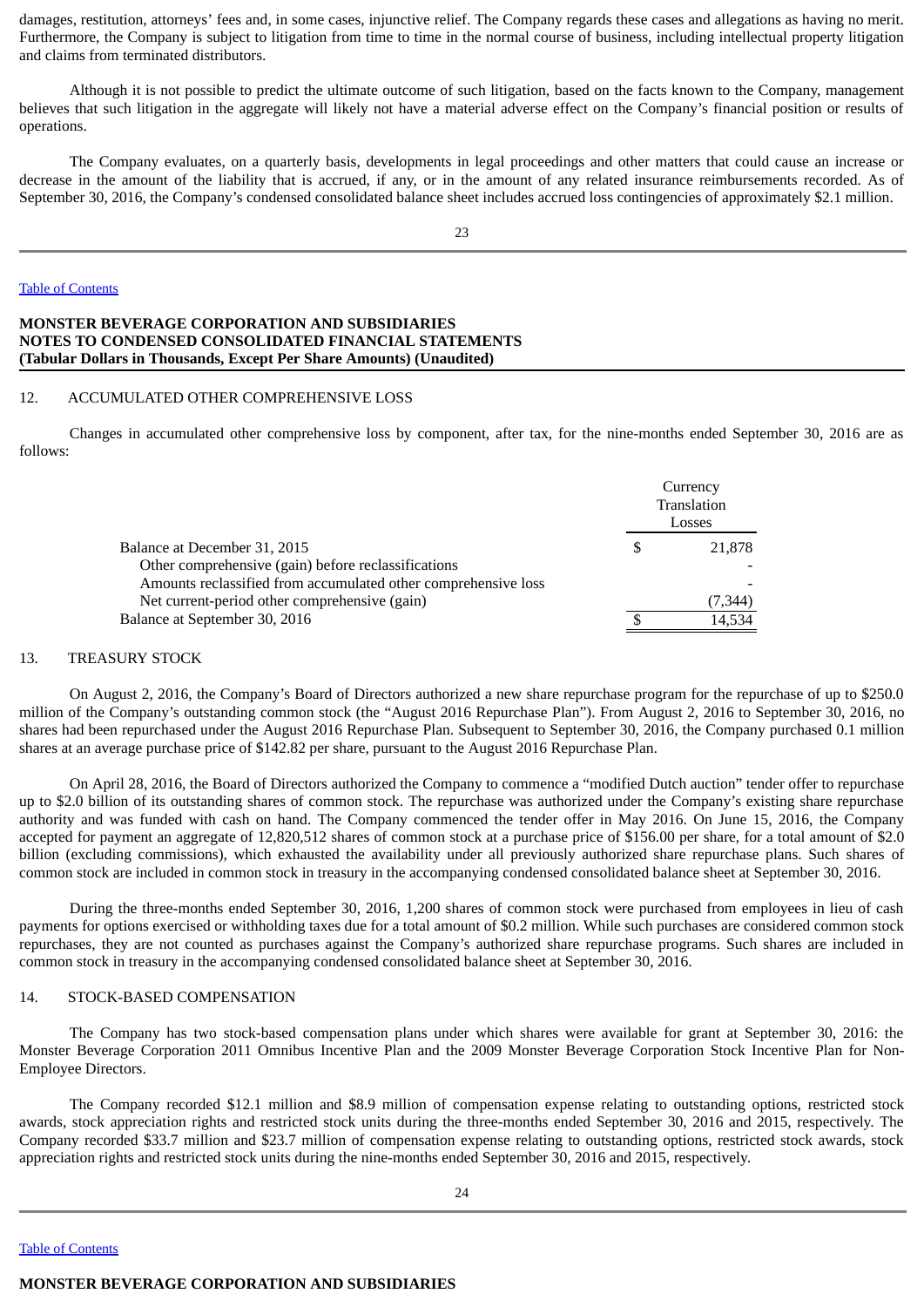### **NOTES TO CONDENSED CONSOLIDATED FINANCIAL STATEMENTS (Tabular Dollars in Thousands, Except Per Share Amounts) (Unaudited)**

The excess tax benefit for tax deductions from non-qualified stock option exercises, disqualifying dispositions of incentive stock options, vesting of restricted stock units and restricted stock awards for the three-months ended September 30, 2016 and 2015 was \$3.5 million and \$3.6 million, respectively. The excess tax benefit for tax deductions from non-qualified stock option exercises, disqualifying dispositions of incentive stock options, vesting of restricted stock units and restricted stock awards for the nine-months ended September 30, 2016 and 2015 was \$7.1 million and \$303.9 million, respectively. As a result of the Company's early adoption of ASU No. 2016-09 effective January 1, 2016, the Company recorded excess tax benefits of \$3.5 million and \$7.1 million in net income for the three- and nine-months ended September 30, 2016. The excess tax benefits for the three- and nine-months ended September 30, 2015 of \$3.6 million and \$303.9 million, respectively, were recorded in additional paid-in-capital.

### *Stock Options*

Under the Company's stock-based compensation plans, all stock options granted as of September 30, 2016 were granted at prices based on the fair value of the Company's common stock on the date of grant. The Company records compensation expense for employee stock options based on the estimated fair value of the options on the date of grant using the Black-Scholes-Merton option pricing formula with the assumptions included in the table below. The Company records compensation expense for non-employee stock options based on the estimated fair value of the options as of the earlier of (1) the date at which a commitment for performance by the non-employee to earn the stock option is reached or (2) the date at which the non-employee's performance is complete, using the Black-Scholes-Merton option pricing formula with the assumptions included in the table below. The Company uses historical data to determine the exercise behavior, volatility and forfeiture rate of the options.

The following weighted-average assumptions were used to estimate the fair value of options granted during:

|                         | Three-Months Ended September 30, |           | Nine-Months Ended September 30, |           |  |
|-------------------------|----------------------------------|-----------|---------------------------------|-----------|--|
|                         | 2016                             | 2015      | 2016                            | 2015      |  |
| Dividend yield          | $0.0\%$                          | $0.0\%$   | $0.0\%$                         | $0.0\%$   |  |
| Expected volatility     | 36.3%                            | 36.7%     | 36.1%                           | 37.1%     |  |
| Risk-free interest rate | 1.1%                             | 1.5%      | 1.4%                            | 1.6%      |  |
| Expected term           | 6.4 years                        | 6.1 years | 6.3 years                       | 5.8 years |  |

*Expected Volatility*: The Company uses historical volatility as it provides a reasonable estimate of the expected volatility. Historical volatility is based on the most recent volatility of the stock price over a period of time equivalent to the expected term of the option.

*Risk-Free Interest Rate*: The risk-free interest rate is based on the U.S. Treasury zero coupon yield curve in effect at the time of grant for the expected term of the option.

*Expected Term*: The Company's expected term represents the weighted-average period that the Company's stock options are expected to be outstanding. The expected term is based on expected time to post-vesting exercise of options by employees. The Company uses historical exercise patterns of previously granted options to derive employee behavioral patterns used to forecast expected exercise patterns.

## 25

#### Table of [Contents](#page-0-0)

# **MONSTER BEVERAGE CORPORATION AND SUBSIDIARIES NOTES TO CONDENSED CONSOLIDATED FINANCIAL STATEMENTS (Tabular Dollars in Thousands, Except Per Share Amounts) (Unaudited)**

The following table summarizes the Company's activities with respect to its stock option plans as follows:

|                                              |            |       |           | Weighted-   |               |        |                        |
|----------------------------------------------|------------|-------|-----------|-------------|---------------|--------|------------------------|
|                                              |            |       | Weighted- | Average     |               |        |                        |
|                                              |            |       | Average   | Remaining   |               |        |                        |
|                                              | Number of  |       | Exercise  | Contractual |               |        |                        |
|                                              | Shares (In |       | Price Per | Term (In    | Aggregate     |        |                        |
| <b>Options</b>                               | thousands) | Share |           |             |               | years) | <b>Intrinsic Value</b> |
| Outstanding at January 1, 2016               | 6,590      | \$    | 50.85     | 5.6         | 646,497       |        |                        |
| Granted 01/01/16 - 03/31/16                  | 961        | \$    | 132.06    |             |               |        |                        |
| Granted 04/01/16 - 06/30/16                  | 219        | \$    | 138.53    |             |               |        |                        |
| Granted 07/01/16 - 09/30/16                  | 14         | \$    | 157.80    |             |               |        |                        |
| Exercised                                    | (284)      | \$    | 37.34     |             |               |        |                        |
| Cancelled or forfeited                       | (88)       | \$    | 98.28     |             |               |        |                        |
| Outstanding at September 30, 2016            | 7,412      | \$    | 64.14     | 5.6         | \$<br>613,113 |        |                        |
| Vested and expected to vest in the future at |            |       |           |             |               |        |                        |
| September 30, 2016                           | 7,011      | \$    | 60.94     | 5.4         | \$<br>602,318 |        |                        |
| Exercisable at September 30, 2016            | 4,359      | \$    | 31.77     | 3.7         | 501,457       |        |                        |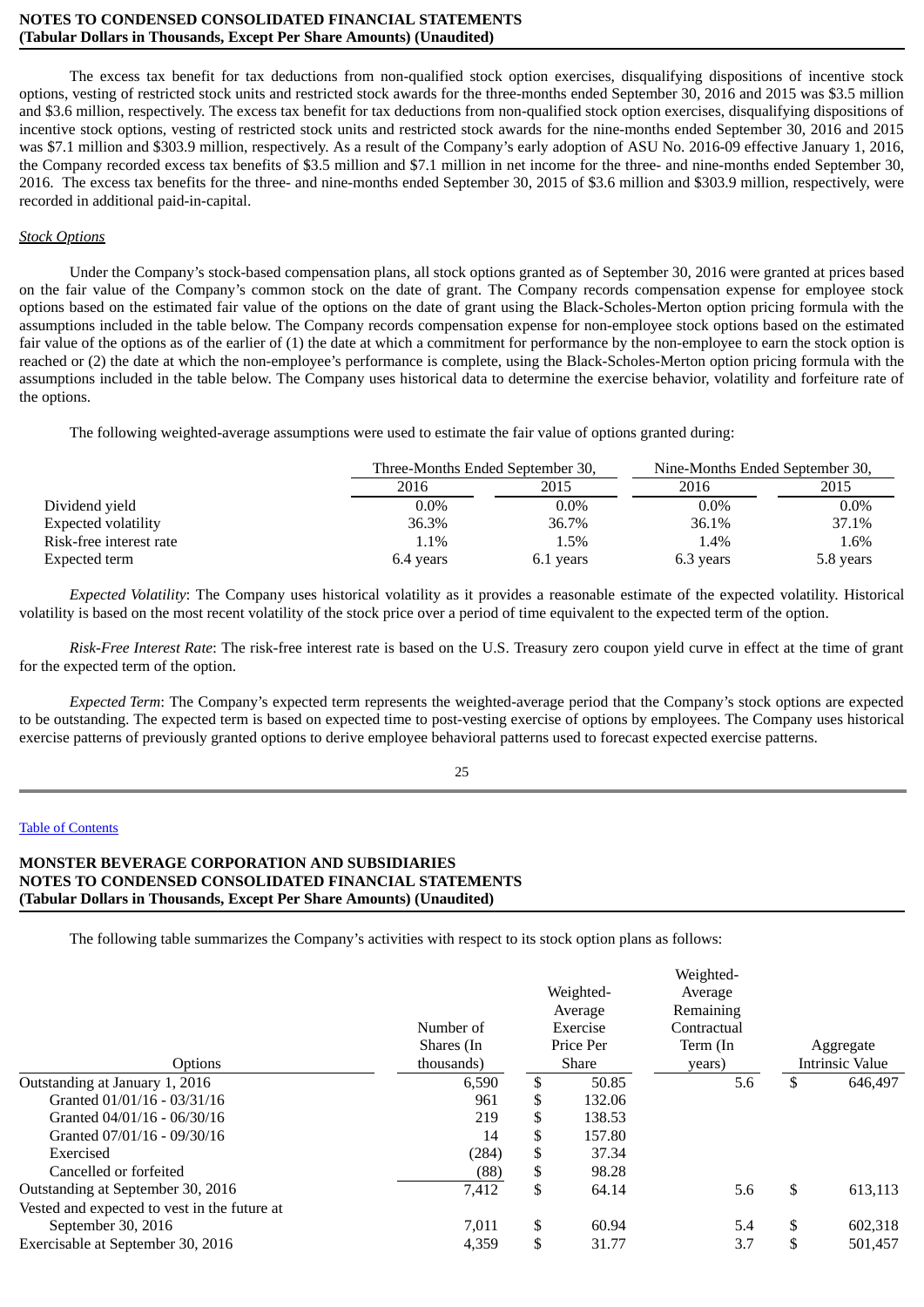The weighted-average grant-date fair value of options granted during the three-months ended September 30, 2016 and 2015 was \$59.21 per share and \$51.14 per share, respectively. The weighted-average grant-date fair value of options granted during the nine-months ended September 30, 2016 and 2015 was \$50.82 per share and \$50.20 per share, respectively. The total intrinsic value of options exercised during the three-months ended September 30, 2016 and 2015 was \$9.1 million and \$11.9 million, respectively. The total intrinsic value of options exercised during the nine-months ended September 30, 2016 and 2015 was \$30.6 million and \$841.5 million, respectively.

Cash received from option exercises under all plans for the three-months ended September 30, 2016 and 2015 was approximately \$2.4 million and \$1.9 million, respectively. Cash received from option exercises under all plans for the nine-months ended September 30, 2016 and 2015 was approximately \$10.6 million and \$43.6 million, respectively.

At September 30, 2016, there was \$100.3 million of total unrecognized compensation expense related to non-vested options granted to employees under the Company's share-based payment plans. That cost is expected to be recognized over a weighted-average period of 3.0 years.

### *Restricted Stock Awards and Restricted Stock Units*

Stock-based compensation cost for restricted stock awards and restricted stock units is measured based on the closing fair market value of the Company's common stock at the date of grant. In the event that the Company has the option and intent to settle a restricted stock unit in cash, the award is classified as a liability and revalued at each balance sheet date.

26

### Table of [Contents](#page-0-0)

### **MONSTER BEVERAGE CORPORATION AND SUBSIDIARIES NOTES TO CONDENSED CONSOLIDATED FINANCIAL STATEMENTS (Tabular Dollars in Thousands, Except Per Share Amounts) (Unaudited)**

The following table summarizes the Company's activities with respect to non-vested restricted stock awards and non-vested restricted stock units as follows:

|                                  |            |    | Weighted   |
|----------------------------------|------------|----|------------|
|                                  | Number of  |    | Average    |
|                                  | Shares (in |    | Grant-Date |
|                                  | thousands) |    | Fair Value |
| Non-vested at January 1, 2016    | 178        | S  | 99.58      |
| Granted 01/01/16-03/31/16        | 82         | S  | 131.96     |
| Granted 04/01/16-06/30/16        | 12         | S  | 148.94     |
| Granted 07/01/16-09/30/16        |            | \$ |            |
| Vested                           | (81)       | \$ | 95.62      |
| Forfeited/cancelled              | (1)        | \$ | 57.45      |
| Non-vested at September 30, 2016 | 190        | \$ | 118.68     |

No restricted stock units or restricted stock awards were granted during the three-months ended September 30, 2016. The weightedaverage grant-date fair value of restricted stock units and restricted stock awards granted during the three-months ended September 30, 2015 was \$147.36 per share. The weighted-average grant-date fair value of restricted stock units and restricted stock awards granted during the ninemonths ended September 30, 2016 and 2015 was \$134.14 per share and \$136.50 per share, respectively. As of September 30, 2016, 0.2 million of restricted stock units and restricted stock awards are expected to vest over their respective terms.

At September 30, 2016, total unrecognized compensation expense relating to non-vested restricted stock awards and non-vested restricted stock units was \$16.7 million, which is expected to be recognized over a weighted-average period of 1.8 years.

### 15. INCOME TAXES

The following is a roll-forward of the Company's total gross unrecognized tax benefits, not including interest and penalties, for the nine-months ended September 30, 2016:

| Gross Unrecognized Tax |
|------------------------|
| <b>Benefits</b>        |
|                        |
|                        |
|                        |
| 462                    |
|                        |
|                        |

The Company recognizes accrued interest and penalties related to unrecognized tax benefits in the provision for income taxes in the Company's condensed consolidated financial statements. As of September 30, 2016, the Company had no accrued interest and penalties related to unrecognized tax benefits. If the Company were to prevail on all uncertain tax positions, the resultant impact on the Company's effective tax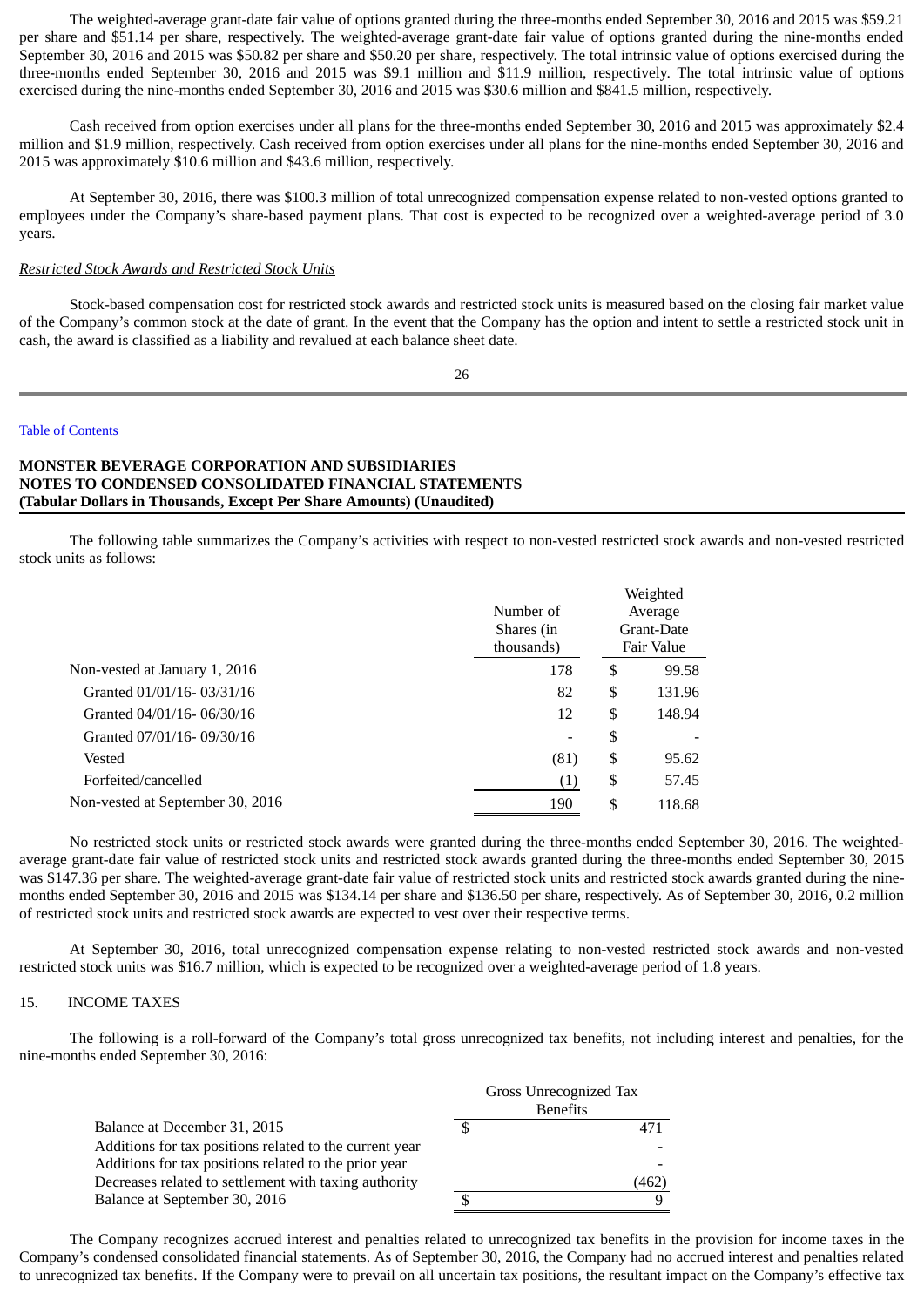rate would not be significant. It is expected that the change in the amount of unrecognized tax benefits within the next 12 months will not be significant.

#### Table of [Contents](#page-0-0)

# **MONSTER BEVERAGE CORPORATION AND SUBSIDIARIES NOTES TO CONDENSED CONSOLIDATED FINANCIAL STATEMENTS (Tabular Dollars in Thousands, Except Per Share Amounts) (Unaudited)**

The Company is subject to U.S. federal income tax as well as to income tax in multiple state and foreign jurisdictions.

On August 7, 2015, the Internal Revenue Service (the "IRS") began its examination of the Company's U.S. federal income tax returns for the years ended December 31, 2012 and 2013. On October 18, 2016, the IRS began its examination of the Company's U.S. federal income tax return for the year ended December 31, 2014.

The Company is in various stages of examination with certain states and certain foreign jurisdictions. The 2012 through 2015 U.S. federal income tax returns are subject to examination by the IRS. State income tax returns are subject to examination for the 2011 through 2015 tax years.

# 16. EARNINGS PER SHARE

A reconciliation of the weighted-average shares used in the basic and diluted earnings per common share computations is presented below:

|                                      | Three-Months Ended<br>September 30, |         | Nine-Months Ended<br>September 30, |         |
|--------------------------------------|-------------------------------------|---------|------------------------------------|---------|
|                                      | 2016                                | 2015    | 2016                               | 2015    |
| Weighted-average shares outstanding: |                                     |         |                                    |         |
| <b>Basic</b>                         | 190,379                             | 205,051 | 198,073                            | 184,098 |
| <b>Dilutive</b>                      | 4.052                               | 3.043   | 4.020                              | 4.033   |
| Diluted                              | 194,431                             | 208,094 | 202.093                            | 188,131 |

For the three-months ended September 30, 2016 and 2015, options and awards outstanding totaling 1.9 million shares and 1.1 million shares, respectively, were excluded from the calculations as their effect would have been antidilutive. For the nine-months ended September 30, 2016 and 2015, options and awards outstanding totaling 1.7 million shares and 0.9 million shares, respectively, were excluded from the calculations as their effect would have been antidilutive.

# 17. SEGMENT INFORMATION

During the second quarter of 2016, the Company renamed and revised its reportable segments to reflect management's current view of the business and to align its external financial reporting with its operating and internal financial model. Historical segment information has been revised to reflect the effect of this change.

The Company has three operating and reportable segments, (i) Monster Energy® Drinks segment ("Monster Energy® Drinks"), which is comprised of the Company's Monster Energy® drink products (previously the Finished Products segment) as well as Mutant™ Super Soda drink products, (ii) Strategic Brands ("Strategic Brands"), which include the various energy drink brands acquired from TCCC as a result of the TCCC Transaction (previously the Concentrate segment) and (iii) Other, ("Other") the principal products of which include the non-energy brands disposed of as a result of the TCCC Transaction as well as certain products acquired as part of the AFF Transaction that are sold to independent third-parties.

### 28

#### Table of [Contents](#page-0-0)

### **MONSTER BEVERAGE CORPORATION AND SUBSIDIARIES NOTES TO CONDENSED CONSOLIDATED FINANCIAL STATEMENTS (Tabular Dollars in Thousands, Except Per Share Amounts) (Unaudited)**

The Company's Monster Energy® Drinks segment generates net operating revenues by selling ready-to-drink packaged energy drinks to full service beverage distributors, retail grocery and specialty chains, wholesalers, club stores, drug chains, mass merchandisers, convenience chains, health food distributors, food service customers and the military.

The Company's Strategic Brands segment primarily generates net operating revenues by selling "concentrates" and/or "beverage bases" to authorized bottling and canning operations. Such bottlers generally combine the concentrates and/or beverage bases with sweeteners and water, which are then filled in authorized containers bearing the Company's respective trademarks and sold to customers directly (or in some cases through wholesalers or other bottlers). To a lesser extent, the Company's Strategic Brands segment generates net operating revenues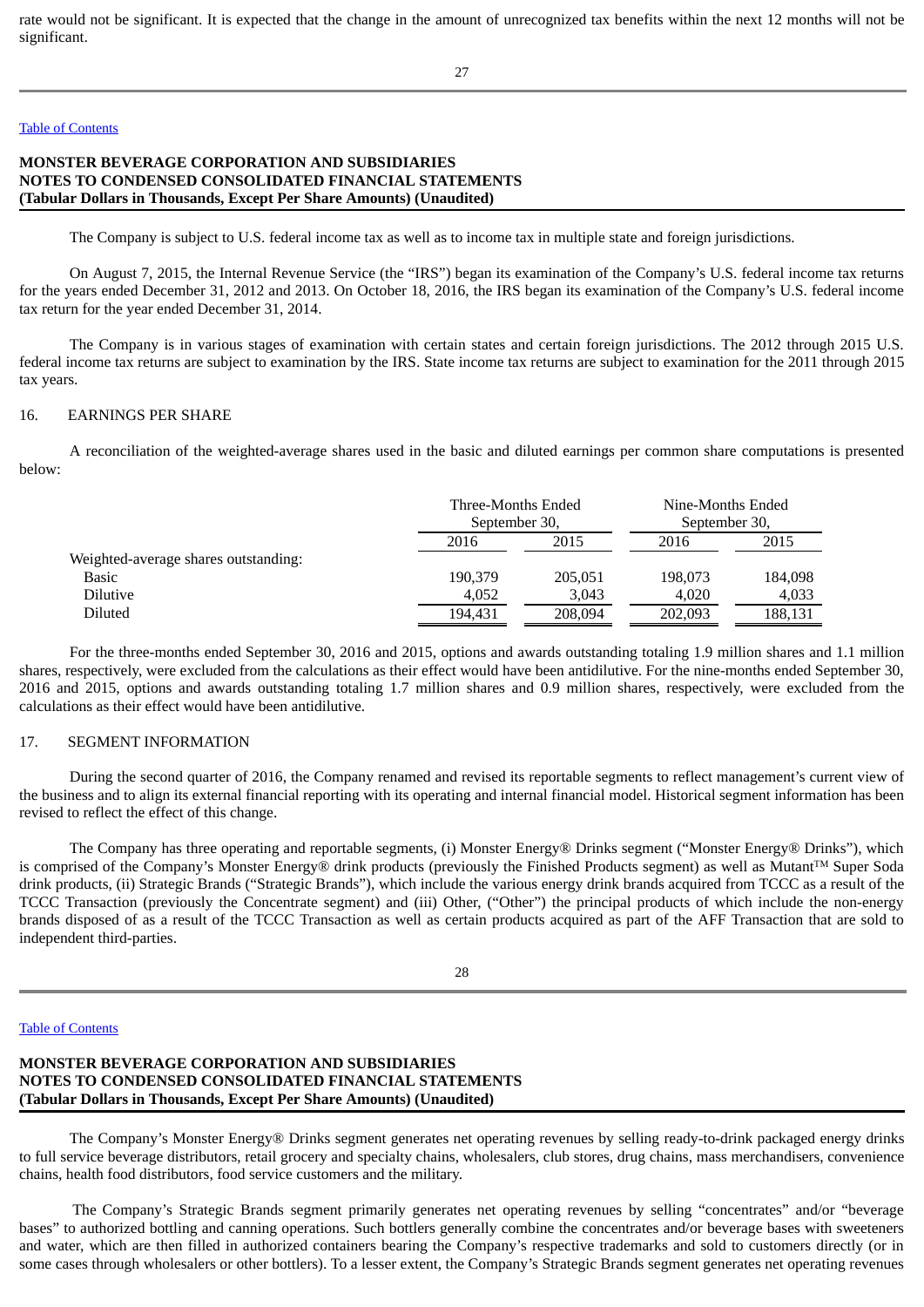by selling ready-to-drink packaged energy drinks to full service beverage distributors, retail grocery and specialty chains, wholesalers, club stores, drug chains, mass merchandisers, convenience chains, health food distributors, food service customers and the military.

Generally, the Monster Energy® Drinks segment generates higher per case net operating revenues, but lower per case gross profit margins than the Strategic Brands segment.

Corporate and unallocated amounts that do not relate to a reportable segment have been allocated to "Corporate & Unallocated." No asset information, other than goodwill and other intangible assets, has been provided for in the Company's reportable segments as management does not measure or allocate such assets on a segment basis.

The net revenues derived from the Company's reportable segments and other financial information related thereto for the three- and nine-months ended September 30, 2016 and 2015 are as follows:

|                                                   | Three-Months Ended |    |           | Nine-Months Ended |                   |    |            |  |
|---------------------------------------------------|--------------------|----|-----------|-------------------|-------------------|----|------------|--|
|                                                   | September 30,      |    |           | September 30,     |                   |    |            |  |
|                                                   | 2016               |    | 2015      |                   | 2016              |    | 2015       |  |
| Net sales:                                        |                    |    |           |                   |                   |    |            |  |
| Monster Energy <sup>®</sup> Drinks <sup>(1)</sup> | \$<br>710,130      | \$ | 686,684   | S.                | 2,075,511         | \$ | 1,933,467  |  |
| Strategic Brands                                  | 72,138             |    | 69,935    |                   | 207,990           |    | 82,913     |  |
| Other                                             | 5,686              |    |           |                   | 12,127            |    | 60,751     |  |
| Corporate and unallocated                         |                    |    |           |                   |                   |    |            |  |
|                                                   | 787,954            | \$ | 756,619   | \$                | 2,295,628         | \$ | 2,077,131  |  |
|                                                   | Three-Months Ended |    |           |                   | Nine-Months Ended |    |            |  |
|                                                   | September 30,      |    |           | September 30,     |                   |    |            |  |
|                                                   | 2016               |    | 2015      | 2016              |                   |    | 2015       |  |
|                                                   |                    |    |           |                   |                   |    |            |  |
| <b>Operating Income:</b>                          |                    |    |           |                   |                   |    |            |  |
| Monster Energy® Drinks <sup>(1)</sup> (2)         | \$<br>308,493      | \$ | 289,544   | <sup>\$</sup>     | 874,822           | \$ | 596,716    |  |
| <b>Strategic Brands</b>                           | 40,075             |    | 45,291    |                   | 127,169           |    | 54,375     |  |
| Other <sup>(3)</sup>                              | 1,186              |    | (283)     |                   | 1,528             |    | 165,377    |  |
| Corporate and unallocated                         | (59, 379)          |    | (43, 114) |                   | (169, 909)        |    | (151, 263) |  |
|                                                   | 290,375            | \$ | 291,438   |                   | 833,610           | \$ | 665,205    |  |

29

#### Table of [Contents](#page-0-0)

### **MONSTER BEVERAGE CORPORATION AND SUBSIDIARIES NOTES TO CONDENSED CONSOLIDATED FINANCIAL STATEMENTS (Tabular Dollars in Thousands, Except Per Share Amounts) (Unaudited)**

|                                                      | Three-Months Ended<br>September 30, |           |    |           | Nine-Months Ended<br>September 30, |            |            |
|------------------------------------------------------|-------------------------------------|-----------|----|-----------|------------------------------------|------------|------------|
|                                                      |                                     | 2016      |    | 2015      |                                    | 2016       | 2015       |
| Income before tax:                                   |                                     |           |    |           |                                    |            |            |
| Monster Energy® Drinks <sup>(1)</sup> <sup>(2)</sup> | \$                                  | 308,612   | S. | 289.649   | S                                  | 875.024    | 597,084    |
| <b>Strategic Brands</b>                              |                                     | 40,073    |    | 45,275    |                                    | 127,141    | 54,359     |
| Other <sup>(3)</sup>                                 |                                     | 1,186     |    | (284)     |                                    | 1,528      | 165,376    |
| Corporate and unallocated                            |                                     | (60, 533) |    | (46, 564) |                                    | (170, 734) | (154, 758) |
|                                                      |                                     | 289,338   |    | 288,076   |                                    | 832.959    | 662,061    |

(1) Includes \$8.4 million and \$8.2 million for the three-months ended September 30, 2016 and 2015, respectively, related to the recognition of deferred revenue. Includes \$28.6 million and \$54.7 million for the nine-months ended September 30, 2016 and 2015, respectively, related to the recognition of deferred revenue.

(2) Includes \$4.7 million and \$2.5 million for the three-months ended September 30, 2016 and 2015, respectively, related to distributor termination costs. Includes \$33.4 million and \$220.7<br>million for the nine-months ended

(3) Includes \$161.5 million gain on the sale of Monster Non-Energy for the nine-months ended September 30, 2015.

|                                | Three-Months Ended<br>September 30, |   |       | Nine-Months Ended<br>September 30, |        |   |        |
|--------------------------------|-------------------------------------|---|-------|------------------------------------|--------|---|--------|
|                                | 2016                                |   | 2015  |                                    | 2016   |   | 2015   |
| Depreciation and amortization: |                                     |   |       |                                    |        |   |        |
| Monster Energy® Drinks         | \$<br>5.974                         | S | 5.408 | \$                                 | 17,651 | S | 15,556 |
| <b>Strategic Brands</b>        | 1,777                               |   | 1,757 |                                    | 5,325  |   | 2,102  |
| Other                          | 1,151                               |   |       |                                    | 2,305  |   | 232    |
| Corporate and unallocated      | 1,522                               |   | 1,341 |                                    | 4,593  |   | 3,867  |
|                                | 10,424                              |   | 8,506 |                                    | 29,874 |   | 21,757 |

September 30, December 31,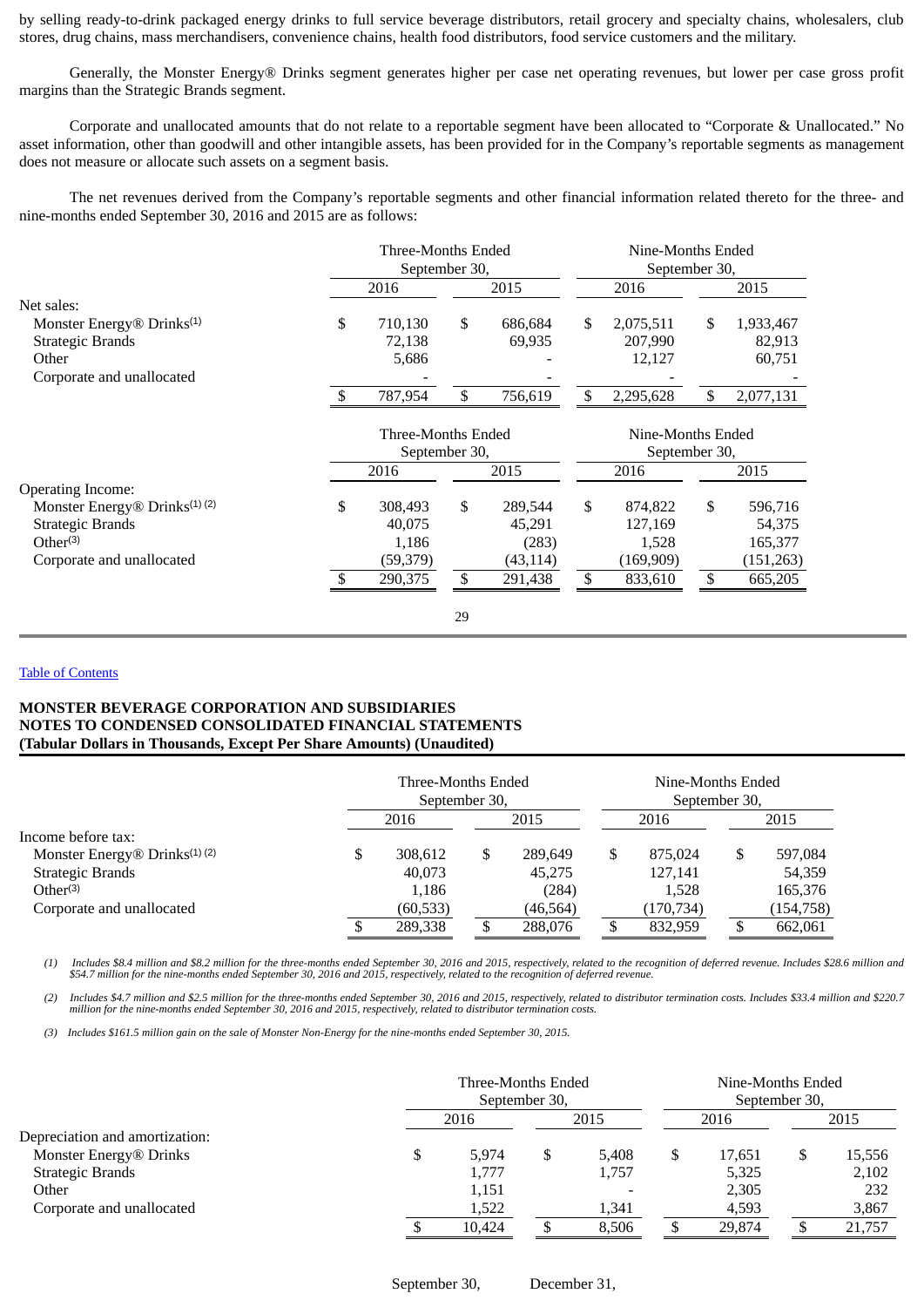|                                       | 2016 |           | 2015      |
|---------------------------------------|------|-----------|-----------|
| Goodwill and other intangible assets: |      |           |           |
| Monster Energy® Drinks                |      | 1,331,931 | 699.346   |
| <b>Strategic Brands</b>               |      | 1,003,355 | 1,008,355 |
| Other                                 |      | 29,170    |           |
| Corporate and unallocated             |      |           |           |
|                                       |      | 2,364,456 | 1,707,701 |
|                                       |      |           |           |

Corporate and unallocated expenses for the three-months ended September 30, 2016 include \$33.2 million of payroll costs, of which \$12.1 million was attributable to stock-based compensation expense (see Note 14, "Stock-Based Compensation"), as well as \$16.9 million attributable to professional service expenses, including accounting and legal costs, and \$9.3 million of other operating expenses. Corporate and unallocated expenses for the three-months ended September 30, 2015 include \$27.1 million of payroll costs, of which \$8.9 million was attributable to stock-based compensation expense (see Note 14, "Stock-Based Compensation"), as well as \$10.3 million attributable to professional service expenses, including accounting and legal costs, of which \$0.3 million was attributable to TCCC Transaction expenses, and \$5.7 million of other operating expenses.

30

### Table of [Contents](#page-0-0)

# **MONSTER BEVERAGE CORPORATION AND SUBSIDIARIES NOTES TO CONDENSED CONSOLIDATED FINANCIAL STATEMENTS (Tabular Dollars in Thousands, Except Per Share Amounts) (Unaudited)**

Corporate and unallocated expenses for the nine-months ended September 30, 2016 include \$92.7 million of payroll costs, of which \$33.7 million was attributable to stock-based compensation expense (see Note 14, "Stock-Based Compensation"), as well as \$52.4 million attributable to professional service expenses, including accounting and legal costs, of which \$4.5 million was attributable to AFF Transaction expenses, and \$24.8 million of other operating expenses. Corporate and unallocated expenses for the nine-months ended September 30, 2015 include \$83.9 million of payroll costs, of which \$23.7 million was attributable to stock-based compensation expense (see Note 14, "Stock-Based Compensation"), as well as \$46.6 million attributable to professional service expenses, including accounting and legal costs, of which \$15.4 million was attributable to TCCC Transaction expenses, and \$20.8 million of other operating expenses.

TCCC, through certain wholly-owned subsidiaries (the "TCCC Subsidiaries"), accounted for approximately 41% and 42% of the Company's net sales for the three-months ended September 30, 2016 and 2015, respectively. The TCCC Subsidiaries accounted for approximately 43% and 41% of the Company's net sales for the nine-months ended September 30, 2016 and 2015, respectively.

Net sales to customers outside the United States amounted to \$190.8 million and \$170.6 million for the three-months ended September 30, 2016 and 2015, respectively. Net sales to customers outside the United States amounted to \$540.2 million and \$435.1 million for the nine-months ended September 30, 2016 and 2015, respectively.

# 18. RELATED PARTY TRANSACTIONS

As a result of the TCCC Transaction, TCCC controls more than 10% of the voting interests of the Company. TCCC, through the TCCC Subsidiaries and through certain of its affiliated companies (the "TCCC Affiliates") purchases and distributes certain of the Company's products both domestically and in certain international territories. The Company also pays TCCC a commission based on certain sales within the TCCC distribution network.

TCCC commissions, based on sales to the TCCC Affiliates for the three-months ended September 30, 2016 and 2015, were \$8.1 million and \$7.7 million, respectively. TCCC commissions, based on sales to the TCCC Affiliates for the nine-months ended September 30, 2016 and 2015, were \$19.0 million and \$9.4 million, respectively.

TCCC commissions, based on sales to the TCCC Subsidiaries, are accounted for as a reduction to revenue and are reported in net sales to the TCCC Subsidiaries. Net sales to the TCCC Subsidiaries for the three-months ended September 30, 2016 and 2015 were \$321.9 million and \$315.9 million, respectively. Net sales to the TCCC Subsidiaries for the nine-months ended September 30, 2016 and 2015 were \$981.0 million and \$845.8 million, respectively.

The Company also purchases concentrates from TCCC which are then sold to both the TCCC Affiliates and the TCCC Subsidiaries. Concentrate purchases from TCCC were \$6.2 million and \$8.0 million for the three-months ended September 30, 2016 and 2015, respectively. Concentrate purchases from TCCC were \$20.9 million and \$9.1 million for the nine-months ended September 30, 2016 and 2015, respectively.

Certain TCCC Subsidiaries also contract manufacture certain of the Company's Monster Energy® brand energy drinks as well as Mutant<sup>™</sup> Super Sodas. Contract manufacturing expenses were \$2.2 million and \$1.8 million for the three-months ended September 30, 2016 and 2015, respectively. Contract manufacturing expenses were \$6.0 million and \$5.3 million for the nine-months ended September 30, 2016 and 2015, respectively.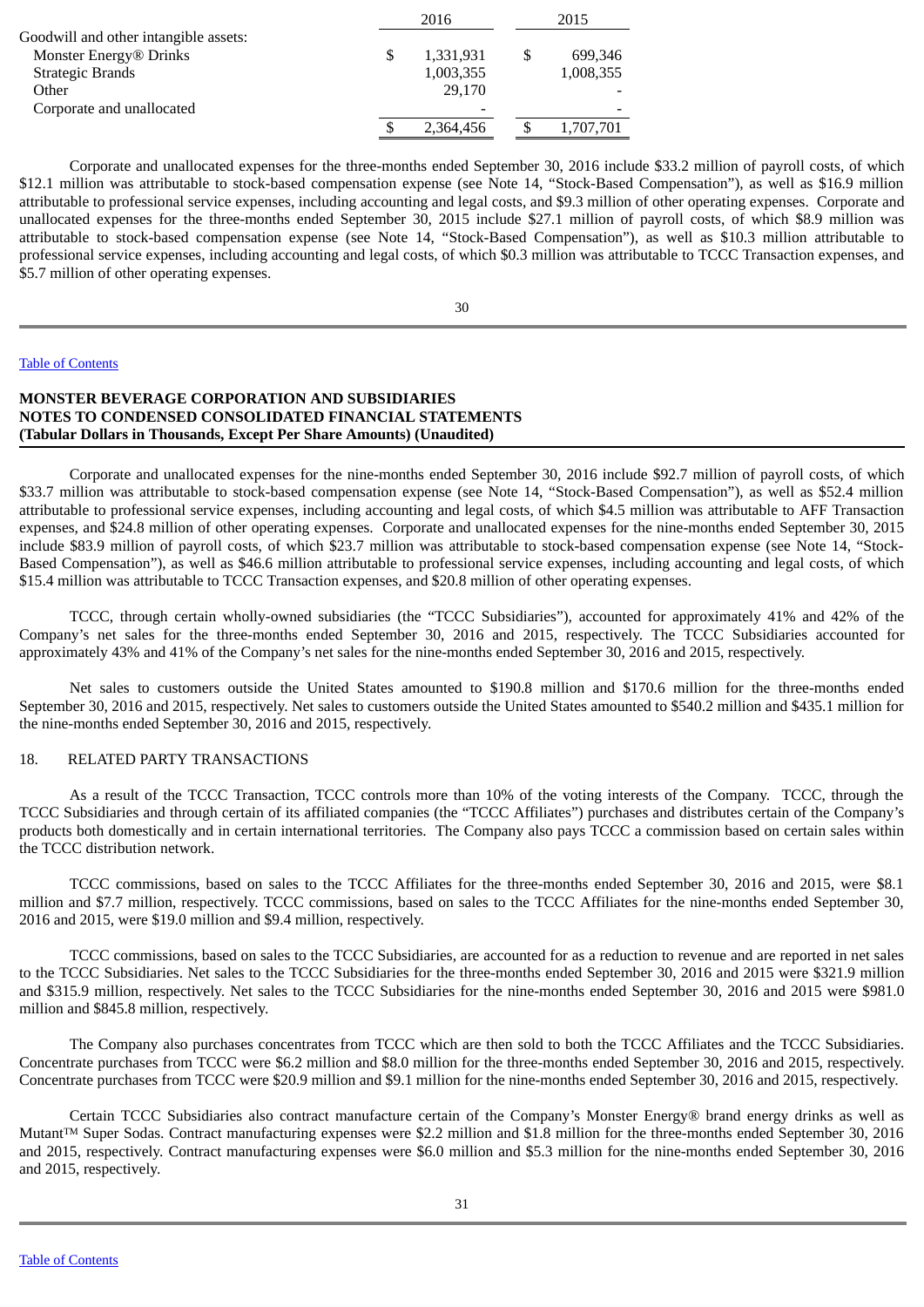# **MONSTER BEVERAGE CORPORATION AND SUBSIDIARIES NOTES TO CONDENSED CONSOLIDATED FINANCIAL STATEMENTS (Tabular Dollars in Thousands, Except Per Share Amounts) (Unaudited)**

Accounts receivable, accounts payable and accrued promotional allowances related to the TCCC Subsidiaries are as follows at:

|                                                                                | September 30,<br>2016 |                                  | December 31,<br>2015 |                                  |  |
|--------------------------------------------------------------------------------|-----------------------|----------------------------------|----------------------|----------------------------------|--|
| Accounts receivable, net<br>Accounts payable<br>Accrued promotional allowances | S<br>S                | 198.245<br>(67, 838)<br>(33,586) | S<br>-S              | 172.201<br>(58, 579)<br>(27,544) |  |

Two directors and officers of the Company and their families are principal owners of a company that provides promotional materials to the Company. Expenses incurred with such company in connection with promotional materials purchased during the three-months ended September 30, 2016 and 2015 were \$0.6 million and \$0.3 million, respectively. Expenses incurred with such company in connection with promotional materials purchased during the nine-months ended September 30, 2016 and 2015 were \$0.9 million and \$1.5 million, respectively.

### 19. SUBSEQUENT EVENTS

On October 11, 2016, the Company filed a Certificate of Amendment to its Amended and Restated Certificate of Incorporation to increase the number of authorized shares of the Company's common stock, par value \$0.005 per share ("Common Stock"), from 240,000,000 shares to 1,250,000,000 shares.

On October 14, 2016, the Company announced that its Board of Directors approved a 3-for-1 stock split of its Common Stock to be effected in the form of a 200% stock dividend. The additional shares will be distributed on November 9, 2016 to stockholders of record at the close of business (Eastern Time) on October 26, 2016. The Company anticipates its common stock to begin trading at the split-adjusted price on November 10, 2016.

The following pro-forma earnings per share information has been adjusted retroactively to reflect the stock split:

|                                                                                       |    | Three-Months Ended<br>September 30, |               |   | Nine-Months Ended | September 30, |         |
|---------------------------------------------------------------------------------------|----|-------------------------------------|---------------|---|-------------------|---------------|---------|
|                                                                                       |    | 2016                                | 2015          |   | 2016              |               | 2015    |
| <b>NET INCOME</b>                                                                     | S  | 191,643                             | \$<br>174,574 | S | 539,738           | S.            | 407,991 |
| NET INCOME PER COMMON SHARE:                                                          |    |                                     |               |   |                   |               |         |
| Basic                                                                                 | \$ | 0.34                                | \$<br>0.28    | S | 0.91              | S             | 0.74    |
| <b>Diluted</b>                                                                        |    | 0.33                                | 0.28          |   | 0.89              |               | 0.72    |
| WEIGHTED AVERAGE NUMBER OF SHARES<br>OF COMMON STOCK AND COMMON<br>STOCK EQUIVALENTS: |    |                                     |               |   |                   |               |         |
| Basic                                                                                 |    | 571,138                             | 615,153       |   | 594,219           |               | 552,294 |
| <b>Diluted</b>                                                                        |    | 583,293                             | 624,282       |   | 606,280           |               | 564,393 |
|                                                                                       |    | 32                                  |               |   |                   |               |         |

### Table of [Contents](#page-0-0)

### <span id="page-22-0"></span>**ITEM 2. MANAGEMENT'S DISCUSSION AND ANALYSIS OF FINANCIAL CONDITION AND RESULTS OF OPERATIONS**

### **Our Business**

When this report uses the words "the Company", "we", "us", and "our", these words refer to Monster Beverage Corporation and its subsidiaries, unless the context otherwise requires. Based in Corona, California, Monster Beverage Corporation is a holding company and conducts no operating business except through its consolidated subsidiaries. The Company's subsidiaries primarily develop and market energy drinks as well as Mutant™ Super Sodas.

### *Stock Repurchase*

On April 28, 2016, the Board of Directors authorized us to commence a "modified Dutch auction" tender offer to repurchase up to \$2.0 billion of our outstanding shares of common stock (the "Stock Repurchase"). The Stock Repurchase was authorized under our existing share repurchase authority and was funded with cash on hand. We commenced the tender offer in May 2016. On June 15, 2016, we accepted for payment an aggregate of 12,820,512 shares of common stock at a purchase price of \$156.00 per share, for a total amount of \$2.0 billion (excluding commissions), which exhausted the availability under all share repurchase plans. Such shares of common stock are included in common stock in treasury in the accompanying condensed consolidated balance sheet at September 30, 2016.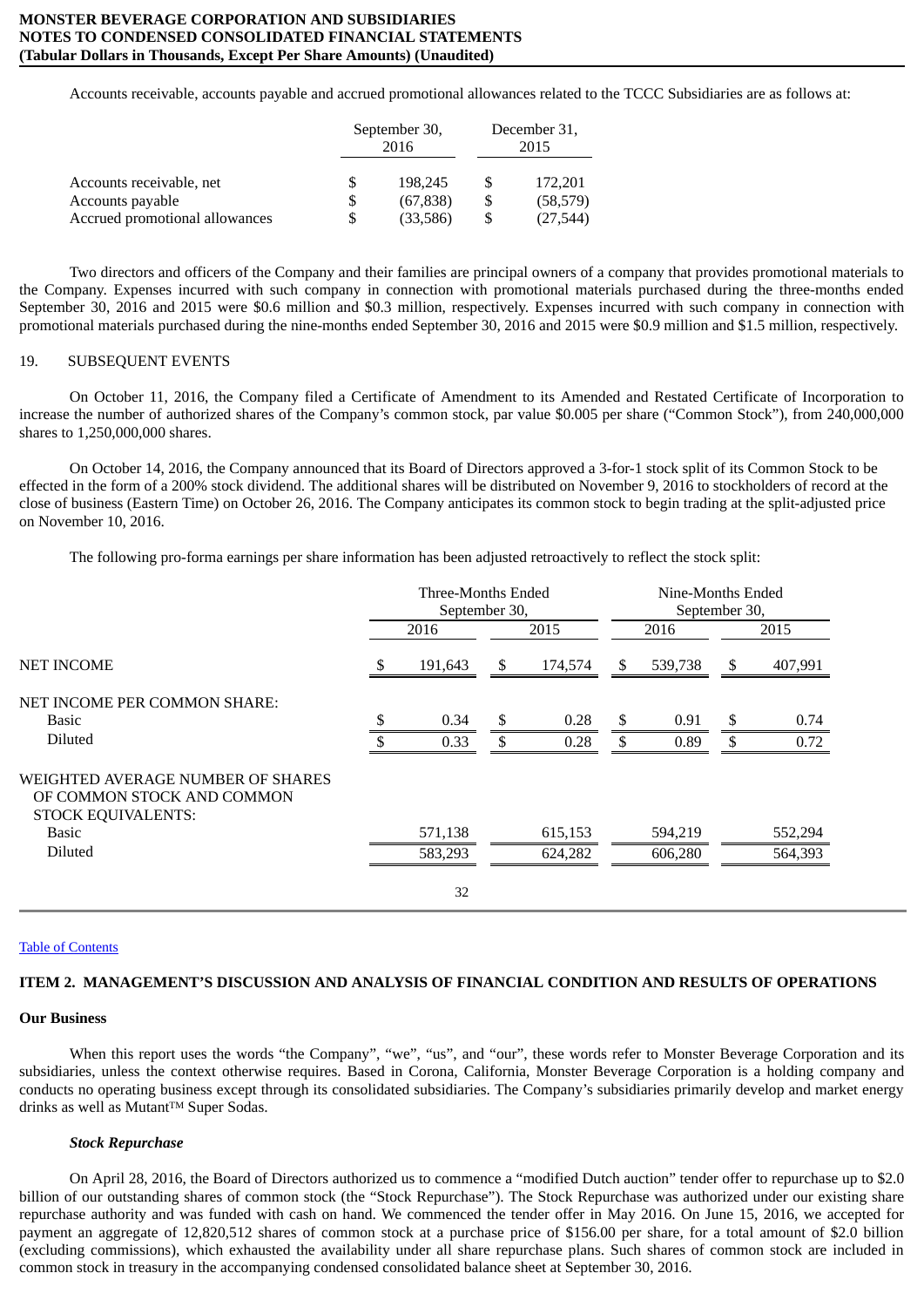#### *Acquisitions and Divestitures*

On April 1, 2016, we completed our acquisition of flavor supplier and long-time business partner American Fruits & Flavors ("AFF"), in an asset acquisition that brought our primary flavor supplier in-house, secured the intellectual property of our most important flavors in perpetuity and further enhanced our flavor development and global flavor footprint capabilities (the "AFF Transaction"). Pursuant to the terms of the AFF Transaction, we purchased AFF for \$688.5 million in cash.

We accounted for the AFF Transaction in accordance with Financial Accounting Standards Board ("FASB") Accounting Standards Codification ("ASC") 805 "Business Combinations". Inventory purchased under the AFF Transaction was recorded at fair value. Raw material cost savings from the AFF Transaction were approximately \$23.3 million in the three-months ended September 30, 2016.

There were no AFF Transaction related expenses for the three-months ended September 30, 2016. We incurred \$4.5 million in AFF Transaction related expenses for the nine-months ended September 30, 2016.

On June 12, 2015, we completed the transactions contemplated by the definitive agreements entered into with The Coca-Cola Company ("TCCC") on August 14, 2014, which provided for a long-term strategic relationship in the global energy drink category (the "TCCC Transaction").

In accordance with ASC No. 420 "Exit or Disposal Cost Obligations", we expense distributor termination costs in the period in which the written notification of termination occurs. We incurred termination costs of \$4.7 million and \$2.5 million for the three-months ended September 30, 2016 and 2015, respectively. We incurred termination costs of \$33.4 million and \$220.7 million for the nine-months ended September 30, 2016 and 2015, respectively. Such termination costs have been expensed in full and are included in operating expenses for the three- and nine-months ended September 30, 2016 and 2015. There was no accelerated amortization of deferred revenue balances associated with certain of our prior distributors who were sent notices of termination during the three-months ended September 30, 2016 and 2015, respectively. We recognized as income \$5.0 million and \$39.8 million for the nine-months ended September 30, 2016 and 2015, respectively, related to the accelerated amortization of the deferred revenue balances associated with certain of our prior distributors who were sent notices of termination during the nine-months ended September 30, 2016 and 2015.

33

#### Table of [Contents](#page-0-0)

We incurred \$0.3 million and \$15.4 million in TCCC Transaction related expenses for the three- and nine-months ended September 30, 2015, respectively.

The following table summarizes the financial impact of the transactions discussed above for the three- and nine-months ended September 30, 2016 and 2015:

| <b>Income Statement Items (in thousands):</b> | Three-Months<br>Ended<br>September 30,<br>2016 | Three-Months<br>Ended<br>September 30,<br>2015 |         | Nine-Months<br>Ended<br>September 30,<br>2016 |           | Nine-Months<br>Ended<br>September 30,<br>2015 |            |
|-----------------------------------------------|------------------------------------------------|------------------------------------------------|---------|-----------------------------------------------|-----------|-----------------------------------------------|------------|
| Included in Net Sales:                        |                                                |                                                |         |                                               |           |                                               |            |
| Accelerated recognition of deferred revenue   | \$                                             |                                                |         | \$                                            | 4,963     | \$                                            | 39,761     |
| Included in Operating Expenses:               |                                                |                                                |         |                                               |           |                                               |            |
| Stock Repurchase expenses                     | \$                                             |                                                |         |                                               | (1,556)   | \$                                            |            |
| <b>AFF Transaction expenses</b>               |                                                |                                                |         |                                               | (4, 483)  |                                               |            |
| Distributor termination costs                 | (4, 712)                                       |                                                | (2,471) |                                               | (33, 413) |                                               | (220, 658) |
| <b>TCCC Transaction expenses</b>              |                                                |                                                | (292)   |                                               |           |                                               | (15, 426)  |
| Gain on sale of Monster Non-Energy            | \$                                             |                                                |         |                                               |           | \$                                            | 161,470    |
| Net Impact on Operating Income                | (4, 712)                                       |                                                | (2,763) | \$                                            | (34, 489) |                                               | (34, 853)  |

### *Overview*

We develop, market, sell and distribute energy drink beverages, sodas and/or concentrates for energy drink beverages, primarily under the following brand names:

- **Monster Energy®** · Nalu®
- **Monster Rehab®** · NOS® · NOS®
- Monster Energy Extra Strength Nitrous Technology® Full Throttle®
- *Fava Monster®* · Burn®
- **Muscle Monster®** · **Muscle Monster®** · **Mother**
- **Mega Monster Energy®** · Ultra®
- 
- **Figure Monster®** · **Gladiator®** · Gladiator®
- $\cdot$  M3®  $\cdot$  Relentless®
- · Übermonster® · Samurai®
- 
- 
- 
- 
- 
- 
- Punch Monster® **Punch Monster®** *Play®* and Power Play®
	-
	-
	-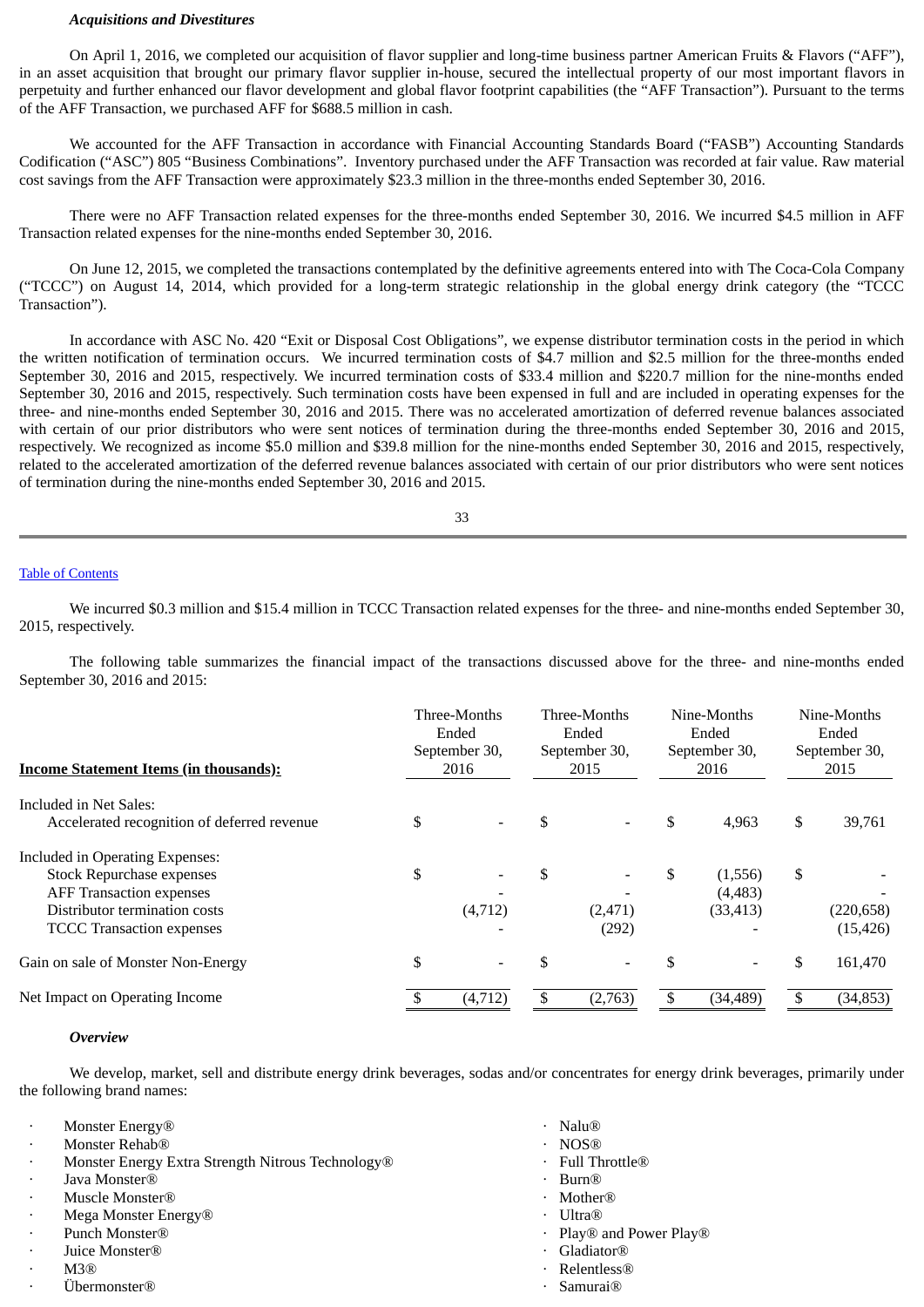- 
- · Mutant<sup>™</sup> Super Soda

 $\cdot$  BU® · BPM®

Our Monster Energy® brand energy drinks, which represented 89.8% and 90.8% of our net sales for the three-months ended September 30, 2016 and 2015, respectively, primarily include the following:

- 
- · Lo-Carb Monster Energy® · Java Monster® Loca Moca®
- 
- 
- Juice Monster® Ripper® · **Java Monster® Irish Blend®** · Java Monster® Irish Blend®
- **Monster Energy®** *CONSTERS <b>CONSTERS CONSTERS CONSTERS CONSTERS CONSTERS CONSTERS CONSTERS CONSTERS CONSTERS CONSTERS CONSTERS CONSTERS CONSTERS CONSTERS CONSTERS* 
	-
- · Monster Assault® · Java Monster® Mean Bean®
	- · Java Monster® Vanilla Light
	-

34

### Table of [Contents](#page-0-0)

- · Juice Monster® Pipeline Punch® · Java Monster® Salted Caramel
- **Monster Energy Absolutely Zero® · Mega Monster Energy @ · Mega Monster Energy**
- 
- Punch Monster® Baller's Blend® (formerly Dub Edition) Technology® Super Dry™<br>Punch Monster® Mad Dog (formerly Dub Edition) for a monster Energy Extra Strength Nitrous
- Punch Monster® Mad Dog (formerly Dub Edition)
- **Monster Rehab® Tea + Lemonade + Energy Technology® Anti-Gravity®**
- · Monster Rehab® Raspberry Tea + Energy (formerly Rojo) · M3® Monster Energy® Super Concentrate
- **Monster Rehab® Green Tea + Energy All and Server Constant Constant Constant Constant Constant Constant Constant Constant Constant Constant Constant Constant Constant Constant Constant Constant Constant Constant Constan**
- **Monster Rehab® Tea + Orangeade + Energy and Service 2 and Service Constant Monster Energy Ultra Blue®**
- Monster Rehab® Tea + Pink Lemonade + Energy **· Monster Energy Ultra Red®**
- **Monster Rehab® Peach Tea + Energy** *CONSTERMONAGER FRAME FRAME FRAME FRAME FRAME FRAME FRAME FRAME FRAME FRAME FRAME FRAME FRAME FRAME FRAME FRAME FRAME FRAME FRAME FRAME FRAME FRAME FRAME FRAME FRAME FRAME FRAME FRAME F*
- 
- **Muscle Monster® Chocolate and the constant of the Monster Energy Ultra Citron® · Monster Energy Ultra Citron®**
- **Muscle Monster® Strawberry and the strawberry of the strawberry of the strawberry of the strawberry of the strawberry of the strawberry of the strawberry of the strawberry of the straight of the straight of the straigh**
- · Muscle Monster® Banana · Übermonster® Energy Brew™
- 
- 
- 
- · Monster Energy® Import · Monster Energy Extra Strength Nitrous
	-
	-
	-
	-
	-
	-
- **Muscle Monster® Vanilla and Sunrise®** *Monster Energy Ultra Sunrise®* 
	-
	-
	-
- · Monster Energy® Gronk · Monster Energy® Valentino Rossi

We have three operating and reportable segments, (i) Monster Energy® Drinks segment ("Monster Energy® Drinks"), which is comprised of our Monster Energy® drink products (previously the Finished Products segment) as well as Mutant™ Super Soda drink products, (ii) Strategic Brands ("Strategic Brands"), which include the various energy drink brands acquired from TCCC as a result of the TCCC Transaction (previously the Concentrate segment) and (iii) Other, ("Other") the principal products of which include the non-energy brands disposed of as a result of the TCCC Transaction as well as certain products acquired as part of the AFF Transaction that are sold to independent third-parties (the "AFF Products").

During the nine-months ended September 30, 2016, we continued to expand our existing energy drink portfolio and further develop our distribution markets. During the nine-months ended September 30, 2016, we introduced the following products:

- Java Monster® Salted Caramel (January 2016)
- · Monster Energy® Gronk (February 2016)
- $\cdot$  Mutant<sup>TM</sup> Super Soda (September 2016)

In the normal course of business we discontinue certain products and/or product lines. Those products and/or product lines discontinued during the nine-months ended September 30, 2016, either individually or in aggregate, did not have a material adverse impact on our financial position, results of operations or liquidity.

Our net sales of \$788.0 million for the three-months ended September 30, 2016 represented record sales for our third fiscal quarter. The vast majority of our net sales are derived from our Monster Energy® brand energy drinks. Net sales of our Monster Energy® brand energy drinks were \$707.4 million for the three-months ended September 30, 2016. Net sales of our Strategic Brands acquired as part of the TCCC Transaction were \$72.1 million for the three-months ended September 30, 2016.

Net changes in foreign currency exchange rates had an unfavorable impact on net sales in the Monster Energy® Drinks segment of approximately \$1.6 million for the three-months ended September 30, 2016, primarily due to our operations in Europe and Mexico, partially offset by our operations in Japan. Net changes in foreign currency exchange rates had an unfavorable impact on net sales in the Strategic Brands segment of approximately \$1.0 million for the three-months ended September 30, 2016, primarily due to our operations in Europe.

#### Table of [Contents](#page-0-0)

Our Monster Energy® Drinks segment represented 90.1% and 90.8% of our consolidated net sales for the three-months ended September 30, 2016 and 2015, respectively. Our Strategic Brands segment represented 9.2% of our consolidated net sales for both the threemonths ended September 30, 2016 and 2015, respectively. Our Other segment represented 0.7% of our consolidated net sales for the threemonths ended September 30, 2016. There were no net sales for the Other segment during the three-months ended September 30, 2015.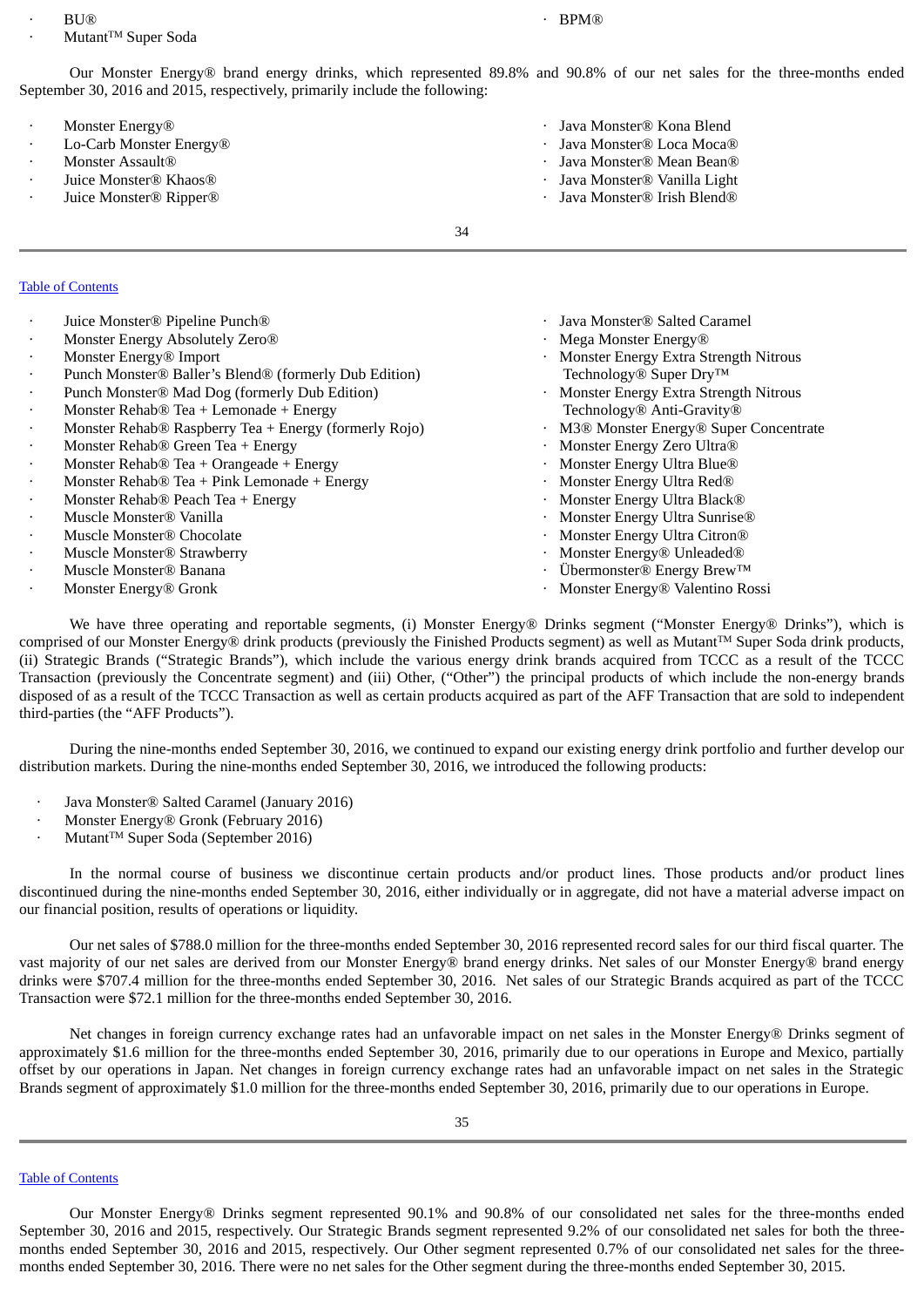Our sales and marketing strategy for all our beverages is to focus our efforts on developing brand awareness through image enhancing programs and product sampling. We use our branded vehicles and other promotional vehicles at events where we offer samples of our products to consumers. We utilize "push-pull" methods to enhance shelf and display space exposure in sales outlets (including racks, coolers and barrel coolers), advertising, in-store promotions and in-store placement of point-of-sale materials to encourage demand from consumers for our products. We also support our brands with prize promotions, price promotions, competitions, endorsements from selected public and sports figures, personality endorsements (including from television and other well-known sports personalities), sampling and sponsorship of selected causes, events, athletes and teams. In-store posters, outdoor posters, print, radio and television advertising (directly and through our sponsorships and endorsements) and coupons may also be used to promote our brands.

We believe that one of the keys to success in the beverage industry is differentiation, making our brands and products visually distinctive from other beverages on the shelves of retailers. We review our products and packaging on an ongoing basis and, where practical, endeavor to make them different, better and unique. The labels and graphics for many of our products are redesigned from time to time to maximize their visibility and identification, wherever they may be placed in stores, which we will continue to reevaluate from time to time.

All of our beverage products are manufactured by various third-party bottlers and co-packers situated throughout the United States and abroad, under separate arrangements with each party.

Our growth strategy includes expanding our international business. Gross sales to customers outside the United States amounted to \$232.8 million and \$207.8 million for the three-months ended September 30, 2016 and 2015, respectively. Such sales were approximately 26% and 24% of gross sales for the three-months ended September 30, 2016 and 2015, respectively. Net changes in foreign currency exchange rates had an unfavorable impact on gross sales to customers outside the United States of approximately 2% for the three-months ended September 30, 2016 primarily due to our operations in Europe and Mexico, partially offset by our operations in Japan.

Our customers are primarily full service beverage bottlers/distributors, retail grocery and specialty chains, wholesalers, club stores, drug chains, mass merchandisers, convenience chains, food service customers and the military. Gross sales to our various customer types for the three- and nine-months ended September 30, 2016 and 2015 are reflected below. Such information includes sales made by us directly to the customer types concerned, which include our full service beverage bottlers/distributors in the United States. Such full service beverage bottlers/distributors in turn sell certain of our products to some of the same customer types listed below. We limit our description of our customer types to include only our sales to our full service bottlers/distributors without reference to such bottlers/distributors' sales to their own customers.

|                                                  |               | Three-Months Ended |       | Nine-Months Ended |
|--------------------------------------------------|---------------|--------------------|-------|-------------------|
|                                                  | September 30, |                    |       | September 30,     |
|                                                  | 2016          | 2015               | 2016  | 2015              |
| U.S. full service bottlers/distributors          | 65%           | 65%                | 65%   | 65%               |
| Club stores, drug chains & mass merchandisers    | 7%            | 9%                 | 8%    | 9%                |
| International full service bottlers/distributors | 26%           | 24%                | 25%   | 23%               |
| Retail grocery, specialty chains and wholesalers | 1%            | $1\%$              | 1%    | 2%                |
| Other                                            | 1%            | $1\%$              | $1\%$ | $1\%$             |
|                                                  | n c           |                    |       |                   |

36

### Table of [Contents](#page-0-0)

Our customers include Coca-Cola Refreshments USA, Inc., Coca-Cola Bottling Company, CCBCC Operations, LLC, United Bottling Contracts Company, LLC, Swire Coca-Cola, USA and certain other TCCC independent bottlers, Coca-Cola European Partners, Coca-Cola Hellenic, Coca-Cola FEMSA, Coca-Cola Amatil, Asahi, Kalil Bottling Group, Wal-Mart, Inc. (including Sam's Club), Costco and certain Anheuser Busch distributors ("AB Distributors"). In February 2015, in accordance with our then existing agreements with the applicable AB Distributors, we sent notices of termination to the majority of the AB Distributors in the U.S. for the termination of their respective distribution agreements. The associated distribution rights relating to such terminated distribution agreements have been transitioned to TCCC's network of owned or controlled bottlers/distributors and independent bottlers/distributors as of the effective date of termination of the affected AB Distributors' rights in the applicable territories. As of November 7, 2016, distribution rights in the U.S. representing approximately 89% of the target case sales have been transitioned to TCCC's distribution network. A decision by any large customer to decrease amounts purchased from us or to cease carrying our products could have a material negative effect on our financial condition and consolidated results of operations. TCCC, through certain wholly-owned subsidiaries (the "TCCC Subsidiaries"), accounted for approximately 41% and 42% of our net sales for the three-months ended September 30, 2016 and 2015, respectively. TCCC, through the TCCC Subsidiaries, accounted for approximately 43% and 41% of our net sales for the nine-months ended September 30, 2016 and 2015, respectively.

### Table of [Contents](#page-0-0)

#### **Results of Operations**

The following table sets forth key statistics for the three- and nine-months ended September 30, 2016 and 2015.

| (In thousands, except per share amounts) | <b>Three-Months Ended</b><br>September 30. |         | Percentage<br>Change | <b>Nine-Months Ended</b><br>September 30. |                          | Percentage<br>Change |
|------------------------------------------|--------------------------------------------|---------|----------------------|-------------------------------------------|--------------------------|----------------------|
|                                          | 2016                                       | 2015    | 16 vs.               | 2016                                      | 2015                     | 16 vs. 15            |
| Net sales <sup>1</sup>                   | 787.954                                    | 756,619 | 10/<br>4.I/0         | 2.295.628                                 | 2,077<br>$^{\prime}$ ,13 | 10.5%                |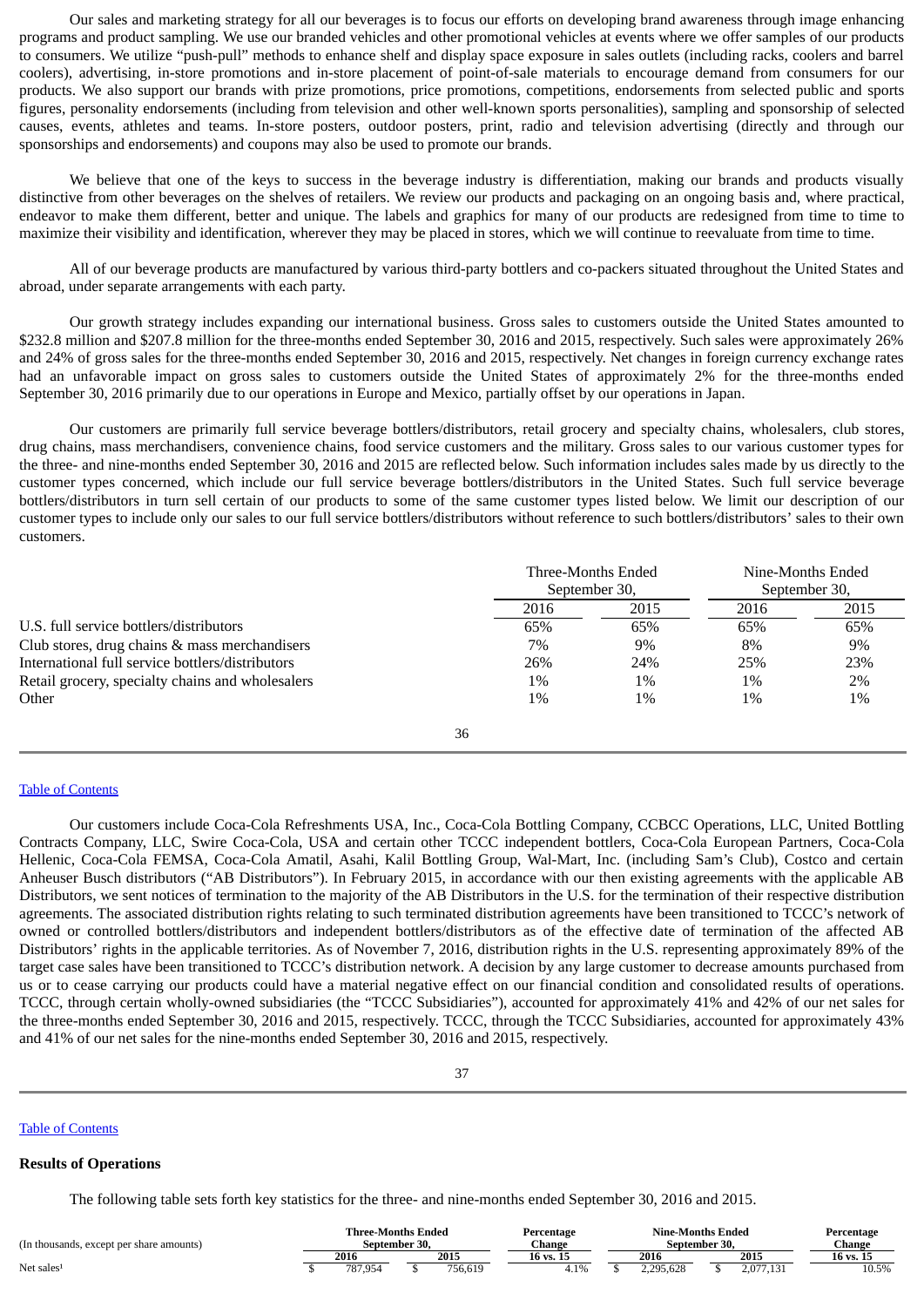| Cost of sales<br>Gross profit*1<br>Gross profit as a percentage of net sales <sup>1</sup>                    |          | 284,979<br>502,975<br>63.8% |          | 291,143<br>465,476<br>61.5% | $(2.1\%)$<br>8.1% |                     | 851,741<br>1,443,887<br>62.9% |          | 848,191<br>1,228,940<br>59.2% | 0.4%<br>17.5%  |
|--------------------------------------------------------------------------------------------------------------|----------|-----------------------------|----------|-----------------------------|-------------------|---------------------|-------------------------------|----------|-------------------------------|----------------|
| Operating expenses <sup>2</sup> , <sup>3</sup><br>Operating expenses as a percentage of net sales            |          | 212,600<br>27.0%            |          | 174,038<br>23.0%            | 22.2%             |                     | 610,277<br>26.6%              |          | 725,205<br>34.9%              | $(15.8\%)$     |
| Gain on sale of Monster Non-Energy                                                                           |          |                             |          |                             |                   |                     |                               |          | 161,470                       |                |
| Operating income <sup>1</sup> , <sup>2</sup> , <sup>3</sup><br>Operating income as a percentage of net sales |          | 290,375<br>36.9%            |          | 291,438<br>38.5%            | $(0.4\%)$         |                     | 833,610<br>36.3%              |          | 665,205<br>32.0%              | 25.3%          |
| Interest and other expense, net                                                                              |          | (1,037)                     |          | (3, 362)                    | $(69.2\%)$        |                     | (651)                         |          | (3, 144)                      | (79.3%)        |
| Income before provision for income taxes $1,2,3$                                                             |          | 289,338                     |          | 288,076                     | 0.4%              |                     | 832,959                       |          | 662,061                       | 25.8%          |
| Provision for income taxes                                                                                   |          | 97,695                      |          | 113,502                     | $(13.9\%)$        |                     | 293,221                       |          | 254,070                       | 15.4%          |
| Income taxes as a percentage of income before taxes                                                          |          | 33.8%                       |          | 39.4%                       |                   |                     | 35.2%                         |          | 38.4%                         |                |
| Net income <sup>1</sup> , <sup>2</sup> , <sup>3</sup><br>Net income as a percentage of net sales             |          | 191,643<br>24.3%            |          | 174,574<br>23.1%            | 9.8%              |                     | 539,738<br>23.5%              |          | 407,991<br>19.6%              | 32.3%          |
| Net income per common share:<br><b>Basic</b><br>Diluted                                                      | \$<br>\$ | 1.01<br>0.99                | \$<br>\$ | 0.85<br>0.84                | 18.2%<br>17.5%    | \$<br>$\mathcal{S}$ | 2.72<br>2.67                  | \$<br>\$ | 2.22<br>2.17                  | 23.0%<br>23.2% |
| Case sales (in thousands)<br>(in 192-ounce case equivalents)                                                 |          | 82,767                      |          | 81,274                      | 1.8%              |                     | 242,994                       |          | 207,090                       | 17.3%          |

*¹Includes \$8.4 million and \$8.2 million for the three-months ended September 30, 2016 and 2015, respectively, related to the recognition of deferred revenue. Includes \$28.6 million and \$54.7 million for the nine-months ended September 30, 2016 and 2015, respectively, related to the recognition of deferred revenue. There was no acceleration of deferred revenue in the three-months ended September 30, 2016 and 2015, respectively. Included in the \$28.6 million recognition of deferred revenue for the nine-months ended September 30, 2016, is \$5.0 million related to the accelerated amortization of the deferred revenue balances associated with certain of the Company's prior distributors who were sent notices of termination during the nine-months ended September 30, 2016. Included in the \$54.7 million recognition of deferred revenue for the nine-months ended September 30, 2015 is \$39.8 million related to the accelerated amortization of the deferred revenue balances associated with certain of the Company's prior distributors who were sent notices of termination during the nine-months ended September 30, 2015.*

38

#### Table of [Contents](#page-0-0)

*²Includes \$4.7 million and \$2.5 million for the three-months ended September 30, 2016 and 2015, respectively, of distributor termination costs. Includes \$33.4 million and \$220.7 million for the nine-months ended September 30, 2016 and 2015, respectively, of distributor termination costs.*

*Includes \$4.5 million for the nine-months ended September 30, 2016, of AFF Transaction related expenses. There were no AFF Transaction related expenses incurred for the 3three-month ended September 30, 2016. Includes \$0.3 million and \$15.4 million for the three- and nine-months ended September 30, 2015, respectively, of TCCC Transaction related expenses. Includes \$1.6 million for the nine-months ended September 30, 2016 of modified Dutch auction stock repurchase expenses. There were no modified Dutch auction stock repurchase expenses during the three-months ended September 30, 2016.*

*\*Gross profit may not be comparable to that of other entities since some entities include all costs associated with their distribution process in cost of sales, whereas others exclude certain costs and instead include such costs within another line item such as operating expenses. We include out-bound freight and warehouse costs in operating expenses rather than in cost of sales.*

# Results of Operations for the Three-Months Ended September 30, 2016 Compared to the Three-Months Ended September 30, 2015.

*Net Sales.* Net sales were \$788.0 million for the three-months ended September 30, 2016, an increase of approximately \$31.3 million, or 4.1% higher than net sales of \$756.6 million for the three-months ended September 30, 2015. The increase in net sales of our Monster Energy® brand energy drinks represented approximately \$20.7 million of the overall increase in net sales. Net sales of our Monster Energy® brand energy drinks increased partially due to increased sales by volume as a result of increased domestic and international consumer demand. Net sales of our Strategic Brands were \$72.1 million for the three-months ended September 30, 2016, as compared with \$69.9 million for the three-months ended September 30, 2015. Net sales of the AFF Products were \$5.7 million for the three-months ended September 30, 2016. There were no net sales of the AFF Products for the three-months ended September 30, 2015. No other individual product line contributed either a material increase or decrease to net sales for the three-months ended September 30, 2016. Our net sales of \$756.6 million for the comparative three-months ended September 30, 2015 were impacted by advance purchases made by our customers due to a pre-announced price increase that became effective on August 31, 2015 (the "Advance Purchases") on certain of our Monster Energy® brand energy drinks. We estimate that net sales for the three-months ended September 30, 2015 were increased by approximately \$11.0 million as a result of such advance purchases. Net sales for the three-months ended September 30, 2016, after adjusting comparative net sales for the three-months ended September 30, 2015 for the Advance Purchases, increased by 5.7%.

Net changes in foreign currency exchange rates had an unfavorable impact on net sales in the Monster Energy® Drinks segment of approximately \$1.6 million for the three-months ended September 30, 2016, primarily due to our operations in Europe and Mexico, partially offset by our operations in Japan. Net changes in foreign currency exchange rates had an unfavorable impact on net sales in the Strategic Brands segment of approximately \$1.0 million for the three-months ended September 30, 2016, primarily due to our operations in Europe.

Case sales, in 192-ounce case equivalents, were 82.8 million cases for the three-months ended September 30, 2016, an increase of approximately 1.5 million cases or 1.8% higher than case sales of 81.3 million cases for the three-months ended September 30, 2015. The overall average net sales per case (excluding AFF Products net sales of \$5.7 million as these sales do not have unit case equivalents) increased to \$9.45 for the three-months ended September 30, 2016, which was 1.5% higher than the average net sales per case of \$9.31 for the threemonths ended September 30, 2015. The higher average net sales price per case was primarily attributable to the changes in product mix.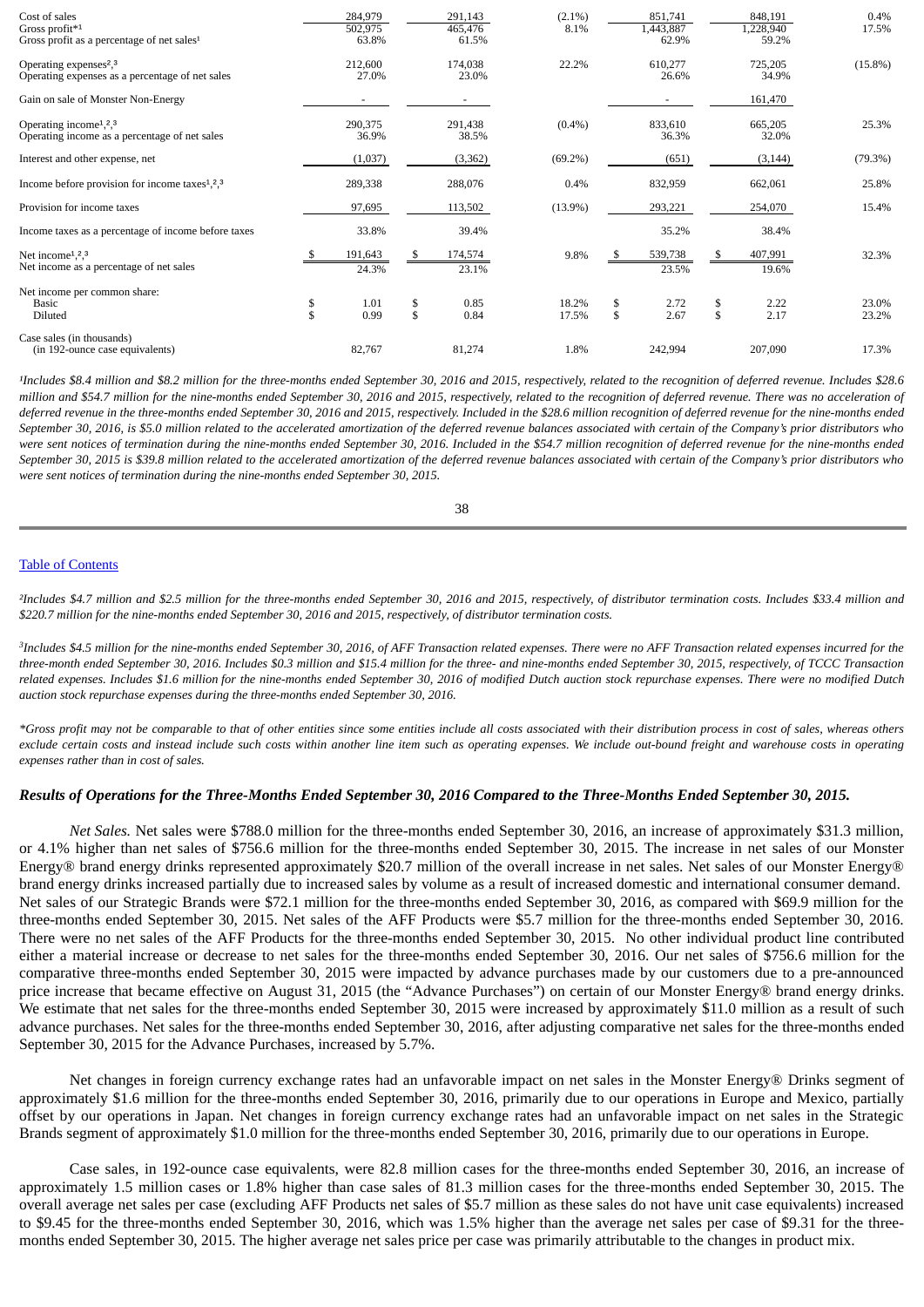Net sales for the Monster Energy® Drinks segment were \$710.1 million for the three-months ended September 30, 2016, an increase of approximately \$23.4 million, or 3.4% higher than net sales of \$686.7 million for the three-months ended September 30, 2015. No other individual product line contributed either a material increase or decrease to net sales for the three-months ended September 30, 2016. Our net sales for the Monster Energy® Drinks segment of \$686.7 million for the comparative three-months ended September 30, 2015 were impacted by the Advance Purchases on certain of our Monster Energy® brand energy drinks. We

#### Table of [Contents](#page-0-0)

estimate that net sales for the Monster Energy® Drinks segment for the three-months ended September 30, 2015 were increased by approximately \$11.0 million as a result of such advance purchases. Net sales for the Monster Energy® Drinks segment for the three-months ended September 30, 2016, after adjusting comparative net sales for the Monster Energy® Drinks segment for the three-months ended September 30, 2015 for the Advance Purchases, increased by 5.1%.

Net sales for the Strategic Brands segment were \$72.1 million for the three-months ended September 30, 2016, an increase of approximately \$2.2 million, or 3.2% higher than net sales of \$69.9 million for the three-months ended September 30, 2015.

Net sales for the Other segment were \$5.7 million for the three-months ended September 30, 2016. There were no net sales for the Other segment for the three-months ended September 30, 2015. Net sales for the Other segment for the three-months ended September 30, 2016 are comprised of sales of the AFF Products.

*Gross Profit.* Gross profit was \$503.0 million for the three-months ended September 30, 2016, an increase of approximately \$37.5 million, or 8.1% higher than the gross profit of \$465.5 million for the three-months ended September 30, 2015. Gross profit as a percentage of net sales increased to 63.8% for the three-months ended September 30, 2016 from 61.5% for the three-months ended September 30, 2015. The increase in gross profit dollars was primarily the result of the \$20.7 million increase in net sales of our Monster Energy® brand energy drinks as well approximately \$23.3 million of raw material cost savings from the AFF Transaction. The increase in gross profit as a percentage of net sales was primarily attributable to (i) the raw material cost savings from the AFF Transaction and (ii) changes in product sales mix.

*Operating Expenses*. Total operating expenses were \$212.6 million for the three-months ended September 30, 2016, an increase of approximately \$38.6 million, or 22.2% higher than total operating expenses of \$174.0 million for the three-months ended September 30, 2015. The increase in operating expenses was primarily due to increased payroll expenses of \$10.6 million (of which \$3.3 million was related to an increase in stock-based compensation), increased expenditures of \$8.7 million for sponsorships and endorsements, increased expenditures of \$7.1 million of professional service costs, including legal and accounting fees, increased expenditures of \$3.1 million for other marketing expenses and increased expenditures of \$2.2 million associated with distributor terminations.

*Contribution Margin.* Contribution margin for the Monster Energy® Drinks segment was \$308.5 million for the three-months ended September 30, 2016, an increase of approximately \$18.9 million, or 6.5% higher than contribution margin of \$289.5 million for the threemonths ended September 30, 2015. The increase in contribution margin for the Monster Energy® Drinks segment was primarily the result of the \$20.7 million increase in net sales of our Monster Energy® brand energy drinks as well as approximately \$23.3 million of raw material cost savings from the AFF Transaction.

Contribution margin for the Strategic Brands segment was \$40.1 million for the three-months ended September 30, 2016, a decrease of approximately \$5.2 million, or 11.5% lower than contribution margin of \$45.3 million for the three-months ended September 30, 2015. The decrease in contribution margin for the Strategic Brands segment was primarily due to an increase in operating expenses.

Contribution margin for the Other segment was \$1.2 million for the three-months ended September 30, 2016 as compared to contribution margin of (\$0.3) million for the three-months ended September 30, 2015.

*Operating Income.* Operating income was \$290.4 million for the three-months ended September 30, 2016, a decrease of approximately \$1.1 million, or 0.4% lower than operating income of \$291.4 million for the three-months ended September 30, 2015. Operating income as a percentage of net sales decreased to 36.9% for the three-months ended September 30, 2016 from 38.5% for the three-months ended September 30, 2015. The decrease in operating income in dollars and as a percentage of net sales was primarily due to the \$38.6 million increase in operating expenses for the three-months ended September 30, 2016. Operating income was \$22.0 million and \$26.2 million for the three-months ended September 30, 2016 and 2015, respectively, in relation to our operations in Africa, Asia, Australia, Europe, the Middle East and South America.

40

#### Table of [Contents](#page-0-0)

*Interest and Other Expense, net*. Interest and other expense, net, was \$1.0 million for the three-months ended September 30, 2016, as compared to interest and other expense, net of \$3.4 million for the three-months ended September 30, 2015. Foreign currency transaction losses were \$1.5 million and \$4.2 million for the three-months ended September 30, 2016 and 2015, respectively. Interest income was \$0.4 million and \$0.8 million for the three-months ended September 30, 2016 and 2015, respectively.

*Provision for Income Taxes*. Provision for income taxes was \$97.7 million for the three-months ended September 30, 2016, a decrease of \$15.8 million or 13.9% lower than the provision for income taxes of \$113.5 million for the three-months ended September 30, 2015. The effective combined federal, state and foreign tax rate decreased to 33.8% from 39.4% for the three-months ended September 30, 2016 and 2015, respectively. The decrease in the effective tax rate was primarily due to the increase in the domestic production deduction and stock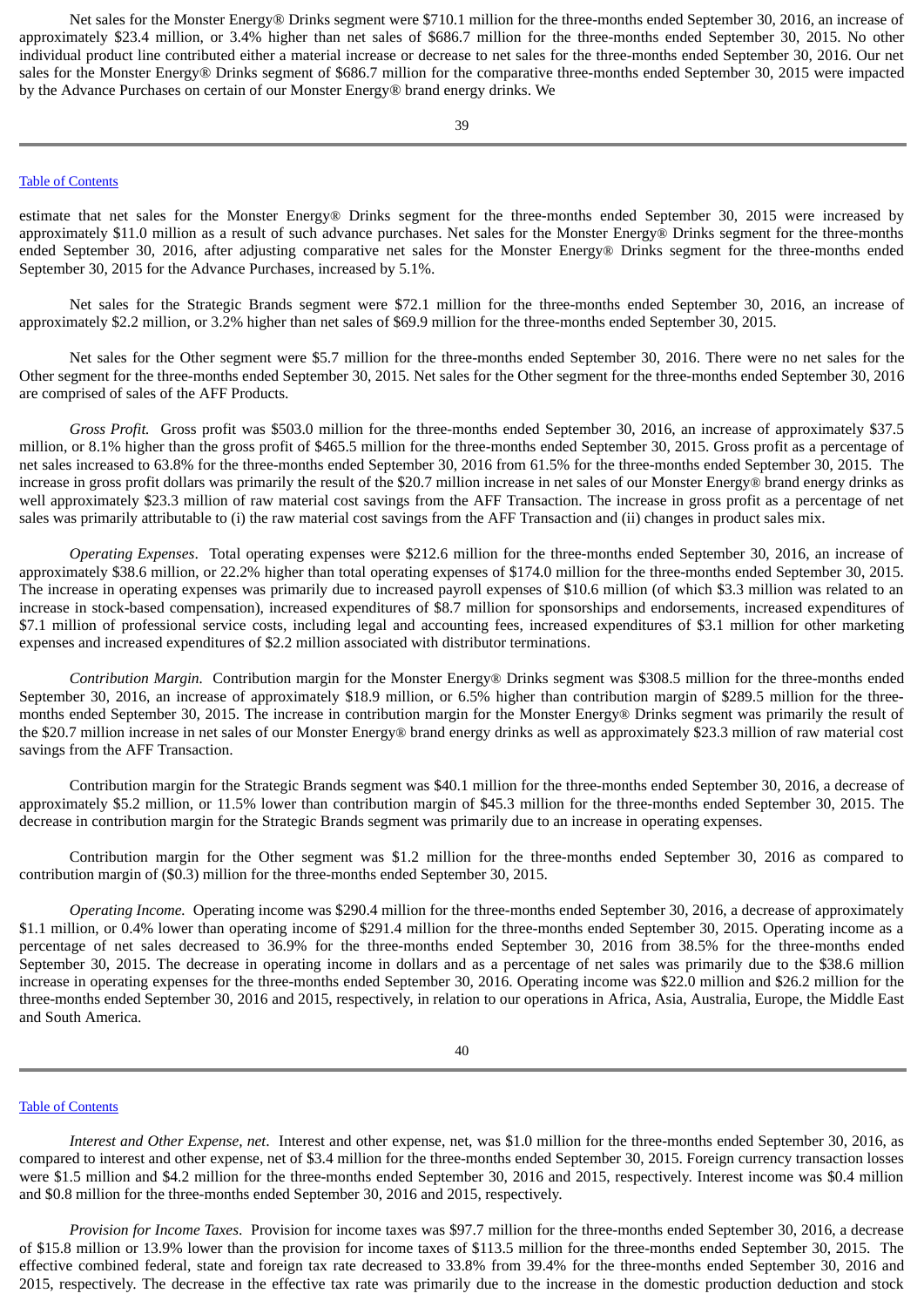compensation deduction in the three-months ended September 30, 2016 as well as a one-time tax benefit related to a prior period domestic production deduction.

*Net Income*. Net income was \$191.6 million for the three-months ended September 30, 2016, an increase of \$17.1 million or 9.8% higher than net income of \$174.6 million for the three-months ended September 30, 2015. The increase in net income was primarily due to the \$37.5 million increase in gross profit and the \$15.8 million decrease in the provision for income taxes. The increase in net income was partially offset by the increase in operating expenses of \$38.6 million.

### Results of Operations for the Nine-Months Ended September 30, 2016 Compared to the Nine-Months Ended September 30, 2015.

*Net Sales.* Net sales were \$2,295.6 million for the nine-months ended September 30, 2016, an increase of approximately \$218.5 million, or 10.5% higher than net sales of \$2,077.1 million for the nine-months ended September 30, 2015. The increase in net sales of our Monster Energy® brand energy drinks represented approximately \$139.4 million of the overall increase in net sales. Net sales of our Monster Energy® brand energy drinks increased partially due to increased sales by volume as a result of increased domestic and international consumer demand. Net sales of our Strategic Brands were \$208.0 million for the nine-months ended September 30, 2016, as compared with \$82.9 million for the nine-months ended September 30, 2015 (effectively from June 13, 2015 to September 30, 2015). There were no net sales during the nine-months ended September 30, 2016 for the non-energy brands disposed of as a result of the TCCC Transaction on June 12, 2015, which resulted in a decrease in net sales of \$60.8 million from the nine-months ended September 30, 2015. Net sales of our AFF Products were \$12.1 million for the nine-months ended September 30, 2016. There were no net sales of our AFF Products for the nine-months ended September 30, 2015. No other individual product line contributed either a material increase or decrease to net sales for the nine-months ended September 30, 2016. Our net sales of \$2,077.1 million for the comparative nine-months ended September 30, 2015, were impacted by the Advance Purchases on certain of our Monster Energy® brand energy drinks. We estimate that net sales for the nine-months ended September 30, 2015 were increased by approximately \$11.0 million as a result of such advance purchases. Net sales for the nine-months ended September 30, 2016, after adjusting comparative net sales for the nine-months ended September 30, 2015 for the Advance Purchases, increased by 11.1%.

Net changes in foreign currency exchange rates had an unfavorable impact on net sales in the Monster Energy® Drinks segment of approximately \$14.4 million for the nine-months ended September 30, 2016, primarily due to our operations in Europe, Mexico, Canada and South Africa, partially offset by our operations in Japan. Net changes in foreign currency exchange rates had an unfavorable impact on net sales in the Strategic Brands segment of approximately \$4.6 million for the nine-months ended September 30, 2016, primarily due to our operations in Europe.

$$
41\\
$$

#### Table of [Contents](#page-0-0)

Case sales, in 192-ounce case equivalents, were 243.0 million cases for the nine-months ended September 30, 2016, an increase of approximately 35.9 million cases or 17.3% higher than case sales of 207.1 million cases for the nine-months ended September 30, 2015. The overall average net sales per case (excluding AFF Products net sales of \$12.1 million as these sales do not have unit case equivalents) decreased to \$9.40 for the nine-months ended September 30, 2016, which was 6.3% lower than the average net sales per case of \$10.03 for the ninemonths ended September 30, 2015. The lower net sales per case was primarily attributable to sales of concentrates and/or beverage bases in the Strategic Brands segment, which generally generate lower net operating revenues than those products within the Monster Energy® Drinks segment.

Net sales for the Monster Energy® Drinks segment were \$2,075.5 million for the nine-months ended September 30, 2016, an increase of approximately \$142.0 million, or 7.3% higher than net sales of \$1,933.5 million for the nine-months ended September 30, 2015. No other individual product line contributed either a material increase or decrease to net sales for the nine-months ended September 30, 2016. Our net sales for the Monster Energy® Drinks segment of \$1,933.5 million for the comparative nine-months ended September 30, 2015, were impacted by the Advance Purchases on certain of our Monster Energy® brand energy drinks. We estimate that net sales for the Monster Energy® Drinks segment for the nine-months ended September 30, 2015 were increased by approximately \$11.0 million as a result of such advance purchases. Net sales for the Monster Energy® Drinks segment for the nine-months ended September 30, 2016, after adjusting comparative net sales for the Monster Energy® Drinks segment for the nine-months ended September 30, 2015 for the Advance Purchases, increased by 8.0%.

Net sales for the Strategic Brands segment were \$208.0 million for the nine-months ended September 30, 2016, an increase of approximately \$125.1 million, or 150.9% higher than net sales of \$82.9 million for the nine-months ended September 30, 2015 (effectively from June 13, 2015 to September 30, 2015).

Net sales for the Other segment were \$12.1 million for the nine-months ended September 30, 2016, a decrease of approximately \$48.6 million, or 80.0% lower than net sales of \$60.8 million for the nine-months ended September 30, 2015. Net sales for the Other segment for the nine-months ended September 30, 2016 are comprised of sales of the AFF Products. Net sales for the Other segment for the nine-months ended September 30, 2015 are comprised of sales of the non-energy brands disposed of as a result of the TCCC Transaction on June 12, 2015 (effectively from January 1, 2015 to June 12, 2015).

*Gross Profit.* Gross profit was \$1,443.9 million for the nine-months ended September 30, 2016, an increase of approximately \$214.9 million, or 17.5% higher than the gross profit of \$1,228.9 million for the nine-months ended September 30, 2015. Gross profit as a percentage of net sales increased to 62.9% for the nine-months ended September 30, 2016 from 59.2% for the nine-months ended September 30, 2015. The increase in gross profit dollars was primarily the result of the \$139.4 million and \$125.1 million increase in net sales of our Monster Energy® brand energy drinks and our Strategic Brands, respectively. The increase in gross profit as a percentage of net sales was primarily attributable to (i) the Strategic Brands segment, which generally has higher gross margins than the Monster Energy® Drinks segment, (ii) no sales in the nine-months ended September 30, 2016 for the non-energy brands disposed of as a result of the TCCC Transaction on June 12, 2015, which generally had lower gross margins than the Monster Energy® Drinks segment, (iii) lower costs of certain raw materials, (iv) the raw material cost savings from the AFF Transaction and  $(v)$  changes in product sales mix.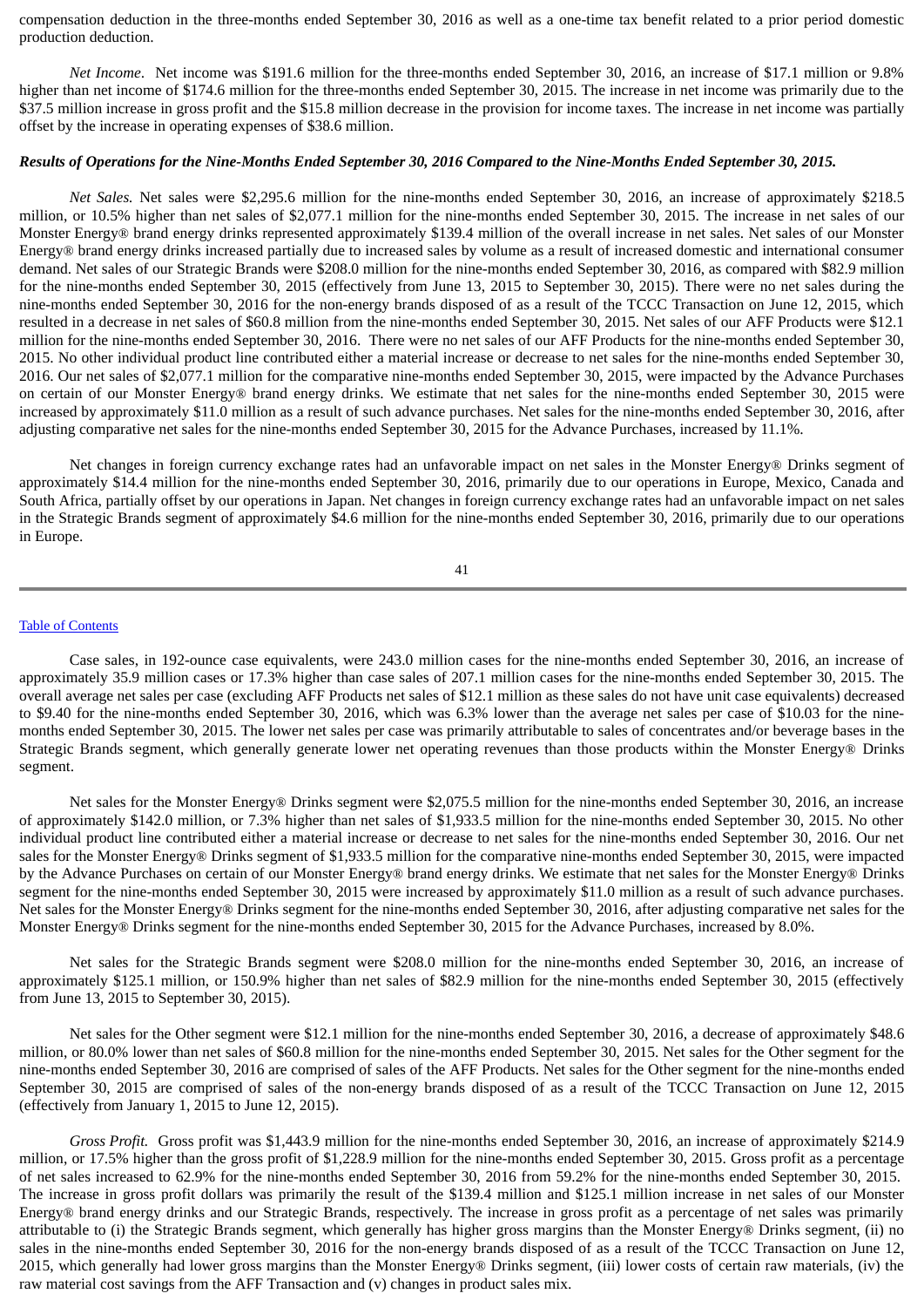*Operating Expenses*. Total operating expenses were \$610.3 million for the nine-months ended September 30, 2016, a decrease of approximately \$114.9 million, or 15.8% lower than total operating expenses of \$725.2 million for the nine-months ended September 30, 2015. The decrease in operating expenses was primarily due to the \$187.3 million decrease in costs associated with distributor terminations. To a lesser extent, the decrease in operating expenses was also due to decreased expenditures of \$15.4 million of professional service costs and transaction expenses related to the TCCC Transaction as well as decreased expenditures of \$6.5 million for distribution costs. The decrease in operating expenses was partially offset by increased expenditures of \$19.6 million for sponsorships and endorsements, increased expenditures of \$16.4 million for professional service costs (exclusive of expenditures related to the Stock Repurchase, the AFF

### Table of [Contents](#page-0-0)

Transaction and the TCCC Transaction), including legal and accounting fees, increased payroll expenses of \$17.2 million (of which \$10.0 million was related to an increase in stock-based compensation, partially offset by a \$9.7 million decrease in payroll taxes due in part to payroll taxes related to the exercise of certain stock options in the nine-months ended September 30, 2015), increased expenditures of \$7.6 million for other marketing expenses, \$6.0 million of professional service costs and transaction expenses related to the Stock Repurchase and the AFF Transaction, increased expenditures of \$5.8 million for commissions and increased expenditures of \$4.1 million for premiums.

*Contribution Margin.* Contribution margin for the Monster Energy® Drinks segment was \$874.8 million for the nine-months ended September 30, 2016, an increase of approximately \$278.1 million, or 46.6% higher than contribution margin of \$596.7 million for the ninemonths ended September 30, 2015. The increase in contribution margin for the Monster Energy® Drinks segment was primarily the result of the \$187.3 million decrease in costs associated with distributor terminations as well as the \$139.4 million increase in net sales of our Monster Energy® brand energy drinks. The increase in contribution margin for the Monster Energy® Drinks segment was partially offset by the \$39.8 million of accelerated amortization of deferred revenue during the nine-months ended September 30, 2015 related to distributor terminations.

Contribution margin for the Strategic Brands segment was \$127.2 million for the nine-months ended September 30, 2016, an increase of approximately \$72.8 million, or 133.9% higher than contribution margin of \$54.4 million for the nine-months ended September 30, 2015 (effectively from June 13, 2015 to September 30, 2015).

Contribution margin for the Other segment was \$1.5 million for the nine-months ended September 30, 2016, as compared to contribution margin of \$165.4 million for the nine-months ended September 30, 2015. Included in contribution margin for the Other segment for the nine-months ended September 30, 2015 was the \$161.5 million gain on the sale of Monster Non-Energy.

*Operating Income.* Operating income was \$833.6 million for the nine-months ended September 30, 2016, an increase of approximately \$168.4 million, or 25.3% higher than operating income of \$665.2 million for the nine-months ended September 30, 2015. Operating income as a percentage of net sales increased to 36.3% for the nine-months ended September 30, 2016 from 32.0% for the nine-months ended September 30, 2015. The increase in operating income in dollars was primarily due to the \$187.3 million decrease in costs associated with distributor terminations as well as the \$214.9 million increase in gross profit. The increase in operating income was partially offset by the \$161.5 million gain on the sale of Monster Non-Energy for the nine-months ended September 30, 2015. Operating income was \$76.9 million and \$50.2 million for the nine-months ended September 30, 2016 and 2015, respectively, in relation to our operations in Africa, Asia, Australia, Europe, the Middle East and South America.

*Interest and Other Expense, net*. Interest and other expense, net was \$0.7 million for the nine-months ended September 30, 2016, as compared to interest and other expense, net of \$3.1 million for the nine-months ended September 30, 2015. Foreign currency transaction losses were \$4.3 million and \$5.0 million for the nine-months ended September 30, 2016 and 2015, respectively. Interest income was \$3.5 million and \$1.5 million for the nine-months ended September 30, 2016 and 2015, respectively.

*Provision for Income Taxes*. Provision for income taxes was \$293.2 million for the nine-months ended September 30, 2016, an increase of \$39.2 million or 15.4% higher than the provision for income taxes of \$254.1 million for the nine-months ended September 30, 2015. The effective combined federal, state and foreign tax rate decreased to 35.2% from 38.4% for the nine-months ended September 30, 2016 and 2015, respectively. The decrease in the effective tax rate was primarily due to the increase in the domestic production deduction and the stock compensation deduction in the nine-months ended September 30, 2016 as well as a one-time benefit related to a prior period domestic production deduction. The decrease in the effective tax rate was partially offset by the release of the valuation allowance against the deferred tax assets of certain foreign jurisdictions in the nine-months ended September 30, 2015.

43

#### Table of [Contents](#page-0-0)

*Net Income*. Net income was \$539.7 million for the nine-months ended September 30, 2016, an increase of \$131.7 million or 32.3% higher than net income of \$408.0 million for the nine-months ended September 30, 2015. The increase in net income was primarily attributable to the \$187.3 million decrease in costs associated with distributor terminations as well as the increase in gross profit of \$214.9 million. The increase in net income was partially offset by the \$161.5 million gain on the sale of Monster Non-Energy for the nine-months ended September 30, 2015 and an increase in the provision for income taxes of \$39.2 million.

#### **Non-GAAP Financial Measures**

*Gross Sales\*\*.* Gross sales were \$913.3 million for the three-months ended September 30, 2016, an increase of approximately \$50.9 million, or 5.9% higher than gross sales of \$862.4 million for the three-months ended September 30, 2015. The increase in gross sales of our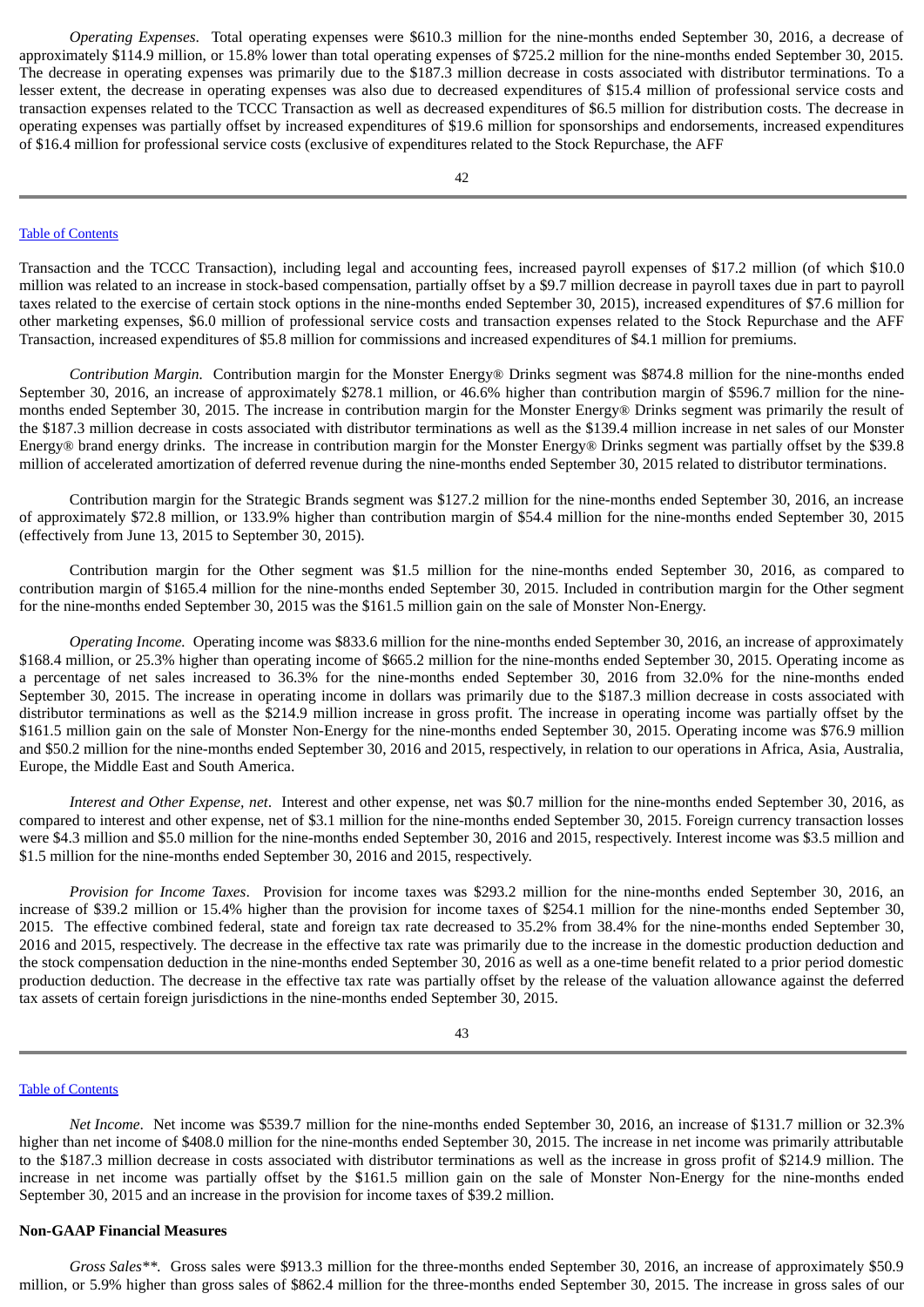Monster Energy® brand energy drinks represented approximately \$42.4 million of the overall increase in gross sales. Gross sales of our Monster Energy® brand energy drinks increased partially due to increased sales by volume as a result of increased domestic and international consumer demand. Gross sales of our Strategic Brands were \$77.1 million for the three-months ended September 30, 2016, as compared with \$77.7 million for the three-months ended September 30, 2015. Gross sales of our AFF Products were \$5.7 million for the three-months ended September 30, 2016. There were no gross sales of our AFF Products for the three-months ended September 30, 2015. No other individual product line contributed either a material increase or decrease to gross sales for the three-months ended September 30, 2016. Our gross sales of \$862.4 million for the comparative three-months ended September 30, 2015, were impacted by the Advance Purchases on certain of our Monster Energy® brand energy drinks. We estimate that gross sales for the three-months ended September 30, 2015 were increased by approximately \$12.0 million as a result of such advance purchases. Gross sales for the three-months ended September 30, 2016, after adjusting comparative gross sales for the three-months ended September 30, 2015 for the Advance Purchases, increased by 7.4%. Promotional and other allowances, as described in the footnote below, were \$125.3 million for the three-months ended September 30, 2016, an increase of \$19.6 million, or 18.5% higher than promotional and other allowances of \$105.7 million for the three-months ended September 30, 2015. Promotional and other allowances as a percentage of gross sales increased to 13.7% from 12.3% for the three-months ended September 30, 2016 and 2015, respectively.

Net changes in foreign currency exchange rates had an unfavorable impact on gross sales in the Monster Energy® Drinks segment of approximately \$3.7 million for the three-months ended September 30, 2016, primarily due to our operations in Europe and Mexico, partially offset by our operations in Japan. Net changes in foreign currency exchange rates had an unfavorable impact on gross sales in the Strategic Brands segment of approximately \$1.1 million for the three-months ended September 30, 2016, primarily due to our operations in Europe.

*Gross Sales\*\*.* Gross sales were \$2,636.6 million for the nine-months ended September 30, 2016, an increase of approximately \$274.1 million, or 11.6% higher than gross sales of \$2,362.5 million for the nine-months ended September 30, 2015. The increase in gross sales of our Monster Energy® brand energy drinks represented approximately \$218.5 million of the overall increase in gross sales. Gross sales of our Monster Energy® brand energy drinks increased partially due to increased sales by volume as a result of increased domestic and international consumer demand. Gross sales of our Strategic Brands were \$225.5 million for the nine-months ended September 30, 2016, as compared with \$90.9 million for the nine-months ended September 30, 2015 (effectively from June 13, 2015 to September 30, 2015). There were no gross sales during the nine-months ended September 30, 2016 for the non-energy brands disposed of as a result of the TCCC Transaction on June 12, 2015, which resulted in a decrease in gross sales of \$68.5 million from the nine-months ended September 30, 2015. Gross sales of our AFF Products were \$12.3 million for the nine-month ended September 30, 2016. There were no sales of our AFF Products for the nine-months ended September 30, 2015. No other individual product line contributed either a material increase or decrease to gross sales for the nine-months ended September 30, 2016. Our gross sales of \$2,362.5 million for the comparative nine-months ended September 30, 2015, were impacted by the Advance Purchases on certain of our Monster Energy® brand energy drinks.

$$
44 \\
$$

#### Table of [Contents](#page-0-0)

We estimate that gross sales for the nine-months ended September 30, 2015 were increased by approximately \$12.0 million as a result of such advance purchases. Gross sales for the nine-months ended September 30, 2016, after adjusting comparative gross sales for the nine-months ended September 30, 2015 for the Advance Purchases, increased by 12.2%. Promotional and other allowances, as described in the footnote below, were \$341.0 million for the nine-months ended September 30, 2016, an increase of \$55.7 million, or 19.5% higher than promotional and other allowances of \$285.3 million for the nine-months ended September 30, 2015. Promotional and other allowances as a percentage of gross sales increased to 12.9% from 12.1% for the nine-months ended September 30, 2016 and 2015, respectively.

Net changes in foreign currency exchange rates had an unfavorable impact on gross sales in the Monster Energy® Drinks segment of approximately \$20.4 million for the nine-months ended September 30, 2016, primarily due to our operations in Europe, Mexico, Canada and South Africa. Net changes in foreign currency exchange rates had an unfavorable impact on gross sales in the Strategic Brands segment of approximately \$4.7 million for the nine-months ended September 30, 2016, primarily due to our operations in Europe.

*\*\*Gross sales are used internally by management as an indicator of and to monitor operating performance, including sales performance of particular products, salesperson performance, product growth or declines and overall Company performance. The use of gross sales allows evaluation of sales performance before the effect of any promotional items, which can mask certain performance issues. We therefore believe that the presentation of gross sales provides a useful measure of our operating performance. The use of gross sales is not a measure that is recognized under GAAP and should not be considered as an alternative to net sales, which is determined in accordance with GAAP, and should not be used alone as an indicator of operating performance in place of net sales. Additionally, gross sales may not be comparable to similarly titled measures used by other companies, as gross sales has been defined by our internal reporting practices. In addition, gross sales may not be realized in the form of cash receipts as promotional payments and allowances may be deducted from payments received from certain customers.*

The following table reconciles the non-GAAP financial measure of gross sales with the most directly comparable GAAP financial measure of net sales:

| (In thousands)                               |  | Three-Months Ended |         | Percentage | Nine-Months Ended | Percentage<br>Change |           |
|----------------------------------------------|--|--------------------|---------|------------|-------------------|----------------------|-----------|
|                                              |  | September 30,      |         | Change     | September 30,     |                      |           |
|                                              |  | 2016               | 2015    | 16 vs. 15  | 2016              | 2015                 | 16 vs. 15 |
| Gross sales, net of discounts<br>and returns |  | 913.277            | 862.363 | 5.9%       | \$2,636,631       | 2.362.478            | 11.6%     |
| Less: Promotional and other<br>allowances*** |  | 125.323            | 105.744 | 18.5%      | 341,003           | 285,347              | 19.5%     |
| <b>Net Sales</b>                             |  | 787,954            | 756.619 | 4.1%       | \$2,295,628       | 2,077,131            | 10.5%     |

*\*\*\*Although the expenditures described in this line item are determined in accordance with GAAP and meet GAAP requirements, the presentation thereof does not conform with GAAP presentation requirements. Additionally, our definition of promotional and other allowances may not be comparable to similar items presented by other companies. Promotional and other allowances primarily include consideration given to the Company's bottlers/distributors or retail customers including, but not limited to the following:*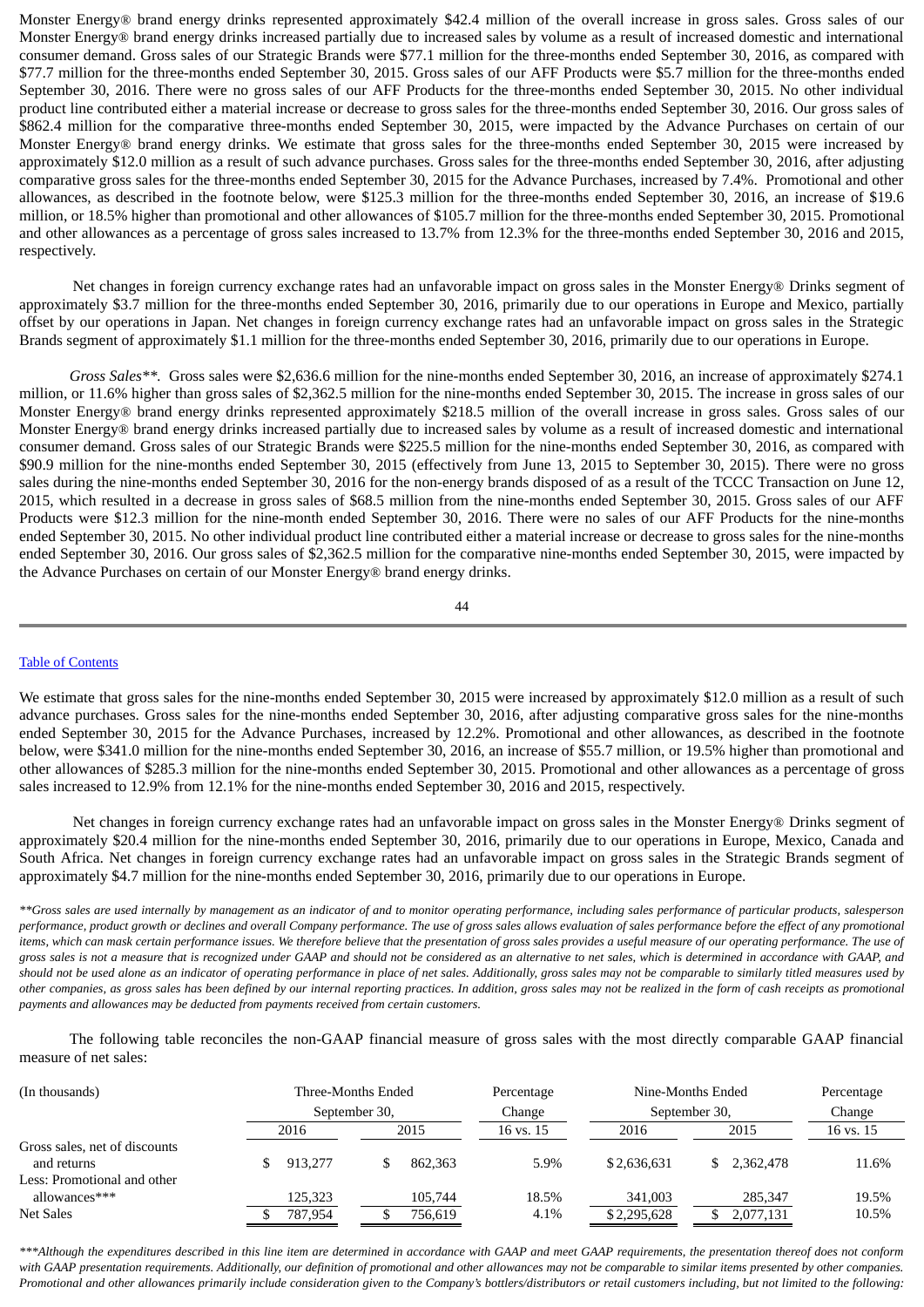*(i) discounts granted off list prices to support price promotions to end-consumers by retailers; (ii) reimbursements given to the Company's bottlers/distributors for agreed portions of their promotional spend with retailers, including slotting, shelf space allowances and other fees for both new and existing products; (iii) the Company's agreed share of fees given to bottlers/distributors and/or directly to retailers for advertising, in-store marketing and promotional activities; (iv) the Company's agreed share of slotting, shelf space allowances and other fees given directly to retailers; (v) incentives given to the Company's bottlers/distributors and/or retailers for achieving or exceeding certain predetermined sales goals; (vi) discounted or free products; (vii) contractual fees given to the Company's bottlers/distributors related to sales made by the Company direct to certain customers that fall within the bottler's/distributors' sales territories; and (viii) commissions paid to our customers. The presentation of promotional and other allowances facilitates an evaluation of their impact on the determination of net sales and the spending levels incurred or correlated with such sales. Promotional and other allowances constitute a material portion of our marketing activities. The Company's promotional allowance programs with its numerous bottlers/distributors and/or retailers are executed through separate agreements in the ordinary course of business. These agreements generally provide for one or more of the arrangements described above and are of varying durations, ranging from one week to one year. The primary drivers of our promotional and other allowance activities for the three- and nine-months ended September 30, 2016 and 2015 were (i) to increase sales volume and trial, (ii) to address market conditions, and (iii) to secure shelf and display space at retail.*

#### Table of [Contents](#page-0-0)

### **Liquidity and Capital Resources**

*Cash flows provided by operating activities.* Cash provided by operating activities was \$420.7 million for the nine-months ended September 30, 2016, as compared with net cash provided by operating activities of \$351.7 million for the nine-months ended September 30, 2015.

For the nine-months ended September 30, 2016, cash provided by operating activities was primarily attributable to net income earned of \$539.7 million and adjustments for certain non-cash expenses, consisting of \$33.7 million of stock-based compensation and \$29.9 million of depreciation and other amortization. For the nine-months ended September 30, 2016, cash provided by operating activities also increased due to a \$23.4 million increase in accrued promotional allowances, a \$21.8 million increase in accounts payable, an \$18.4 million decrease in inventories, a \$16.8 million increase in deferred revenue, an \$8.3 million increase in accrued liabilities and a \$3.3 million increase in income taxes payable. For the nine-months ended September 30, 2016, cash used in operating activities was the result of a \$136.9 million increase in prepaid income taxes, a \$100.2 million increase in accounts receivable, a \$21.0 million increase in distributor receivables, an \$8.8 million increase in prepaid expenses and other current assets, a \$5.5 million decrease in accrued distributor terminations and a \$0.3 million decrease in accrued compensation.

For the nine-months ended September 30, 2015, cash provided by operating activities was primarily attributable to net income earned of \$408.0 million and adjustments for certain non-cash expenses, consisting of \$23.7 million of stock-based compensation and \$21.8 million of depreciation and other amortization. For the nine-months ended September 30, 2015, cash provided by operating activities also increased due to a \$312.8 million increase in income taxes payable, a \$75.1 million increase in accounts payable, a \$29.3 million increase in accrued liabilities, a \$15.2 million increase in accrued promotional allowances, a \$7.7 million increase in accrued distributor terminations and a \$2.4 million increase in accrued compensation. For the nine-months ended September 30, 2015, cash used in operating activities was due to a \$115.1 million change in deferred income taxes, a \$132.6 million increase in accounts receivable, an \$83.3 million increase in prepaid income taxes, a \$36.0 million decrease in deferred revenue, a \$9.1 million increase in inventories, and a \$6.9 million increase in prepaid expenses and other current assets.

*Cash flows used in investing activities.* Cash used in investing activities was \$266.7 million for the nine-months ended September 30, 2016 as compared to cash used in investing activities of \$408.7 million for the nine-months ended September 30, 2015.

For the nine-months ended September 30, 2016, cash used in investing activities was primarily related to the \$688.5 million purchase of AFF.

For the nine-months ended September 30, 2016, cash used in investing activities was primarily attributable to the AFF Transaction and purchases of held-to-maturity investments. For the nine-months ended September 30, 2015, cash used in investing activities was primarily attributable of purchases of held-to-maturity investments. For both the nine-months ended September 30, 2016 and 2015, cash provided by investing activities was primarily attributable to maturities of held-to-maturity investments. For both the nine-months ended September 30, 2016 and 2015, cash used in investing activities also included the acquisitions of fixed assets consisting of vans and promotional vehicles, coolers and other equipment to support our marketing and promotional activities, production equipment, furniture and fixtures, office and computer equipment, computer software, equipment used for sales and administrative activities and certain leasehold improvements. We expect to continue to use a portion of our cash in excess of our requirements for operations for purchasing short-term and long-term investments, leasehold improvements, the acquisition of capital equipment (specifically, vans, trucks and promotional vehicles, coolers, other promotional equipment, merchandise displays, warehousing racks as well as items of production equipment required to produce certain of our existing and/or new products and to develop our brand in international markets) and for other corporate purposes. From time to time, we may also use cash to purchase additional real property related to our beverage business and/or acquire compatible businesses.

#### Table of [Contents](#page-0-0)

*Cash flows (used in) provided by financing activities.* We used \$1,993.6 million of cash in financing activities for the nine-months ended September 30, 2016 as compared to cash provided by financing activities of \$931.3 million for the nine-months ended September 30, 2015. The cash flows used in financing activities for the nine-months ended September 30, 2016 was primarily the result of the repurchases of our common stock. The cash flows provided by financing activities for the nine-months ended September 30, 2015 was primarily the result of the issuance of our common stock to TCCC during the nine-months ended September 30, 2015 in connection with the TCCC Transaction.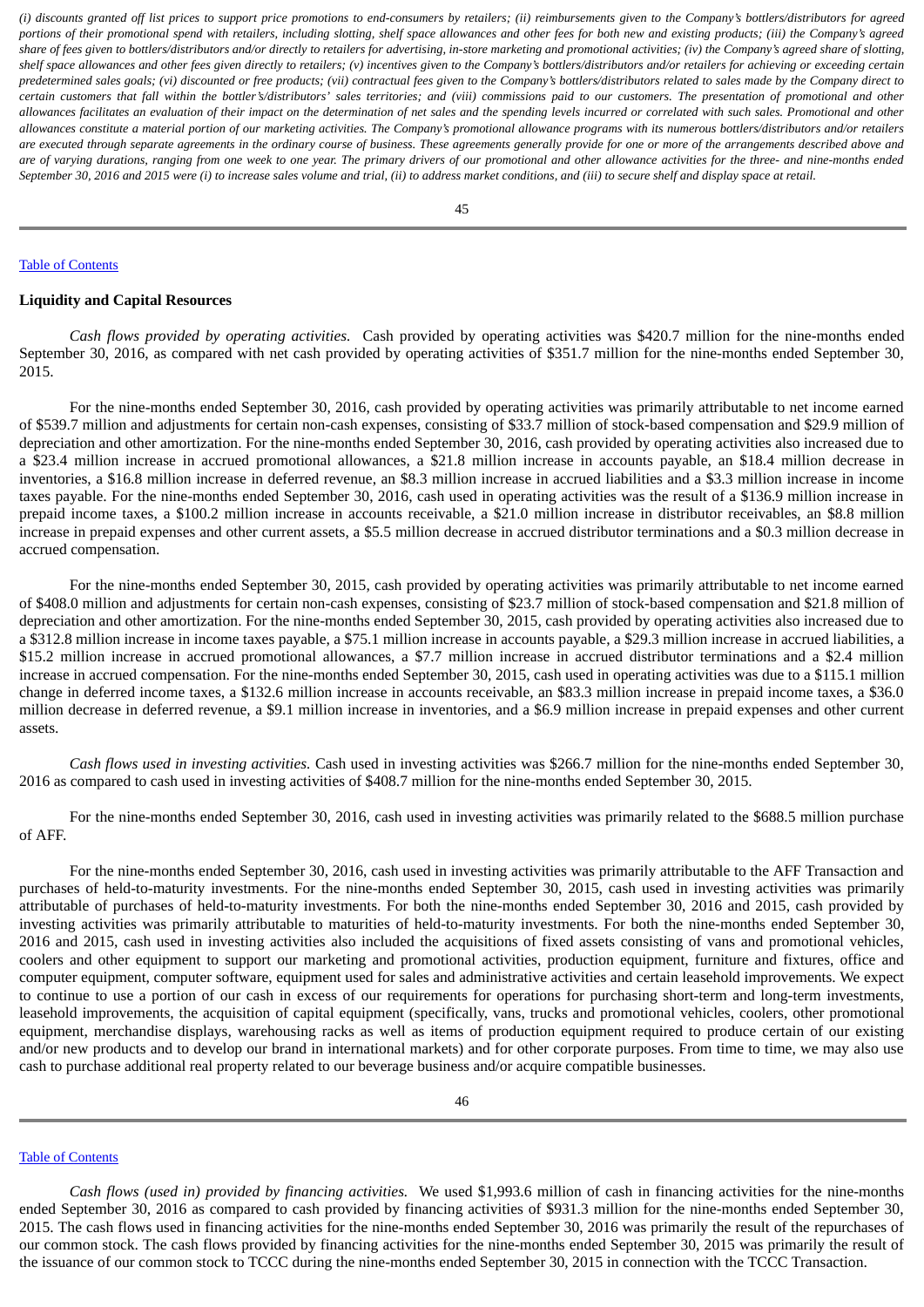Purchases of inventories, increases in accounts receivable and other assets, acquisition of property and equipment (including real property and coolers), leasehold improvements, advances for or the purchase of equipment for our bottlers, acquisition and maintenance of trademarks, payments of accounts payable, income taxes payable and purchases of our common stock are expected to remain our principal recurring use of cash.

*Cash and cash equivalents, short-term and long-term investments.* At September 30, 2016, we had \$341.5 million in cash and cash equivalents and \$267.2 million in short and long-term investments. We have historically invested these amounts in U.S. Treasury bills, U.S. government agency securities and municipal securities, commercial paper, certificates of deposit, variable rate demand notes and money market funds meeting certain criteria. We maintain our investments for cash management purposes and not for purposes of speculation. Our risk management policies emphasize credit quality (primarily based on short-term ratings by nationally recognized statistical organizations) in selecting and maintaining our investments. We regularly assess market risk of our investments and believe our current policies and investment practices adequately limit those risks. However, certain of these investments are subject to general credit, liquidity, market and interest rate risks. These market risks associated with our investment portfolio may have an adverse effect on our future results of operations, liquidity and financial condition.

Of our \$341.5 million of cash and cash equivalents held at September 30, 2016, \$206.9 million was held by our foreign subsidiaries. No short-term or long-term investments were held by our foreign subsidiaries at September 30, 2016. We do not intend, nor do we foresee a need, to repatriate undistributed earnings of our foreign subsidiaries other than to repay certain intercompany debt owed to our U.S. operations. Under current tax laws, if funds in excess of intercompany amounts owed were repatriated to our U.S. operations we would be required to accrue and pay additional income taxes on such excess funds at the tax rates then in effect.

We believe that cash available from operations, including our cash resources and access to credit, will be sufficient for our working capital needs, including purchase commitments for raw materials and inventory, increases in accounts receivable, payments of tax liabilities, expansion and development needs, purchases of capital assets, purchases of equipment and properties and purchases of shares of our common stock, through at least the next 12 months. Based on our current plans, at this time we estimate that capital expenditures, including the purchases of real property, are likely to be less than \$150.0 million through September 30, 2017. However, future business opportunities may cause a change in this estimate.

47

#### Table of [Contents](#page-0-0)

The following represents a summary of the Company's contractual commitments and related scheduled maturities as of September 30, 2016:

| Less than |    |         | 1-3 |        | $3-5$ |        | More than                                      |         |
|-----------|----|---------|-----|--------|-------|--------|------------------------------------------------|---------|
| Total     |    | 1 year  |     |        |       |        |                                                | 5 years |
| 140,858   | \$ | 77,739  | S   | 47,028 | \$    | 16,091 | \$                                             |         |
| 1,309     |    | 1,309   |     |        |       |        |                                                |         |
| 18,620    |    | 5,275   |     | 3,031  |       | 1,948  |                                                | 8,366   |
| 55,035    |    | 55,035  |     |        |       |        |                                                |         |
| 36,767    |    | 36,767  |     |        |       |        |                                                |         |
| 252,589   |    | 176,125 |     | 50,059 |       | 18,039 |                                                | 8,366   |
|           |    |         |     |        | vears |        | Payments due by period (in thousands)<br>years |         |

<sup>1</sup>Contractual obligations include our obligations related to sponsorships and other commitments.

²Purchase commitments include obligations made by us and our subsidiaries to various suppliers for raw materials used in the production of our products. These obligations vary in terms, but are generally satisfied within one year.

<sup>3</sup>In September 2016, the Company completed its acquisition of approximately 49 acres of land, located in Rialto, CA, for a purchase price of approximately \$39.1 million. The Company intends to build an approximately 1,000,000 square-foot building to replace its current leased warehouse and distribution facilities located in Corona, CA. The Company has entered into an approximately \$36.8 million guaranteed maximum price construction contract for the construction of the building.

In addition, approximately \$0.01 million of unrecognized tax benefits have been recorded as liabilities as of September 30, 2016. It is expected that the amount of unrecognized tax benefits will not significantly change within the next 12 months. As of September 30, 2016, we had no accrued interest and penalties related to unrecognized tax benefits.

#### **Sales**

The table below discloses selected quarterly data regarding sales for the three- and nine-months ended September 30, 2016 and 2015, respectively. Data from any one or more quarters or periods is not necessarily indicative of annual results or continuing trends.

Sales of beverages are expressed in unit case volume. A "unit case" means a unit of measurement equal to 192 U.S. fluid ounces of finished beverage (24 eight-ounce servings). Unit case volume means the number of unit cases (or unit case equivalents) of finished products or concentrates as if converted into finished products sold by us.

Our quarterly results of operations reflect seasonal trends that are primarily the result of increased demand in the warmer months of the year. It has been our experience that beverage sales tend to be lower during the first and fourth quarters of each calendar year. However, our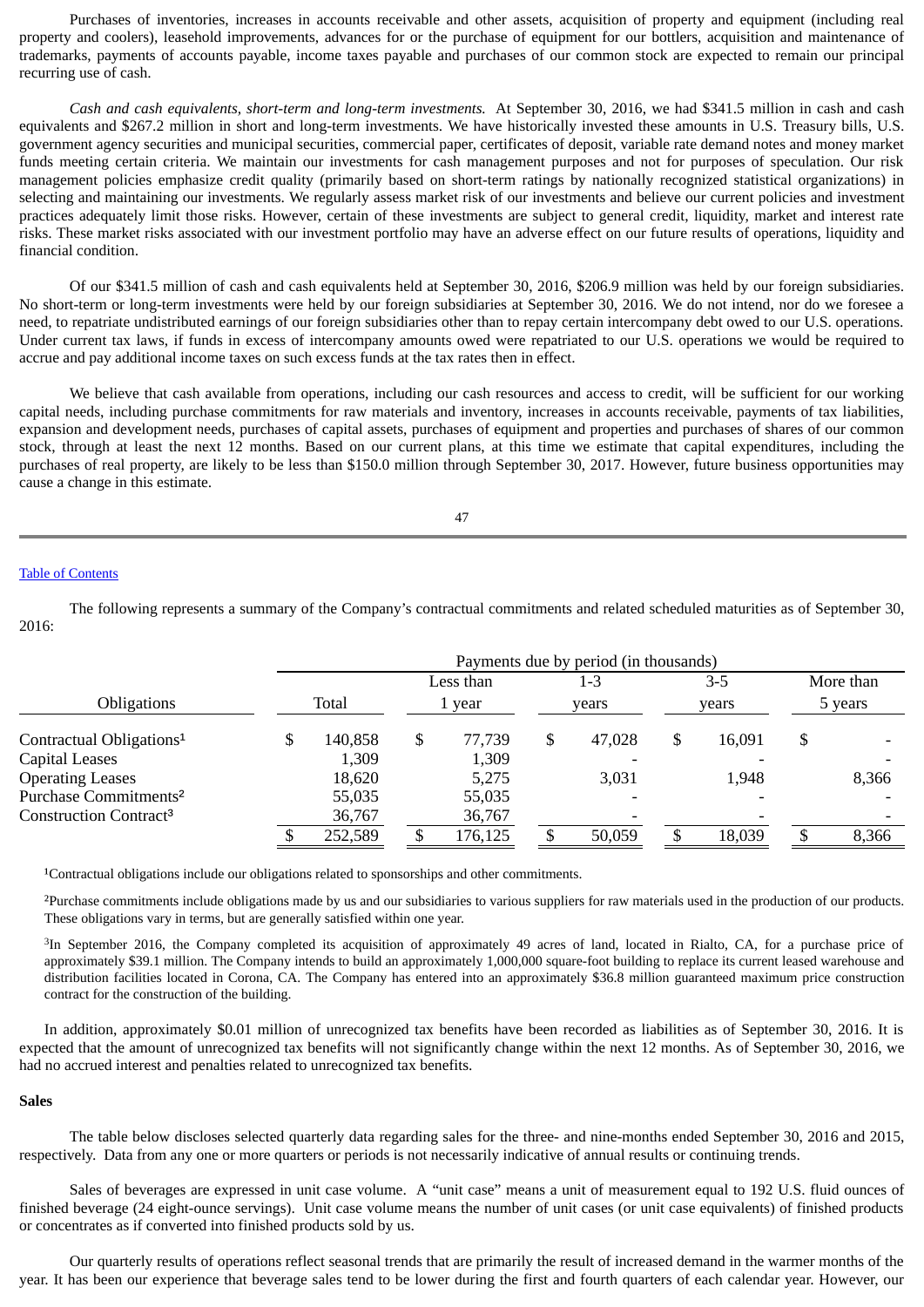experience with our energy drink products suggests they may be less seasonal than the seasonality expected from traditional beverages. In addition, our continued growth internationally may further reduce the impact of seasonality. Quarterly fluctuations may also be affected by other factors including the introduction of new products, the opening of new markets where temperature fluctuations are more pronounced, the addition of new bottlers, customers and distributors, changes in the sales mix of our products and changes in advertising and promotional expenses.

48

#### Table of [Contents](#page-0-0)

| (In thousands, except average   | Three-Months Ended |               |         | Nine-Months Ended |               |   |           |  |
|---------------------------------|--------------------|---------------|---------|-------------------|---------------|---|-----------|--|
| net sales per case)             |                    | September 30, |         |                   | September 30, |   |           |  |
|                                 | 2016               |               | 2015    |                   | 2016          |   | 2015      |  |
| Net sales $1$                   | 787.954            | J.            | 756,619 | Ъ.                | 2,295,628     | S | 2,077,131 |  |
| Less: AFF third-party sales     | (5,686)            |               |         |                   | (12, 127)     |   |           |  |
| Adjusted net sales <sup>2</sup> | 782,268            |               | 756,619 |                   | 2,283,501     |   | 2,077,131 |  |
| Case sales by segment:          |                    |               |         |                   |               |   |           |  |
| Monster Energy® Drinks          | 66.870             |               | 63,564  |                   | 192.887       |   | 175,543   |  |
| <b>Strategic Brands</b>         | 15,897             |               | 17,710  |                   | 50,107        |   | 20,346    |  |
| Other <sup>2</sup>              |                    |               |         |                   |               |   | 11,201    |  |
| Total case sales                | 82,767             |               | 81,274  |                   | 242,994       |   | 207,090   |  |
| Average net sales per case      | 9.45               |               | 9.31    |                   | 9.40          |   | 10.03     |  |

*Includes \$8.4 million and \$8.2 million for the three-months ended September 30, 2016 and 2015, respectively, related to the recognition of deferred revenue. 1 Includes \$28.6 million and \$54.7 million for the nine-months ended September 30, 2016 and 2015, respectively, related to the recognition of deferred revenue. There was no acceleration of deferred revenue in the three-months ended September 30, 2016 and 2015, respectively. Included in the \$28.6 million recognition of deferred revenue for the nine-months ended September 30, 2016, is \$5.0 million related to the accelerated amortization of the deferred revenue balances associated with certain of the Company's prior* distributors who were sent notices of termination during the nine-months ended September 30, 2016. Included in the \$54.7 million recognition of deferred revenue for the nine*months ended September 30, 2015 is \$39.8 million related to the accelerated amortization of the deferred revenue balances associated with certain of the Company's prior distributors who were sent notices of termination during the nine-months ended September 30, 2015.*

*Excludes Other segment net sales of \$5.7 million and \$12.1 million for the three- and nine-months ended September 30, 2016, respectively, comprised of sales of our 2AFF Products to independent third parties as these sales do not have unit case equivalents.*

See Item 2, "Management's Discussion and Analysis of Financial Condition and Results of Operations - Our Business" for additional information related to the increase in sales.

#### **Critical Accounting Policies**

There have been no material changes to our critical accounting policies from the information provided in Item 7, "Management's Discussion and Analysis of Financial Condition and Results of Operations", included in our Annual Report on Form 10-K for the fiscal year ended December 31, 2015 ("Form 10-K").

#### **Recent Accounting Pronouncements**

In August 2016, the FASB issued ASU No. 2016-15, "Statement of Cash Flows (Topic 230)". The new guidance is intended to reduce diversity in practice in how certain transactions are classified in the statement of cash flows. ASU No. 2016-15 is effective for fiscal years, and interim periods within those years, beginning after December 15, 2017. Early adoption is permitted, provided that all of the amendments are adopted in the same period. The guidance requires application using a retrospective transition method. The Company is currently evaluating the impact of ASU No. 2016-15 on its financial position, results of operations and liquidity.

In June 2016, the FASB issued ASU No. 2016-13, "Financial Instruments - Credit Losses (Topic 326): Measurement of Credit Losses on Financial Instruments". The accounting standard changes the methodology for measuring credit losses on financial instruments and the timing when such losses are recorded. ASU No. 2016-13 is effective for fiscal years, and interim periods within those years, beginning after December 15, 2019. Early adoption is permitted for fiscal years, and interim periods within those years, beginning after December 15, 2018. The Company is currently evaluating the impact of ASU No. 2016-13 on its financial position, results of operations and liquidity.

#### Table of [Contents](#page-0-0)

In March 2016, the FASB issued ASU No. 2016-09, "Compensation - Stock Compensation: Improvements to Employee Share-Based Payment Accounting", which changes how companies account for certain aspects of share-based payments to employees. The new guidance identifies areas for simplification involving several aspects of accounting for share-based payment transactions, including income tax consequences, classification of awards as either equity or liabilities, an option to recognize gross stock compensation expense with actual forfeitures recognized as they occur, and certain classifications on the statement of cash flows. The update is effective for annual reporting periods beginning after December 15, 2016, including interim periods within those annual reporting periods with early application permitted. The Company early adopted the standards update effective January 1, 2016, electing (i) retrospective adjustment in the statement of cash flows and (ii) continued recognition of stock compensation based on estimated forfeitures. For the nine-months ended September 30, 2015, net cash provided by operating activities increased and net cash provided by financing activities decreased by \$303.9 million, respectively, as a result of

<sup>49</sup>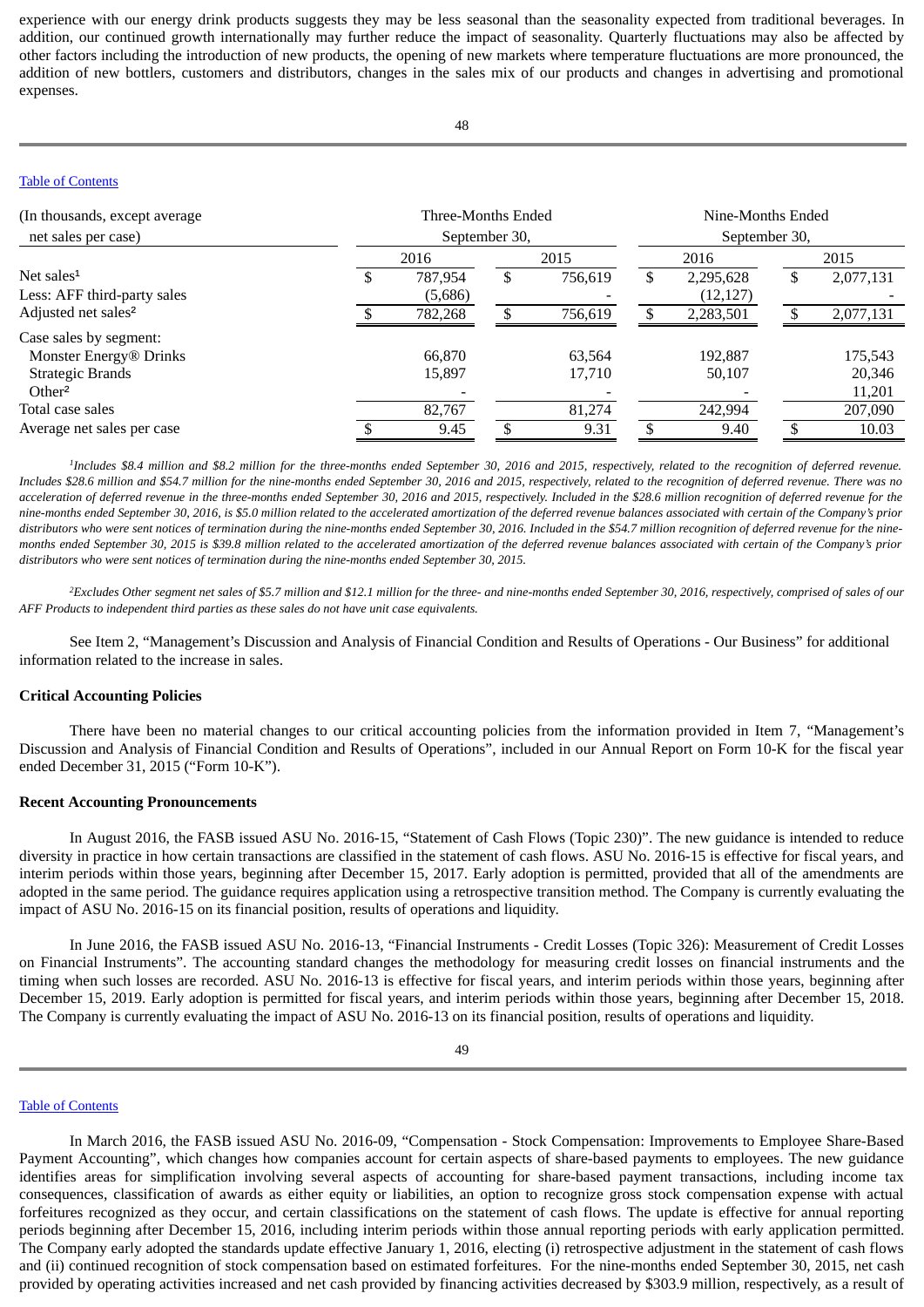such retrospective adjustment. For the three-and nine-months ended September 30, 2016, the Company recorded \$3.5 million and \$7.1 million of excess tax benefits in net income that previously would have been recorded in additional paid-in-capital. The adoption of ASU No. 2016-09 did not have a material impact on the Company's financial position, results of operations or liquidity.

In February 2016, the FASB issued ASU No. 2016-02, "Leases (Topic 842)". This update is intended to increase transparency and comparability among organizations by recognizing lease assets and lease liabilities on the balance sheet and disclosing key information about leasing arrangements. This update is effective for annual and interim reporting periods beginning after December 15, 2018, including interim periods within those fiscal years. Early adoption is permitted. The Company is currently evaluating the impact of ASU No. 2016-02 on its financial position, results of operations and liquidity.

In November 2015, the FASB issued ASU No. 2015-17, "Income Taxes (Topic 740), Balance Sheet Classification of Deferred Taxes". The amendments under the new guidance require that deferred tax liabilities and assets be classified as noncurrent in the classified balance sheets. The guidance is effective for financial statements issued for annual periods beginning after December 15, 2016, and interim periods within those annual periods. Earlier application is permitted for all entities as of the beginning of an interim or annual reporting period. The Company adopted the standards update effective December 31, 2015, electing to apply it retrospectively to all periods presented.

In July 2015, the FASB issued ASU No. 2015-11, "Inventory (Topic 330): Simplifying the Measurement of Inventory". ASU No. 2015-11 requires entities to measure inventory at the lower of cost or net realizable value. Net realizable value is defined as the estimated selling prices in the ordinary course of business, less reasonably predictable costs of completion, disposal and transportation. ASU No. 2015-11 is effective for annual periods, and interim periods within those years, beginning after December 15, 2016. Early adoption is permitted. The adoption of ASU No. 2015-11 is not expected to have a material impact on the Company's financial position, results of operations or liquidity.

In May 2014, the FASB issued ASU No. 2014-09, "Revenue from Contracts with Customers", which supersedes previous revenue recognition guidance. ASU No. 2014-09 requires that a company recognize revenue at an amount that reflects the consideration to which the company expects to be entitled in exchange for transferring goods or services to a customer. In applying the new guidance, a company will (i) identify the contract(s) with a customer; (ii) identify the performance obligations in the contract; (iii) determine the transaction price; (iv) allocate the transaction price to the contract's performance obligations; and (v) recognize revenue when (or as) the entity satisfies a performance obligation. ASU No. 2014-09 was to be effective for reporting periods beginning after December 15, 2016. However, on July 9, 2015, the FASB voted to approve a one-year deferral of the effective date. This new guidance is effective for the Company beginning January 1, 2018 and can be adopted using either a full retrospective or modified approach. The Company is currently evaluating the impact of ASU No. 2014-09 on its financial position, results of operations and liquidity.

$$
50\,
$$

#### Table of [Contents](#page-0-0)

#### **Inflation**

We believe inflation did not have a significant impact on our results of operations for the periods presented.

### **Forward-Looking Statements**

Certain statements made in this report may constitute forward-looking statements (within the meaning of Section 27A of the Securities Act of 1933, as amended, and Section 21E of the Securities Exchange Act of 1934, as amended) (the "Exchange Act") regarding the expectations of management with respect to revenues, profitability, adequacy of funds from operations and our existing credit facility, among other things. All statements containing a projection of revenues, income (loss), earnings (loss) per share, capital expenditures, dividends, capital structure or other financial items, a statement of management's plans and objectives for future operations, or a statement of future economic performance contained in management's discussion and analysis of financial condition and results of operations, including statements related to new products, volume growth and statements encompassing general optimism about future operating results and non-historical information, are forward-looking statements within the meaning of the Act. Without limiting the foregoing, the words "believes," "thinks," "anticipates," "plans," "expects," and similar expressions are intended to identify forward-looking statements.

Management cautions that these statements are qualified by their terms and/or important factors, many of which are outside our control, and involve a number of risks, uncertainties and other factors, that could cause actual results and events to differ materially from the statements made including, but not limited to, the following:

- · Our ability to recognize any and/or all of the benefits from the TCCC Transaction and the AFF Transaction;
- · The effect of our extensive commercial arrangements with TCCC on our future performance;
- The effect of TCCC becoming one of our significant shareholders and the potential divergence of TCCC's interests from those of our other shareholders;
- · Our ability to successfully transfer the distribution of our Monster Energy® brand energy drinks in certain existing domestic and international territories to bottlers/distributors within the TCCC distribution system on terms beneficial to us;
- · Our ability to successfully enter into new distribution agreements with bottlers/distributors within the TCCC distribution system for new international territories;
- · Disruption in distribution or sales and/or decline in sales due to the termination and/or appointment of existing and/or new domestic and/or international distributors;
- Lack of anticipated demand for our products in domestic and/or international markets;
- Unfavorable regulations, including taxation requirements, product registration requirements, tariffs, trade restrictions, container size limitations and/or ingredient restrictions;
- The effect of inquiries from and/or actions by state attorneys general, the Federal Trade Commission (the "FTC"), the FDA, municipalities, city attorneys, other government agencies, quasi-government agencies and/or government officials, including members of Congress, into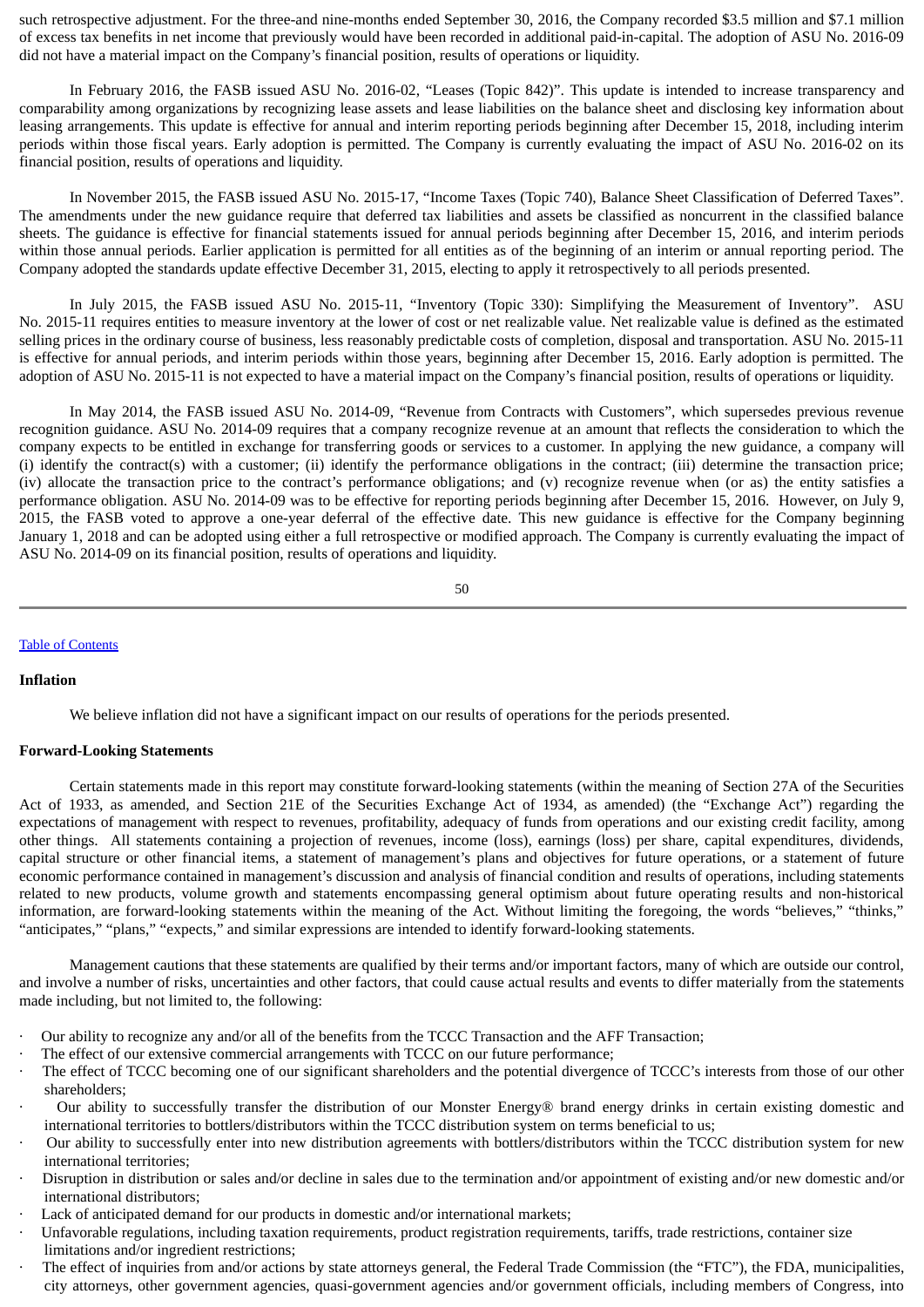the advertising, marketing, promotion, ingredients, sale and/or consumption of our energy drink products, including voluntary and/or required changes to our business practices;

- · Our ability to achieve profitability from certain of our operations outside the United States;
- · Our ability to manage legal and regulatory requirements in foreign jurisdictions, potential difficulties in staffing and managing foreign operations, potentially higher incidence of fraud or corruption and credit risk of foreign customers and distributors;
- · Our ability to produce our products in international markets in which they are sold, thereby reducing freight costs and/or product damages;
- · Our ability to effectively manage our inventories and/or our accounts receivables;

51

### Table of [Contents](#page-0-0)

- Our foreign currency exchange rate risk with respect to our sales, expenses, profits, assets and liabilities denominated in currencies other than the U.S. dollar, which will continue to increase as foreign sales increase;
- · Changes in accounting standards may affect our reported profitability;
- Reduction and/or disallowance in whole or in part and/or total elimination of the Internal Revenue Code Section 199 domestic production deduction;
- · Any proceedings which may be brought against us by the Securities and Exchange Commission (the "SEC"), the FDA, the FTC or other governmental agencies or bodies;
- · The outcome and/or possibility of future shareholder derivative actions or shareholder securities litigation filed against us and/or against certain of our officers and directors, and the possibility of other private shareholder litigation;
- · The outcome of product liability litigation and/or class action litigation regarding the safety of our products and/or the ingredients in and/or claims made in connection with our products and/or alleging false advertising, marketing and/or promotion, and the possibility of future product liability and/or class action lawsuits;
- The current uncertainty and volatility in the national and global economy;
- · Our ability to address any significant deficiencies or material weakness in our internal controls over financial reporting;
- · Our ability to continue to generate sufficient cash flows to support capital expansion plans and general operating activities; Decreased demand for our products resulting from changes in consumer preferences and/or from decreased consumer discretionary spending power;
- · Changes in demand that are weather related and/or for other reasons, including changes in product category consumption;
- · Competitive products and pricing pressures and our ability to gain or maintain our share of sales in the marketplace as a result of actions by competitors;
- Our ability to introduce new products;
- · An inability to achieve volume growth through product and packaging initiatives;
- · Our ability to sustain the current level of sales and/or increase the sales of our Monster Energy® brand energy drinks and/or our other products, including the Strategic Brands acquired from TCCC;
- The impact of criticism of our energy drink products and/or the energy drink market generally and/or legislation enacted, whether as a result of such criticism or otherwise, that restrict the sale of energy drinks (including prohibiting the sale of energy drinks at certain establishments or pursuant to certain governmental programs), limit caffeine content in beverages, require certain product labeling disclosures and/or warnings, impose excise and/or sales taxes, limit product sizes or impose age restrictions for the sale of energy drinks;
- · Our ability to comply with and/or resulting lower consumer demand for energy drinks due to proposed and/or future U.S. federal, state and local laws and regulations and/or proposed or existing laws and regulations in certain foreign jurisdictions and/or any changes therein, including changes in taxation requirements (including tax rate changes, new tax laws, new and/or increased excise and/or sales and/or other taxes on our products and revised tax law interpretations) and environmental laws, as well as the Federal Food Drug & Cosmetic Act, including as amended by the Dietary Supplement Health and Education Act, and regulations made thereunder or in connection therewith, as well as changes in any other food, drug or similar laws in the United States and internationally, especially those that may restrict the sale of energy drinks (including prohibiting the sale of energy drinks at certain establishments or pursuant to certain governmental programs), limit caffeine content in beverages, require certain product labeling disclosures and/or warnings, impose excise taxes, impose sugar taxes, limit product sizes, or impose age restrictions for the sale of energy drinks, as well as laws and regulations or rules made or enforced by the FDA, and/or the Bureau of Alcohol, Tobacco and Firearms and Explosives, and/or the FTC;
- · Our ability to satisfy all criteria set forth in any model energy drink guidelines, including, without limitation, those adopted by the American Beverage Association, of which the Company is a member, and/or any international beverage association and the impact on the Company of such guidelines;
- · Disruptions in the timely import or export of our products and/or ingredients due to port strikes and related labor issues;

52

# Table of [Contents](#page-0-0)

- The effect of unfavorable or adverse public relations, press, articles, comments and/or media attention;
- · Changes in the cost, quality and availability of containers, packaging materials, aluminum, the Midwest and other premiums, raw materials and other ingredients and juice concentrates, and our ability to obtain and/or maintain favorable supply arrangements and relationships and procure timely and/or sufficient production of all or any of our products to meet customer demand;
- The impact of corporate activity among the limited number of suppliers from whom we purchase certain raw materials on our cost of sales;
- · Our ability to pass on to our customers all or a portion of any increases in the costs of raw materials, ingredients, commodities and/or other cost inputs affecting our business;
- Our ability to achieve both internal domestic and international forecasts, which may be based on projected volumes and sales of many product types and/or new products, certain of which are more profitable than others; there can be no assurance that we will achieve projected levels of sales as well as forecasted product and/or geographic mixes;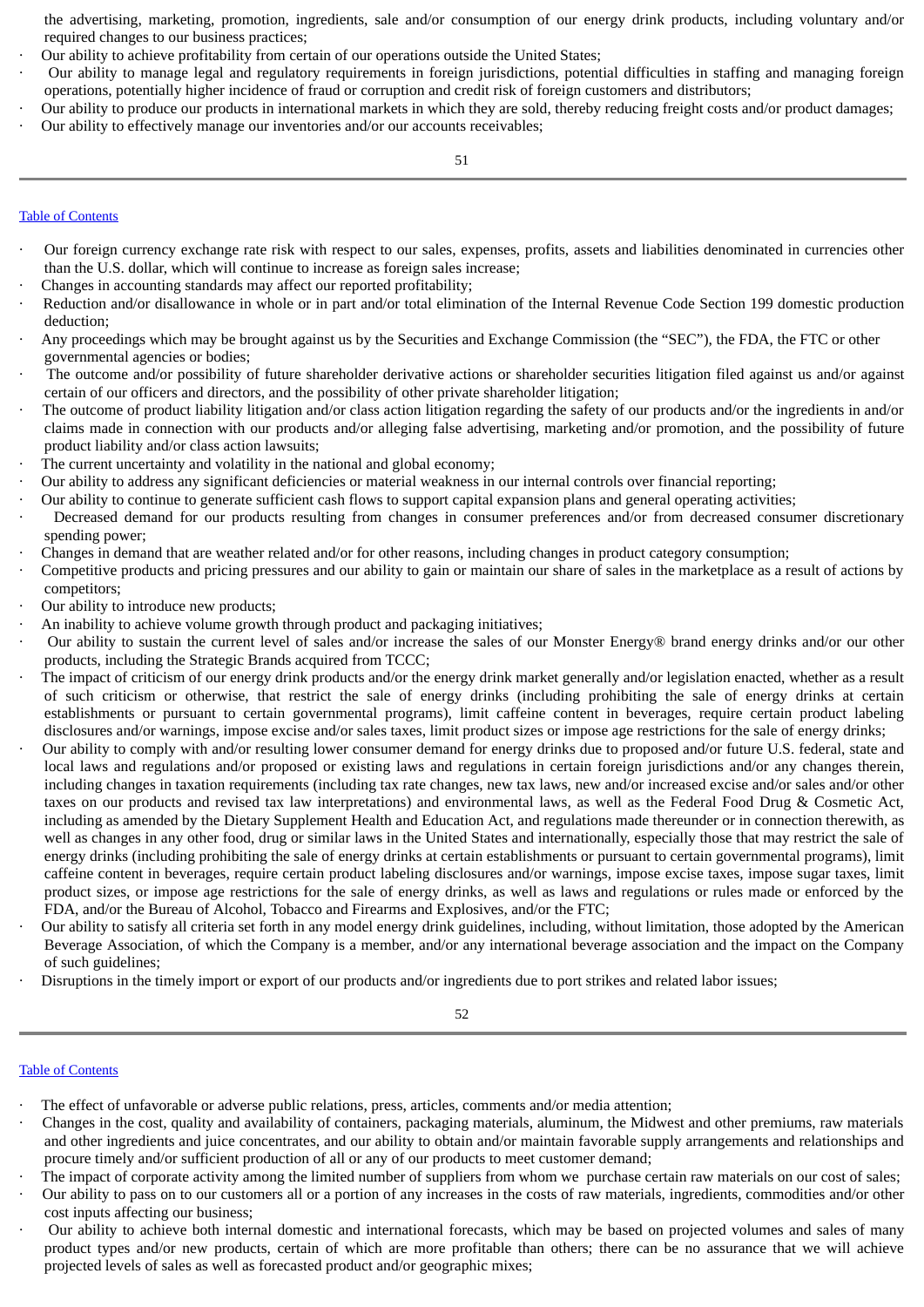- · Our ability to penetrate new domestic and/or international markets and/or gain approval or mitigate the delay in securing approval for the sale of our products in various countries;
- Economic or political instability in one or more of our international markets;
- The effectiveness of sales and/or marketing efforts by us and/or the distributors of our products, most of whom distribute products that may be regarded as competitive with our products;
- · Unilateral decisions by distributors, convenience chains, grocery chains, mass merchandisers, specialty chain stores, club stores and other customers to discontinue carrying all or any of our products that they are carrying at any time, restrict the range of our products they carry and/or devote less resources to the sale of our products;
- The costs and/or effectiveness, now or in the future, of our advertising, marketing and promotional strategies;
- The success of our sports marketing endeavors both domestically and internationally;
- Unforeseen economic and political changes;
- Possible recalls of our products and/or defective production;
- · Our ability to make suitable arrangements for the co-packing of any of our products both domestically and internationally and/or the timely replacement of discontinued co-packing arrangements;
- · Our ability to make suitable arrangements for the timely procurement of non-defective raw materials;
- · Our inability to protect and/or the loss of our intellectual property rights and/or our inability to use our trademarks and/or trade names or designs and/or trade dress in certain countries;
- · Volatility of stock prices which may restrict stock sales, stock purchases or other opportunities;
- · Provisions in our organizational documents and/or control by insiders which may prevent changes in control even if such changes would be beneficial to other stockholders;
- · The failure of our bottlers and/or contract packers to manufacture our products on a timely basis or at all;
- · Exposure to significant liabilities due to litigation, legal or regulatory proceedings;
- · Any disruption in and/or lack of effectiveness of our information technology systems, including a breach of cyber security, that disrupts our business or negatively impacts customer relationships; and
- Recruitment and retention of senior management, other key employees and our employee base in general.

The foregoing list of important factors and other risks detailed from time to time in our reports filed with the SEC is not exhaustive. See the section entitled "Risk Factors" in our Form 10-K for a more complete discussion of these risks and uncertainties and for other risks and uncertainties. Those factors and the other risk factors described therein are not necessarily all of the important factors that could cause actual results or developments to differ materially from those expressed in any of our forward-looking statements. Other unknown or unpredictable factors also could harm our results. Consequently, our actual results could be materially different from the results described or anticipated by our forward-looking statements, due to the inherent uncertainty of estimates, forecasts and projections and may be better or worse than anticipated. Given these uncertainties, you should not rely on forward-looking statements. Forward-looking statements represent our estimates and assumptions only as of the date that they were made. We expressly disclaim any duty to provide updates to forward-looking statements, and the estimates and assumptions associated with them, after the date of this report, in order to reflect changes in circumstances or expectations or the occurrence of unanticipated events except to the extent required by applicable securities laws.

<span id="page-36-1"></span><span id="page-36-0"></span>53

#### Table of [Contents](#page-0-0)

# **ITEM 3. QUANTITATIVE AND QUALITATIVE DISCLOSURES ABOUT MARKET RISK**

There have been no material changes in our market risk during the three-months ended September 30, 2016 compared with the disclosures in Part II, Item 7A of our Form 10-K.

### **ITEM 4. CONTROLS AND PROCEDURES**

*Evaluation of Disclosure Controls and Procedures* – Under the supervision and with the participation of the Company's management, including our Chief Executive Officer and Chief Financial Officer, we have evaluated the effectiveness of the design and operation of our disclosure controls and procedures (as defined in Rules 13(a)-15(e) and 15(d)-15(e) of the Exchange Act) as of the end of the period covered by this report. Based upon this evaluation, the Chief Executive Officer and Chief Financial Officer have concluded that our disclosure controls and procedures are adequate and effective to ensure that information we are required to disclose in reports that we file or submit under the Exchange Act is (1) recorded, processed, summarized and reported within the time periods specified in rules and forms of the SEC and (2) accumulated and communicated to our management, including its principal executive and principal financial officers, as appropriate, to allow timely decisions regarding required disclosures.

*Changes in Internal Control Over Financial Reporting* – There were no changes in the Company's internal controls over financial reporting during the quarter ended September 30, 2016, that have materially affected, or are reasonably likely to materially affect, our internal control over financial reporting.

### <span id="page-36-2"></span>**PART II - OTHER INFORMATION**

# <span id="page-36-3"></span>**ITEM 1. LEGAL PROCEEDINGS**

The information required by this Item is incorporated herein by reference to the Notes to Condensed Consolidated Financial Statements —Note 11. Commitments and Contingencies: Legal Proceedings in Part I, Item 1, of this Quarterly Report on Form 10-Q.

# <span id="page-36-4"></span>**ITEM 1A. RISK FACTORS**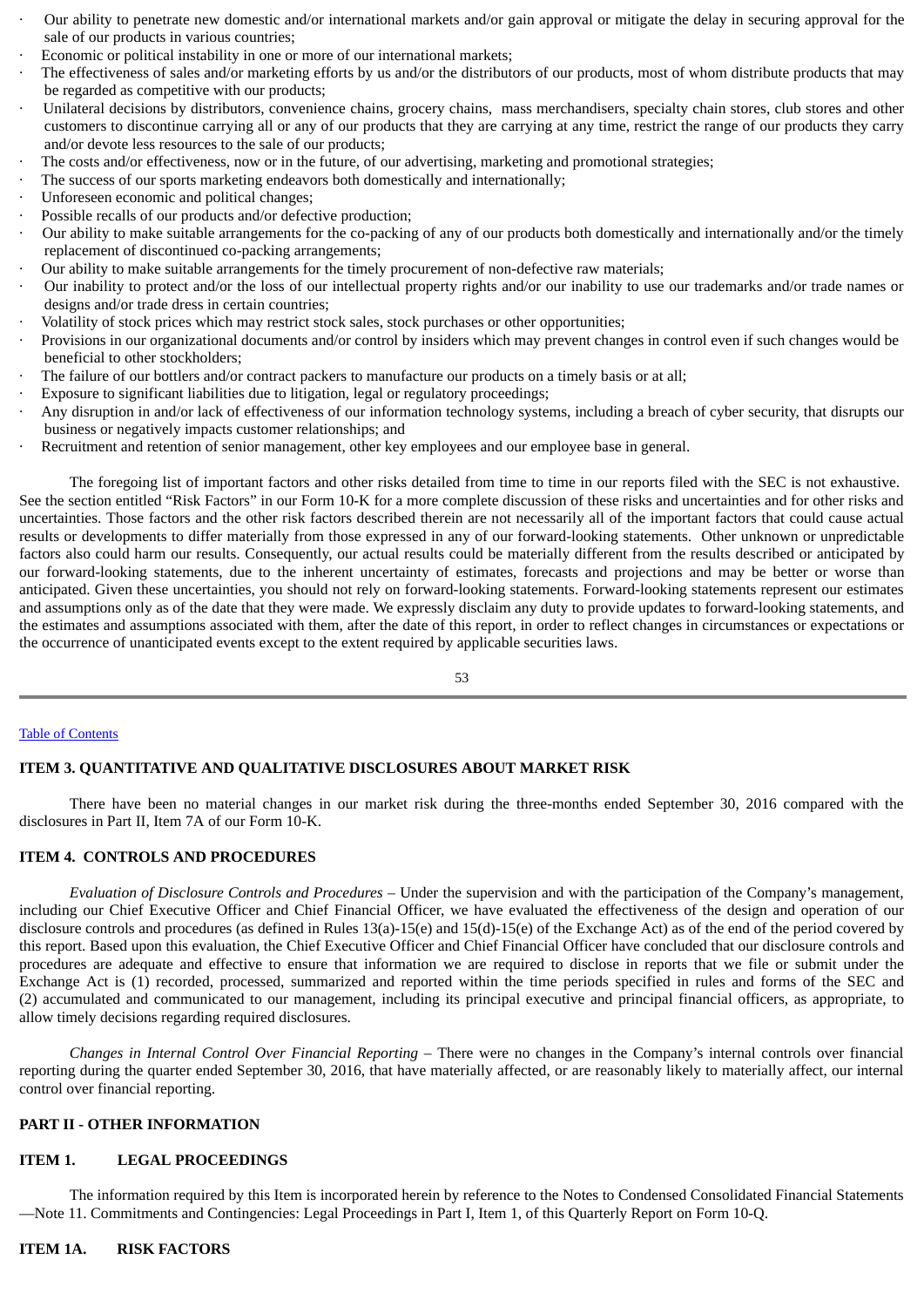Our risk factors are discussed in our Form 10-K. There have been no material changes with respect to the risk factors disclosed in our Form 10-K.

### **ITEM 2. UNREGISTERED SALES OF EQUITY SECURITIES AND USE OF PROCEEDS**

During the three-months ended September 30, 2016, 1,200 shares were purchased from employees in lieu of cash payments for options exercised or withholding taxes due for a total amount of \$0.2 million. While such purchases are considered common stock repurchases, they are not counted as purchases against the Company's authorized share repurchase programs.

# **ITEM 3. DEFAULTS UPON SENIOR SECURITIES**

None.

<span id="page-37-2"></span><span id="page-37-1"></span><span id="page-37-0"></span>54

Table of [Contents](#page-0-0)

#### **ITEM 4. MINE SAFETY DISCLOSURES**

<span id="page-37-3"></span>Not applicable.

#### **ITEM 5. OTHER INFORMATION**

<span id="page-37-4"></span>None.

### **ITEM 6. EXHIBITS**

- 3.1\* Amended and Restated Certificate of Incorporation of the Company, including Amendment of Certification, dated October 11, 2016.
- 31.1\* Certification of Chief Executive Officer Pursuant to Section 302 of the Sarbanes-Oxley Act of 2002
- 31.2\* Certification of Chief Financial Officer Pursuant to Section 302 of the Sarbanes-Oxley Act of 2002
- 32.1\* Certification of Chief Executive Officer Pursuant to 18 U.S.C. Section 1350, as Adopted Pursuant to Section 906 of the Sarbanes-Oxley Act of 2002
- 32.2\* Certification by Chief Financial Officer Pursuant to 18 U.S.C. Section 1350, as Adopted Pursuant to Section 906 of the Sarbanes-Oxley Act of 2002
- 101\* The following financial information from Monster Beverage Corporation's Quarterly Report on Form 10-Q for the quarter ended September 30, 2016, formatted in XBRL (eXtensible Business Reporting Language): (i) Condensed Consolidated Balance Sheets as of September 30, 2016 and December 31, 2015, (ii) Condensed Consolidated Statements of Income for the three- and nine-months ended September 30, 2016 and 2015, (iii) Condensed Consolidated Statements of Comprehensive Income for the three-and nine-months ended September 30, 2016 and 2015, (iv) Condensed Consolidated Statements of Cash Flows for the nine-months ended September 30, 2016 and 2015, and (v) the Notes to Condensed Consolidated Financial Statements.

**\* Filed herewith**

55

### Table of [Contents](#page-0-0)

#### <span id="page-37-5"></span>**SIGNATURES**

Pursuant to the requirements of the Securities Exchange Act of 1934, the Registrant has duly caused this report to be signed on its behalf by the undersigned, thereunto duly authorized.

> MONSTER BEVERAGE CORPORATION Registrant

Date: November 7, 2016 */s/ RODNEY C. SACKS* Rodney C. Sacks Chairman of the Board of Directors and Chief Executive Officer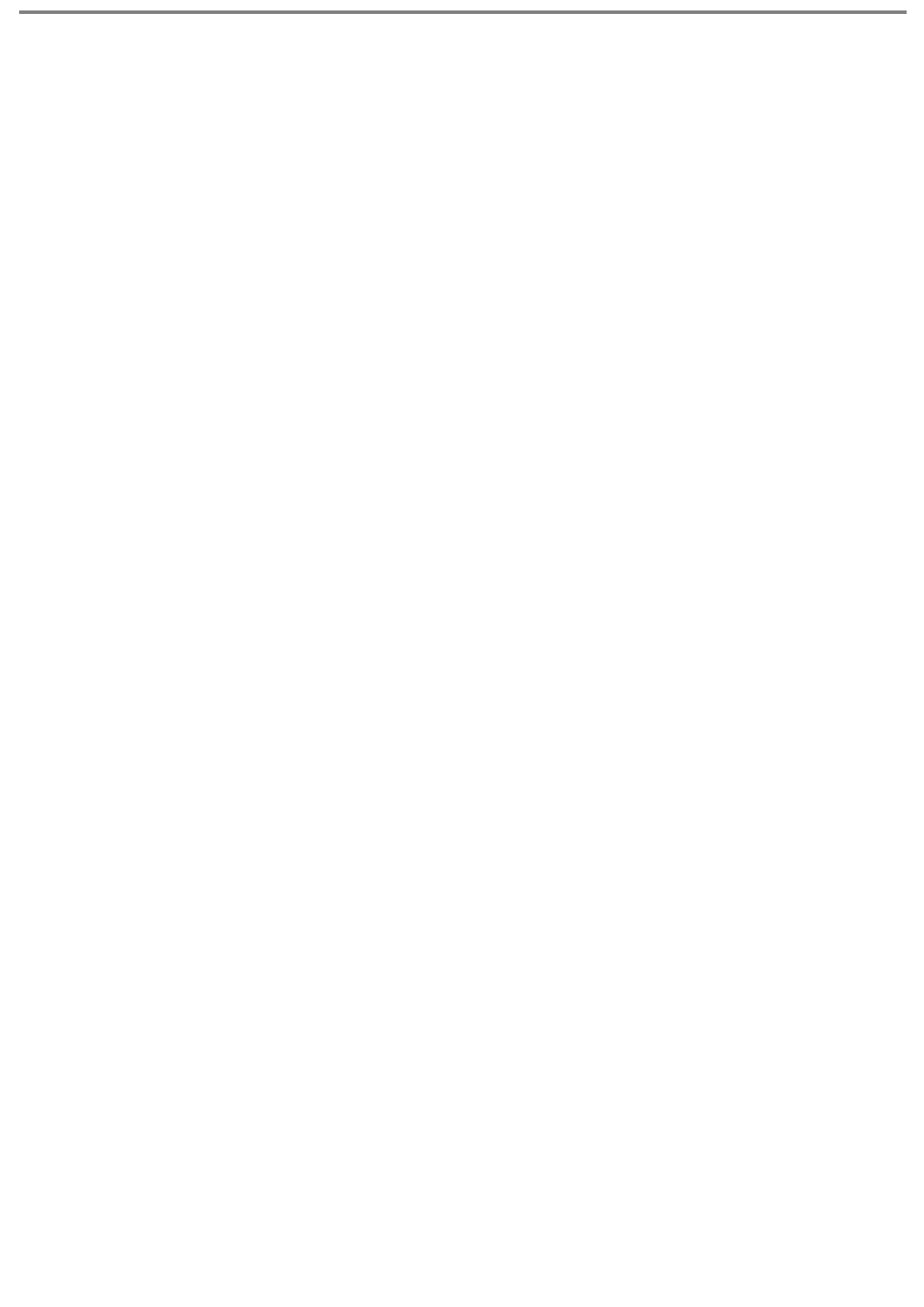### **AMENDED AND RESTATED**

### **CERTIFICATE OF INCORPORATION OF**

# **MONSTER BEVERAGE CORPORATION**

# ARTICLE I

### The name of the corporation is:

# MONSTER BEVERAGE CORPORATION

### ARTICLE II

The address of its registered agent in the State of Delaware is the Corporation Service Company, 2711 Centerville Road, Suite 400, Wilmington, Delaware 19808, County of New Castle, and the name of its registered agent in the State of Delaware at such address is the Corporation Service Company.

### ARTICLE III

The nature of the business or purposes to be conducted or promoted by the corporation is to engage in any lawful act or activity for which corporations may be organized under the General Corporation Law of the State of Delaware.

# ARTICLE IV

The aggregate number of shares of stock that the Corporation shall have authority to issue is two hundred and forty million (240,000,000) shares of common stock \$0.005 par value per share.

# ARTICLE V

The following provisions are inserted for the management of the business and for the conduct of the affairs of the Corporation, and for further definition, limitation and regulation of the powers of the Corporation and of its directors and stockholders:

(1) Election of directors need not be by ballot unless the by-laws so provide.

(2) The Board of Directors shall have the power, without the assent or vote of the stockholders, to make, alter, amend, change, add to, or repeal the by-laws of the Corporation.

Whenever a compromise or arrangement is proposed between the Corporation and its creditors or any class of them and/or between the Corporation and its stockholders or any

class of them, any court of equitable jurisdiction within the State of Delaware may, on the summary application of the Corporation or of any creditor or stockholder thereof or on the application of any receiver or receivers appointed for the Corporation under the provisions of Section 291 of Title 291 of Title 8 of the Delaware Code or on the application of trustees in dissolution or of any receiver or receivers appointed for this Corporation under the provisions of Section 279 of Title 8 of the Delaware Code order a meeting of the creditors or class of creditors, and/or of the stockholders or class of stockholders of the corporation, as the case may be, to be summoned in such manner as the said court directors. If a majority in number representing three-fourths in value of the creditors or class of creditors, and/or of the stockholders or class of stockholders of the Corporation, as the case may be, agree to any compromise or arrangement and to any reorganization of the Corporation as consequence of such compromise or arrangement, the said compromise or arrangement and the said reorganization shall, if sanctioned by the court to which the said application has been made, be binding on all the creditors or class of creditors, and/or on all the stockholders or class of stockholders, of the Corporation, as the case may be, and also on the Corporation.

# ARTICLE VI

The Corporation shall, to the fullest extent permitted by law, including, but not limited to, 145 of the General Corporation Law of the State of Delaware, as the same exists or may hereafter be modified, amended and supplemented, and any subsequent provision replacing said 145, indemnify any and all persons whom it shall have power to indemnify from and against any and all expenses, liabilities or other matters, and the indemnification provided for herein shall not be deemed exclusive of any other rights to which an indemnified person may be entitled under any provision of the by-laws of the Corporation, any agreement, any vote of stockholder or disinterested directors or otherwise, both as to action in his official capacity and as to action in any capacity while holding such office, and shall continue as to a person who has ceased to be a director, officer, employee or agent and shall inure to the benefit of the heirs, executors and administrators of such a person. Any repeal or modification of this Article by the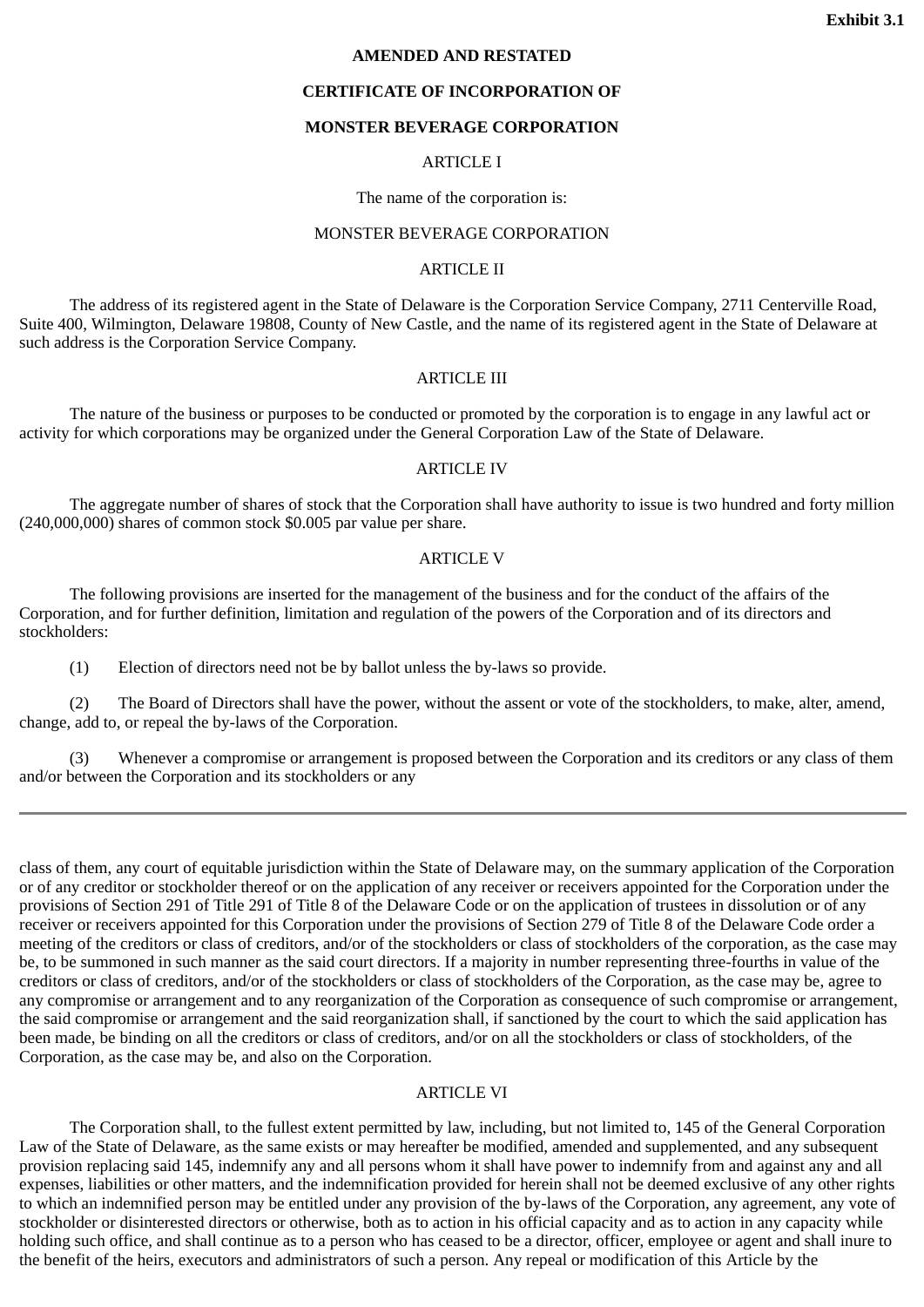stockholders of the Corporation shall be prospective only, and shall not adversely affect any right to indemnification of a director, officer, employee, or agent of the Corporation existing at the time of such repeal or modification.

# ARTICLE VII

The personal liability of the directors of the Corporation to the Corporation and its stockholders is hereby eliminated to the fullest extent permitted by 102(b)(7) of the General Corporation Law of the State of Delaware, as the same exists or may hereafter be modified, amended and supplemented, and any subsequent provision replacing said 102(b)(7).

### ARTICLE VIII

The Corporation reserves the right to amend, alter, change or repeal any provision contained in this Certificate of Incorporation, in the manner now or hereafter prescribed by Delaware law, and all rights conferred upon stockholders herein are granted subject to this reservation.

# **CERTIFICATE OF AMENDMENT TO AMENDED AND RESTATED CERTIFICATE OF INCORPORATION OF MONSTER BEVERAGE CORPORATION**

Monster Beverage Corporation, a corporation duly organized and existing under and by virtue of the General Corporation Law of the State of Delaware (the "Corporation"), does hereby certify as follows:

**FIRST:** This Certificate of Amendment (the "Certificate of Amendment") amends the provisions of the Amended and Restated Certificate of Incorporation of Monster Beverage Corporation (the "Certificate of Incorporation"), filed with the Secretary of State of the State of Delaware.

**SECOND:** Article IV of the Certificate of Incorporation is hereby amended and restated in its entirety as follows:

# "**ARTICLE IV**

The aggregate number of shares of stock that the Corporation shall have authority to issue is one billion two hundred fifty million (1,250,000,000) shares of common stock \$0.005 par value per share."

**THIRD:** This Certificate of Amendment was duly adopted in accordance with Section 242 of the General Corporation Law of the State of Delaware.

**FOURTH:** All other provisions of the Certificate of Incorporation shall remain in full force and effect.

**IN WITNESS WHEREOF**, the Corporation has caused this Certificate of Amendment to be signed by a duly authorized officer of the Corporation as of October 11, 2016.

# MONSTER BEVERAGE CORPORATION

By: /s/ Rodney C. Sacks Name: Rodney C. Sacks Title: Chief Executive Officer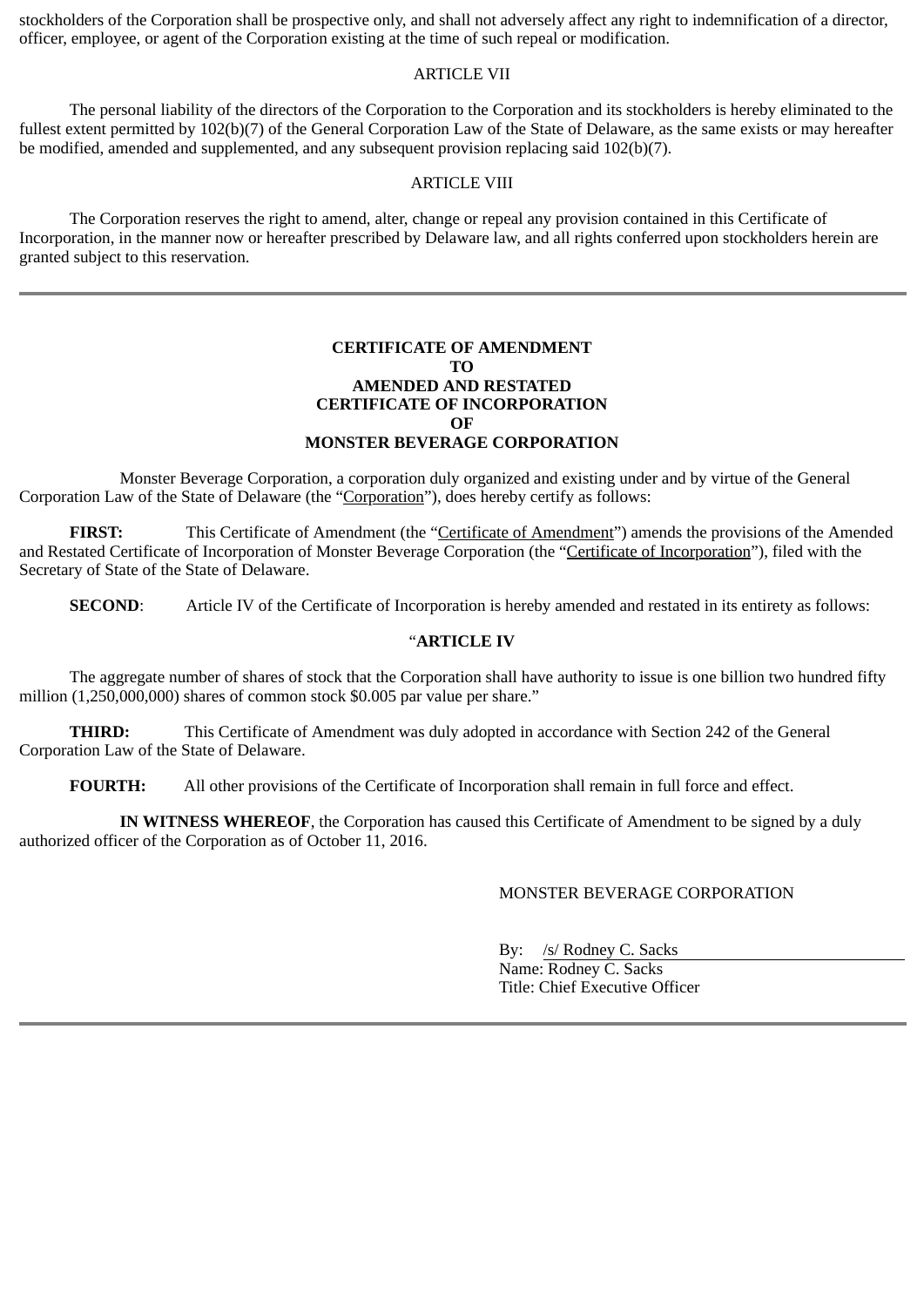### CERTIFICATION PURSUANT TO RULE 13A-14(a) OR 15D-14(a) OF THE SECURITIES EXCHANGE ACT OF 1934, AS ADOPTED PURSUANT TO SECTION 302 OF THE SARBANES-OXLEY ACT OF 2002

I, Rodney Sacks, certify that:

- 1. I have reviewed this quarterly report on Form 10-Q of Monster Beverage Corporation;
- 2. Based on my knowledge, this report does not contain any untrue statement of a material fact or omit to state a material fact necessary to make the statements made, in light of the circumstances under which such statements were made, not misleading with respect to the period covered by this report;
- 3. Based on my knowledge, the financial statements, and other financial information included in this report, fairly present in all material respects the financial condition, results of operations and cash flows of the registrant as of, and for, the periods presented in this report;
- 4. The registrant's other certifying officer(s) and I are responsible for establishing and maintaining disclosure controls and procedures (as defined in Exchange Act Rules 13a-15(e) and 15d-15(e)) and internal control over financial reporting (as defined in Exchange Act Rules 13a-15(f) and 15d-15(f)) for the registrant and have:
	- a. designed such disclosure controls and procedures, or caused such disclosure controls and procedures to be designed under our supervision, to ensure that material information relating to the registrant, including its consolidated subsidiaries, is made known to us by others within those entities, particularly during the period in which this report is being prepared;
	- b. designed such internal control over financial reporting, or caused such internal control over financial reporting to be designed under our supervision, to provide reasonable assurance regarding the reliability of financial reporting and the preparation of financial statements for external purposes in accordance with generally accepted accounting principles;
	- c. evaluated the effectiveness of the registrant's disclosure controls and procedures and presented in this report our conclusions about the effectiveness of the disclosure controls and procedures, as of the end of the period covered by this report based on such evaluation; and
	- d. disclosed in this report any change in the registrant's internal control over financial reporting that occurred during the registrant's most recent fiscal quarter (the registrant's fourth fiscal quarter in the case of an annual report) that has materially affected, or is reasonably likely to materially affect, the registrant's internal control over financial reporting; and
- 5. The registrant's other certifying officer(s) and I have disclosed, based on our most recent evaluation of internal control over financial reporting, to the registrant's auditors and the audit committee of registrant's board of directors (or persons performing the equivalent function):
	- a. all significant deficiencies and material weaknesses in the design or operation of internal control over financial reporting which are reasonably likely to adversely affect the registrant's ability to record, process, summarize and report financial information; and
	- b. any fraud, whether or not material, that involves management or other employees who have a significant role in the registrant's internal control over financial reporting.

Date: November 7, 2016 /s/Rodney C. Sacks

Rodney C. Sacks Chairman of the Board of Directors and Chief Executive Officer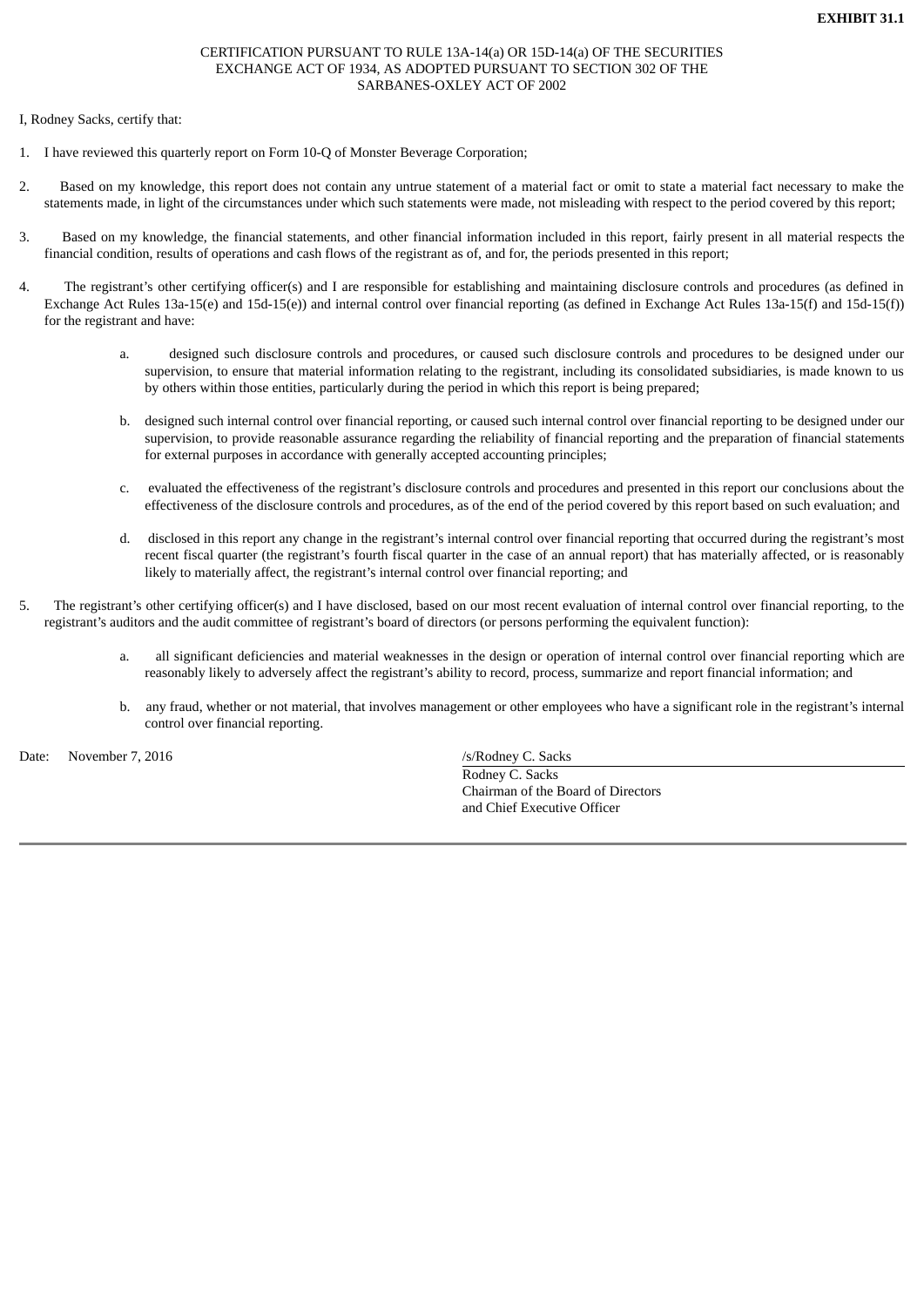### CERTIFICATION PURSUANT TO RULE 13A-14(a) OR 15D-14(a) OF THE SECURITIES EXCHANGE ACT OF 1934, AS ADOPTED PURSUANT TO SECTION 302 OF THE SARBANES-OXLEY ACT OF 2002

### I, Hilton Schlosberg, certify that:

- 1. I have reviewed this quarterly report on Form 10-Q of Monster Beverage Corporation;
- 2. Based on my knowledge, this report does not contain any untrue statement of a material fact or omit to state a material fact necessary to make the statements made, in light of the circumstances under which such statements were made, not misleading with respect to the period covered by this report;
- 3. Based on my knowledge, the financial statements, and other financial information included in this report, fairly present in all material respects the financial condition, results of operations and cash flows of the registrant as of, and for, the periods presented in this report;
- 4. The registrant's other certifying officer(s) and I are responsible for establishing and maintaining disclosure controls and procedures (as defined in Exchange Act Rules 13a-15(e) and 15d-15(e)) and internal control over financial reporting (as defined in Exchange Act Rules 13a-15(f) and 15d-15(f)) for the registrant and have:
	- a. designed such disclosure controls and procedures, or caused such disclosure controls and procedures to be designed under our supervision, to ensure that material information relating to the registrant, including its consolidated subsidiaries, is made known to us by others within those entities, particularly during the period in which this report is being prepared;
	- b. designed such internal control over financial reporting, or caused such internal control over financial reporting to be designed under our supervision, to provide reasonable assurance regarding the reliability of financial reporting and the preparation of financial statements for external purposes in accordance with generally accepted accounting principles;
	- c. evaluated the effectiveness of the registrant's disclosure controls and procedures and presented in this report our conclusions about the effectiveness of the disclosure controls and procedures, as of the end of the period covered by this report based on such evaluation; and
	- d. disclosed in this report any change in the registrant's internal control over financial reporting that occurred during the registrant's most recent fiscal quarter (the registrant's fourth fiscal quarter in the case of an annual report) that has materially affected, or is reasonably likely to materially affect, the registrant's internal control over financial reporting; and
- 5. The registrant's other certifying officer(s) and I have disclosed, based on our most recent evaluation of internal control over financial reporting, to the registrant's auditors and the audit committee of registrant's board of directors (or persons performing the equivalent function):
	- a. all significant deficiencies and material weaknesses in the design or operation of internal control over financial reporting which are reasonably likely to adversely affect the registrant's ability to record, process, summarize and report financial information; and
	- b. any fraud, whether or not material, that involves management or other employees who have a significant role in the registrant's internal control over financial reporting.

Date: November 7, 2016 /s/ Hilton H. Schlosberg

Hilton H. Schlosberg Vice Chairman of the Board of Directors, President, Chief Operating Officer, Chief Financial Officer and Secretary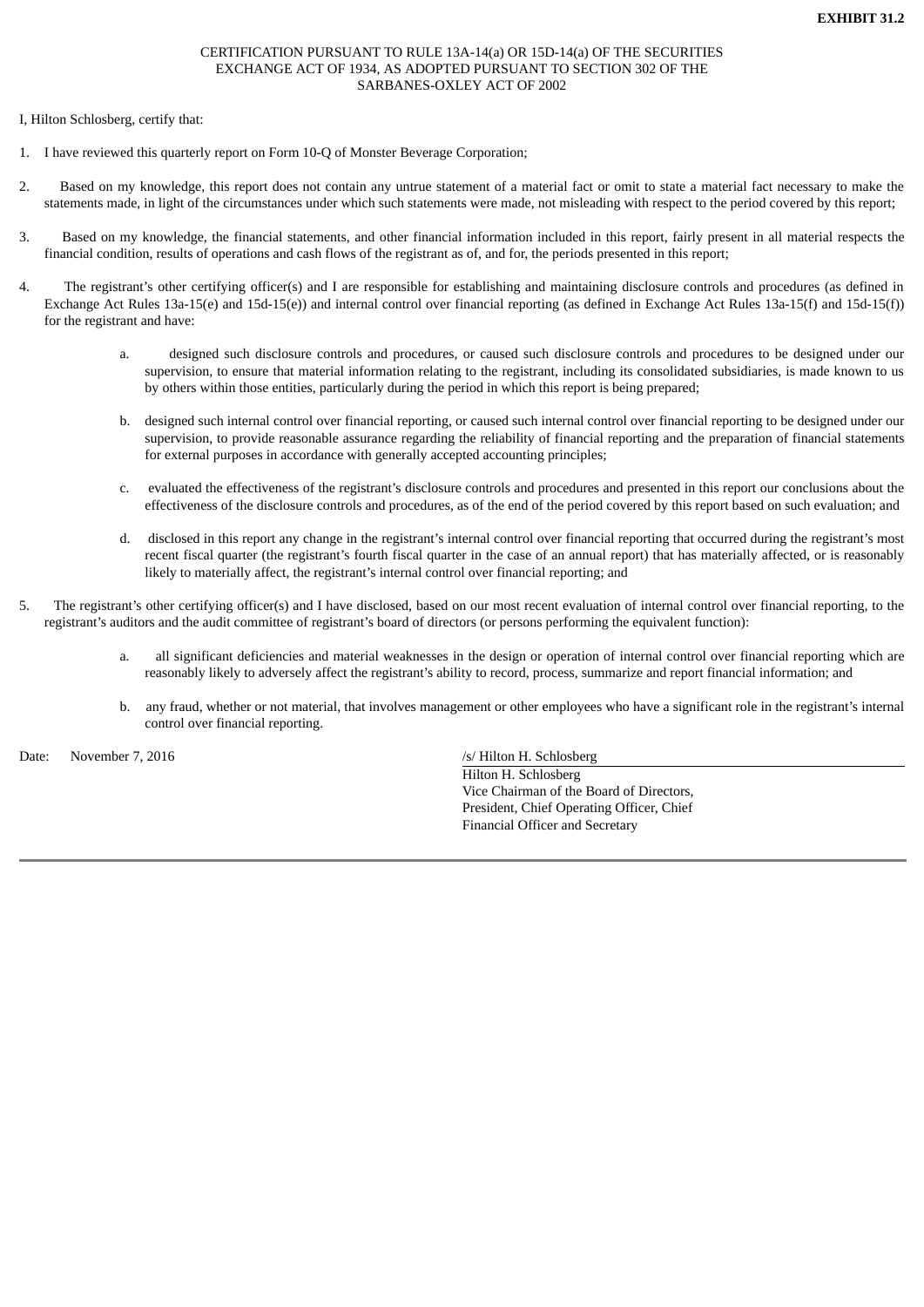### CERTIFICATION PURSUANT TO 18 U.S.C. SECTION 1350, AS ADOPTED PURSUANT TO SECTION 906 OF THE SARBANES-OXLEY ACT OF 2002

In connection with the quarterly report of Monster Beverage Corporation (the "Company") on Form 10-Q for the quarter ended September 30, 2016 as filed with the Securities and Exchange Commission (the "Report"), the undersigned, Rodney C. Sacks, Chairman of the Board of Directors and Chief Executive Officer of the Company, certifies, pursuant to 18 U.S.C. 1350, as adopted pursuant to Section 906 of the Sarbanes-Oxley Act of 2002, that:

- 1. The Report fully complies with the requirements of Section 13(a) or 15(d) of the Securities Exchange Act of 1934; and
- 2. The information contained in the Report fairly presents, in all material respects, the financial condition and results of operations of the Company.

Date: November 7, 2016 /s/ Rodney C. Sacks

Rodney C. Sacks Chairman of the Board of Directors and Chief Executive Officer